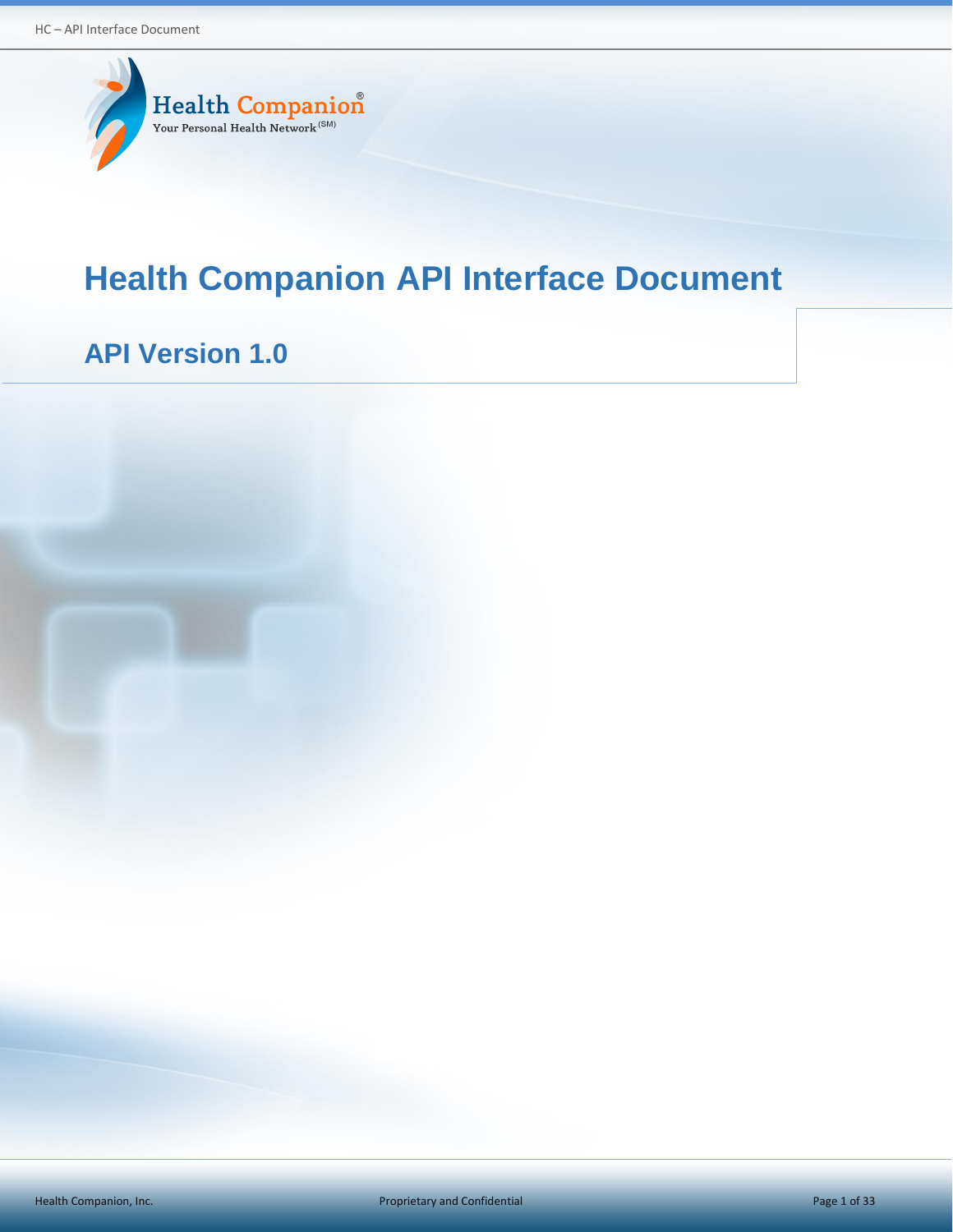# Contents

| Integrate 33 |
|--------------|
|              |
|              |
|              |
|              |
|              |
|              |
|              |
|              |
|              |
|              |
|              |
|              |
|              |
|              |
|              |
|              |
|              |
|              |
|              |
|              |
|              |
|              |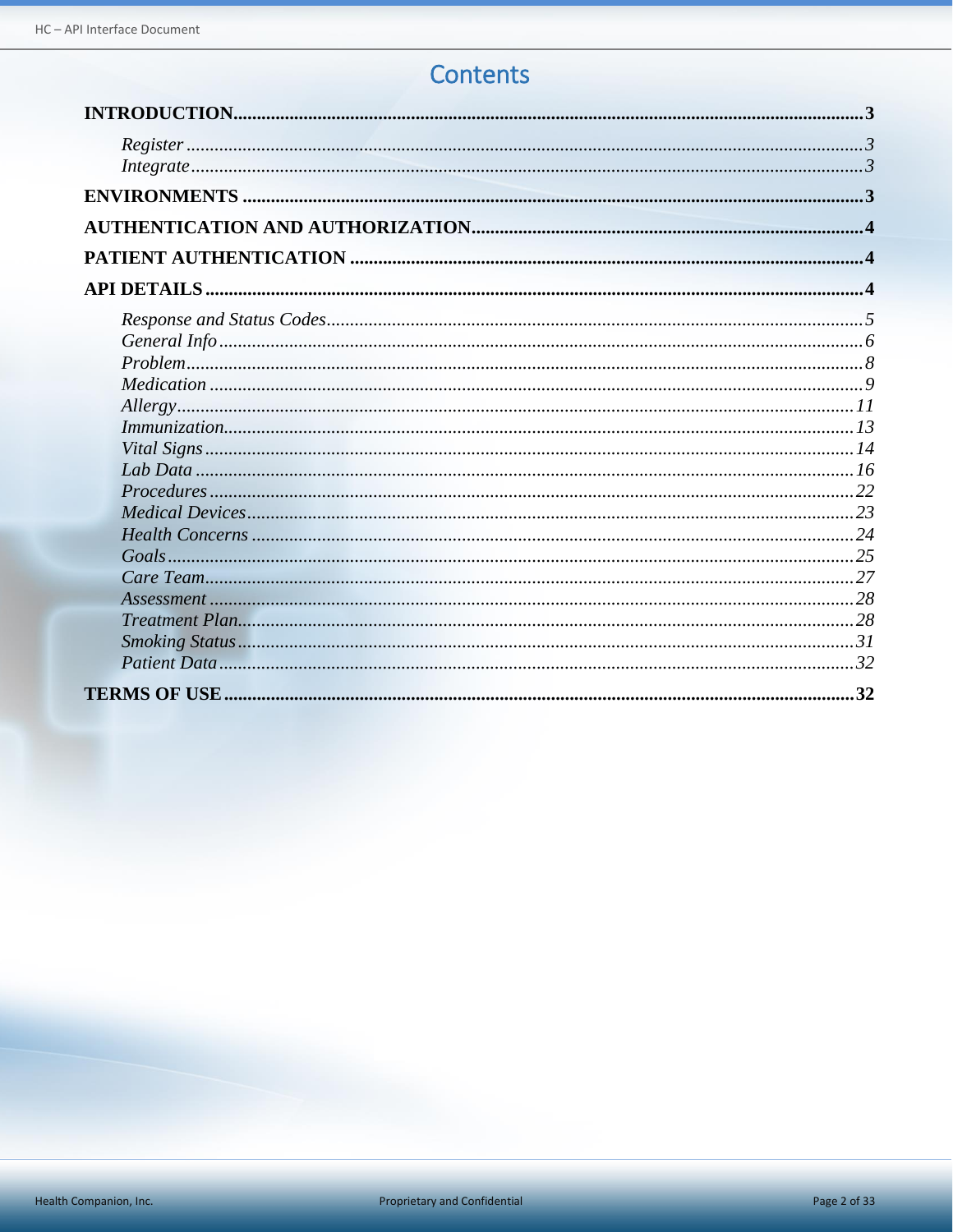# <span id="page-2-0"></span>**Introduction**

This document describes the process for third party developers to register and integrate with Health Companion (HC) APIs, to query patient data, in the context of meeting the Meaningful Use Stage 3 g (7), g (8) and g (9) requirements.

#### <span id="page-2-1"></span>**Register**

For integration with Health Companion APIs, you first have to register your application with Health Companion. For registration, you have to give the application name, call back URL (the URL which Health Companion has to call, after the authentication) and email. When you register, Health Companion will send the client ID and token to the registered email ID. You have to pass this key and token to authenticate the API calls.

Sandbox registration URL - <https://nist.healthcompanion.com/PRM/app/registration>

Production registration URL - <https://developer.healthcompanion.com/PRM/app/registration>

#### <span id="page-2-2"></span>**Integrate**

Health Companion API is based on DSTU 2, of the Fast Healthcare Interoperability Resources (FHIR) standard. FHIR is a standard way for exchanging healthcare information electronically. More information about FHIR is available at the FHIR website [https://www.hl7.org/fhir/overview.html.](https://www.hl7.org/fhir/overview.html)

All the APIs are RESTful APIs and it has to be accessed through HTTPS. The server responds with standard HTTP response codes and returns data back in JSON format.

## <span id="page-2-3"></span>**Environments**

URL formats

**https://<server>/<api-string>**

| server         | Domain name or the IP Address of the server. This is to be set based                                                                 |  |  |
|----------------|--------------------------------------------------------------------------------------------------------------------------------------|--|--|
|                | on sandbox or production environment.                                                                                                |  |  |
|                | Sandbox - https://nist.healthcompanion.com                                                                                           |  |  |
|                | Production - https://developer.healthcompanion.com                                                                                   |  |  |
| api-<br>string | Path to the FHIR resource – For e.g. For getting the patient details the<br>api-string would be "/HCServices/fhir/GeneralInfo.json". |  |  |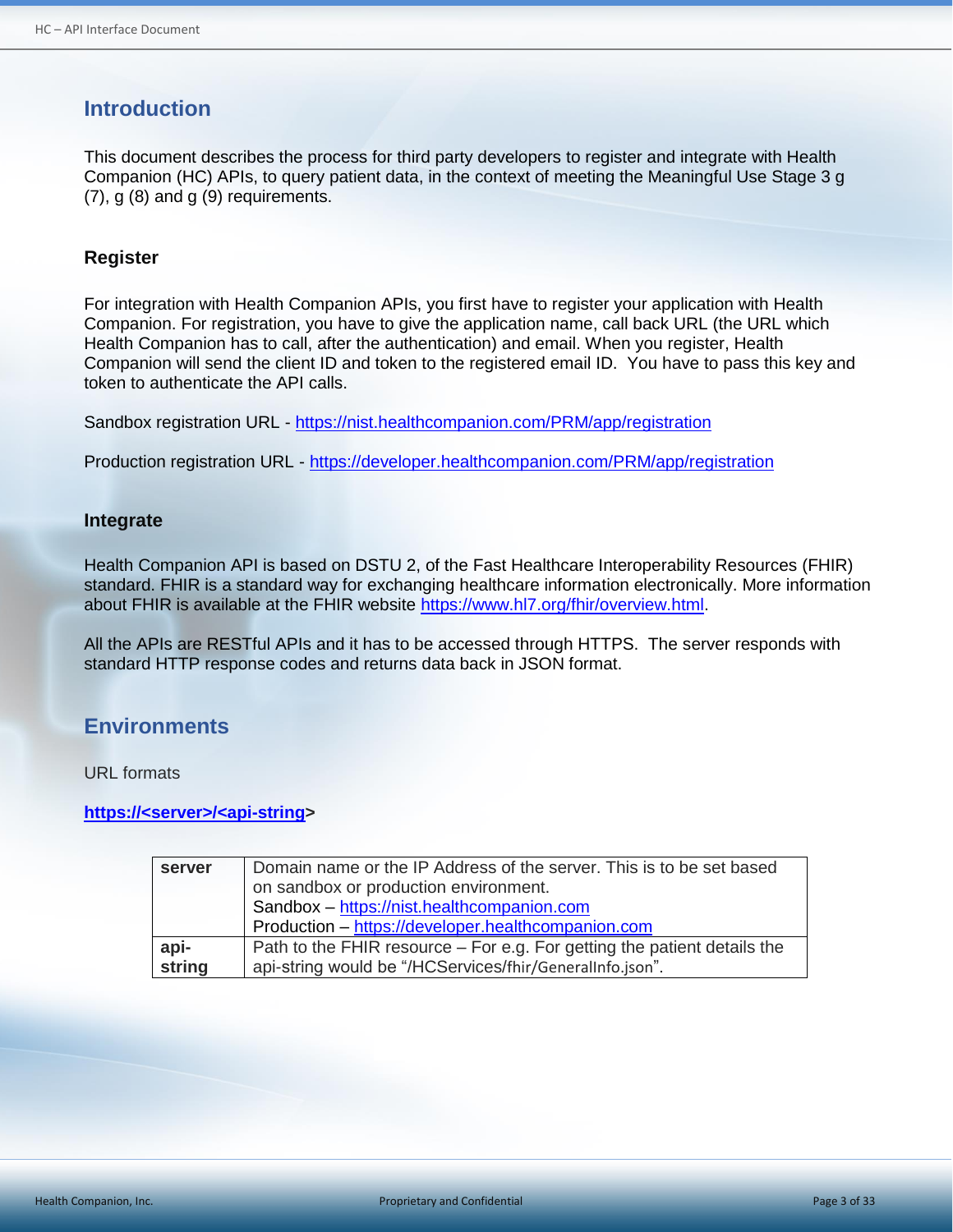# <span id="page-3-0"></span>**Authentication and Authorization**

Health Companion uses OAuth 2 for authentication and authorization. More about OAuth 2 is explained in the link [https://en.wikipedia.org/wiki/OAuth.](https://en.wikipedia.org/wiki/OAuth)

# <span id="page-3-1"></span>**Patient authentication**

Patient has to authorize the third party application, to fetch his/her data from HC. Each patient (user) has a username and password in HC. HC has exposed a public URL for the third party application to integrate to their systems for patient authentication.

URL to integrate with the third party application for patient authentication**https://<server>/**HealthCompanion/api/login

Patient has to give HC username and password here. After patient authenticates, HC will call the call back URL submitted by the third party application, at the time of application registration, with the patient unique identifier and a session token.

The third party application has to include both these identifies in all the calls to get the patient data from HC, along with access token (oAuth token) and the client Id.

| Data category              | <b>FHIR resource</b> | <b>HC Resource URL</b>                                     |
|----------------------------|----------------------|------------------------------------------------------------|
| General Info               | Patient              | /HCServices/fhir/{version}/GeneralInfo/{patientId}.json    |
| Problem list               | Condition            | /HCServices/fhir/{version}/Problem/{patientId}.json        |
| Medication                 | Medication           | /HCServices/fhir/{version}/Medication/{patientId}.json     |
|                            | Statement            |                                                            |
| Allergy                    | Allergy Intolerance  | /HCServices/fhir/{version}/Allergy/{patientId}.json        |
| Immunization               | Immunization         | /HCServices/fhir/{version}/Immunization/{patientId}.json   |
| <b>Vital Signs</b>         | Observation          | /HCServices/fhir/{version}/VitalSigns/{patientId}.json     |
| Lab result                 | Observation          | /HCServices/fhir/{version}/LabData/{patientId}.json        |
| Procedure                  | Procedure            | /HCServices/fhir/{version}/Procedures/{patientId}.json     |
| <b>Medical Devices</b>     | Device               | /HCServices/fhir/{version}/MedicalDevices/{patientId}.json |
| <b>Health concerns</b>     | Condition            | /HCServices/fhir/{version}/HealthConcern/{patientId}.json  |
| Goal                       | Goal                 | /HCServices/fhir/{version}/Goals/{patientId}.json          |
| Care team                  | Encounter            | /HCServices/fhir/{version}/CareTeam/{patientId}.json       |
| Assessment                 | Care Plan            | /HCServices/fhir/{version}/Assessment/{patientId}.json     |
| <b>Treatment Plan</b>      | Care Plan            | /HCServices/fhir/{version}/TreatmentPlan/{patientId}.json  |
| Smoking status             | Observation          | /HCServices/fhir/{version}/SmokingStatus/{patientId}.json  |
| <b>Clinical Summary as</b> |                      | /HCServices/fhir/{version}/PatientData/{patientId}.json    |
| <b>CCDA</b>                |                      |                                                            |

# <span id="page-3-2"></span>**API details**

#### **The current API version is 1.0**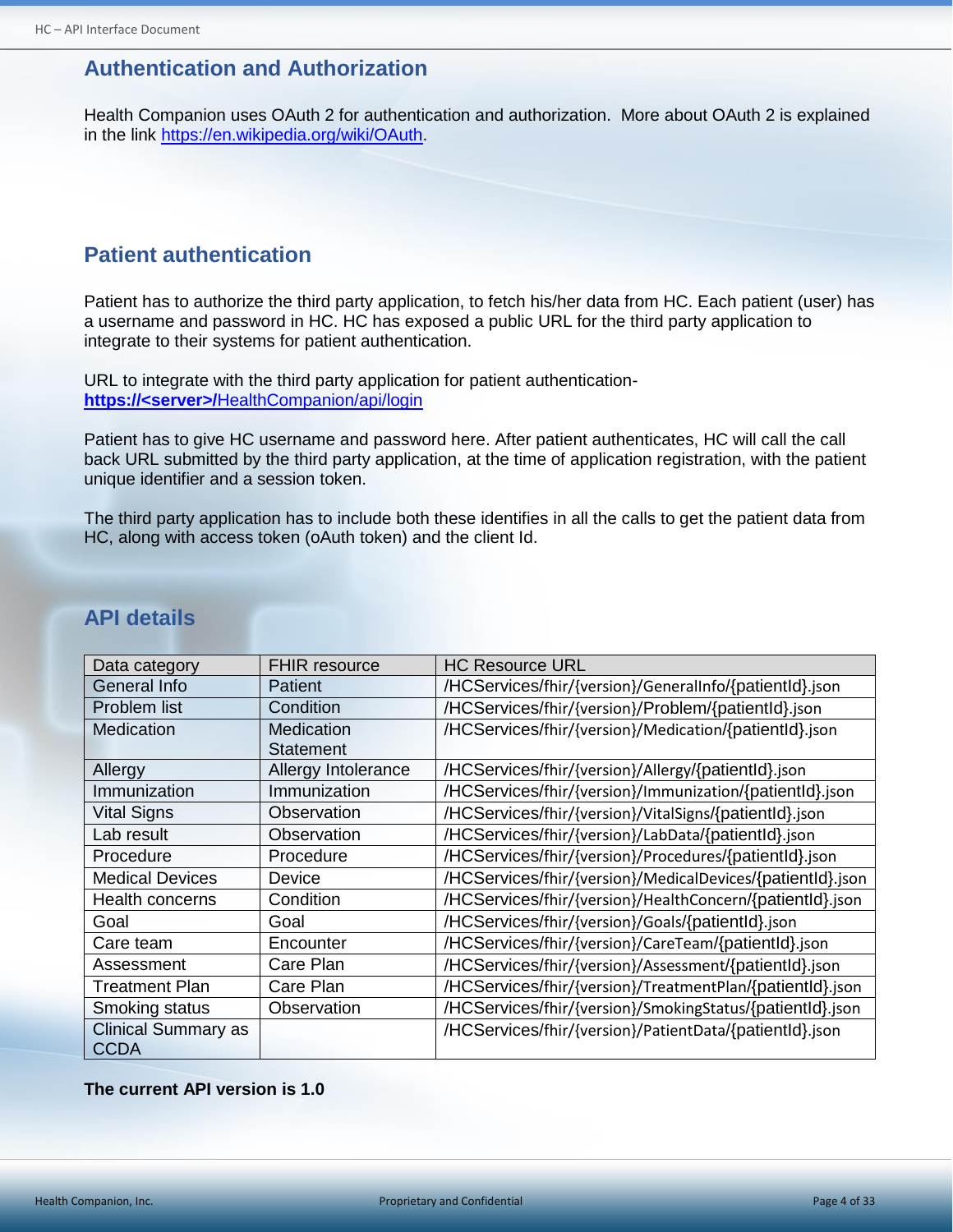After the application and patient authentication, for all the subsequent API requests, it should contain the following parameters.

| Parameter | Values                         | Required   |
|-----------|--------------------------------|------------|
| api       | GeneralInfo                    | <b>Yes</b> |
|           | Problem                        |            |
|           | Medication                     |            |
|           | Allergy                        |            |
|           | Immunization                   |            |
|           | <b>VitalSigns</b>              |            |
|           | LabData                        |            |
|           | Procedures                     |            |
|           | MedicalDevices                 |            |
|           | HealthConcern                  |            |
|           | Goals                          |            |
|           | CareTeam                       |            |
|           | Assessment                     |            |
|           | <b>TreatmentPlan</b>           |            |
|           | SmokingStatus                  |            |
|           | PatientData                    |            |
| startdate |                                |            |
| enddate   |                                |            |
| date      |                                |            |
| patientId | Patient Identified returned by | Yes        |
|           | HC after patient login         |            |
| state     | Session token returned by      | Yes        |
|           | HC after patient login         |            |

The access token and client Id has to be set in the request header for all the API requests. It has to be set in the following format

httpHeaders.add("Authorization", "Bearer " + data.get("access\_token")); httpHeaders.add("clientId", clientId);

#### <span id="page-4-0"></span>**Response and Status Codes**

This section provides the details on the response codes and error codes that will be returned as part of a 4xx or 5xx Response. These response codes are as per the HTTP Standards.

| <b>Response Code</b>       | <b>Description</b>                                                                                                                                                                                       |
|----------------------------|----------------------------------------------------------------------------------------------------------------------------------------------------------------------------------------------------------|
| 200 OK                     | The request has succeeded. The information returned with the<br>response is dependent on the method used in the request.                                                                                 |
| <b>400 BAD REQUEST</b>     | The request could not be understood by the server due to<br>malformed syntax.                                                                                                                            |
| 401<br><b>UNAUTHORIZED</b> | The request requires user authentication. If the request<br>already included Authorization credentials, then the 401<br>response indicates that authorization has been refused for<br>those credentials. |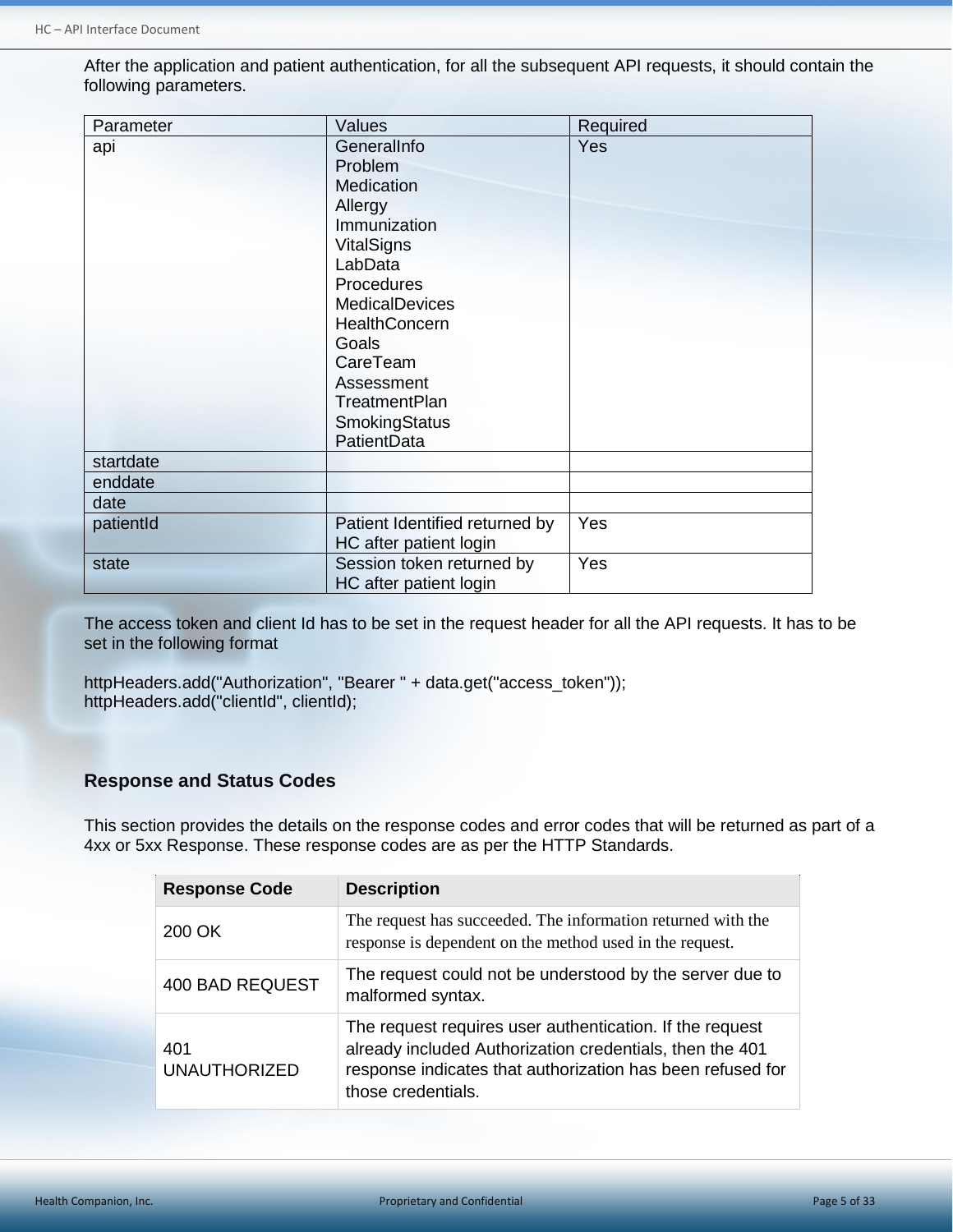| 404 NOT FOUND                          | The server has not found anything matching the Request-<br>URI. No indication is given of whether the condition is<br>temporary or permanent.                |
|----------------------------------------|--------------------------------------------------------------------------------------------------------------------------------------------------------------|
| <b>405 METHOD NOT</b>                  | The method specified in the Request-Line is not allowed                                                                                                      |
| <b>ALLOWED</b>                         | for the resource identified by the Request-URI.                                                                                                              |
| 406 NOT<br><b>ACCEPTABLE</b>           | The server is refusing to process a request because the<br>data is corrupted or the data is not able to process.<br>(Queue issue)                            |
| <b>412 PRE</b>                         | The server is refusing to process a request because the                                                                                                      |
| <b>CONDITION FAILED</b>                | ccd data is not available.                                                                                                                                   |
| 413 REQUEST<br><b>ENTITY TOO LARGE</b> | The server is refusing to process a request because the<br>request entity is larger than the server is willing or able to<br>process.                        |
| 500 INTERNAL                           | The server encountered an unexpected condition which                                                                                                         |
| <b>SERVER ERROR</b>                    | prevented it from fulfilling the request.                                                                                                                    |
| 502 BAD GATEWAY                        | The server, while acting as a gateway or proxy, received<br>an invalid response from the upstream server it accessed<br>in attempting to fulfil the request. |
| 503 SERVICE                            | The server is currently unable to handle the request due to                                                                                                  |
| <b>UNAVAILABLE</b>                     | a temporary overloading or maintenance of the server.                                                                                                        |

### <span id="page-5-0"></span>**General Info**

API – HCServices/fhir/1.0/GeneralInfo/{patientId}.json

Sample request –

https://<server>/HCServices/fhir/1.0/GeneralInfo/1234.json?state=""&startDate="07/05/2016"&endDate= "07/05/2017"&date=""

```
{
     "resourceType": "Patient",
     "extension": [
          {
              "url": "http://hl7.org/fhir/Profile/us-core#ethnicity",
              "valueCodeableConcept": {
                   "coding": [
\left\{ \begin{array}{cc} 0 & 0 & 0 \\ 0 & 0 & 0 \\ 0 & 0 & 0 \\ 0 & 0 & 0 \\ 0 & 0 & 0 \\ 0 & 0 & 0 \\ 0 & 0 & 0 \\ 0 & 0 & 0 \\ 0 & 0 & 0 \\ 0 & 0 & 0 \\ 0 & 0 & 0 \\ 0 & 0 & 0 \\ 0 & 0 & 0 & 0 \\ 0 & 0 & 0 & 0 \\ 0 & 0 & 0 & 0 \\ 0 & 0 & 0 & 0 & 0 \\ 0 & 0 & 0 & 0 & 0 \\ 0 & 0 & 0 & 0 & 0 \\ 0 & 0 & 0 & 0 & 0 \\ 0 & 0 "system": "http://hl7.org/fhir/v3/Ethnicity",
                            "code": "NHL"
 }
 ]
```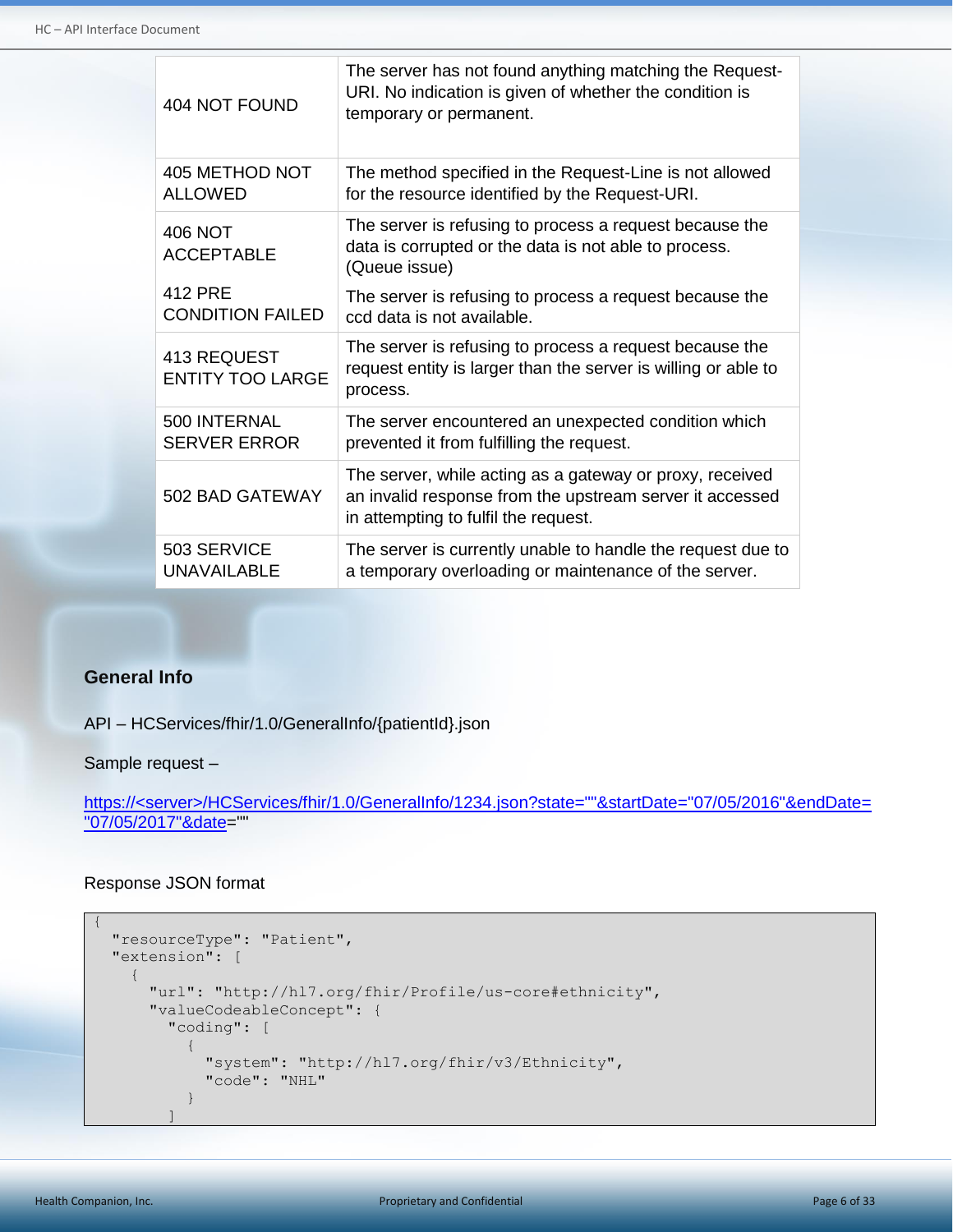```
HC – API Interface Document
```

```
 }
         },
         {
              "url": "http://hl7.org/fhir/Profile/us-core#race",
              "valueCodeableConcept": {
                  "coding": [
\left\{ \begin{array}{cc} 0 & 0 & 0 \\ 0 & 0 & 0 \\ 0 & 0 & 0 \\ 0 & 0 & 0 \\ 0 & 0 & 0 \\ 0 & 0 & 0 \\ 0 & 0 & 0 \\ 0 & 0 & 0 \\ 0 & 0 & 0 \\ 0 & 0 & 0 \\ 0 & 0 & 0 \\ 0 & 0 & 0 & 0 \\ 0 & 0 & 0 & 0 \\ 0 & 0 & 0 & 0 \\ 0 & 0 & 0 & 0 & 0 \\ 0 & 0 & 0 & 0 & 0 \\ 0 & 0 & 0 & 0 & 0 \\ 0 & 0 & 0 & 0 & 0 & 0 \\ 0 & 0 & 0 & 0 "system": "http://hl7.org/fhir/v3/Race"
 }
                  ]
              }
         }
     ],
     "name": [
        \{ "family": [
                 "Newman1"
             \vert,
              "given": [
                  "Alice"
              ]
         }
     ],
     "telecom": [
         {
              "system": "email"
         },
         {
              "system": "phone",
              "value": "+1(555)-115-1234"
         }
     ],
     "gender": "female",
     "birthDate": "1970-05-01",
     "address": [
         {
              "use": "home",
              "city": "Beaverton",
              "postalCode": "97006"
         }
     ],
     "communication": [
         {
              "language": {
                  "coding": [
\left\{ \begin{array}{cc} 0 & 0 & 0 \\ 0 & 0 & 0 \\ 0 & 0 & 0 \\ 0 & 0 & 0 \\ 0 & 0 & 0 \\ 0 & 0 & 0 \\ 0 & 0 & 0 \\ 0 & 0 & 0 \\ 0 & 0 & 0 \\ 0 & 0 & 0 \\ 0 & 0 & 0 \\ 0 & 0 & 0 & 0 \\ 0 & 0 & 0 & 0 \\ 0 & 0 & 0 & 0 \\ 0 & 0 & 0 & 0 & 0 \\ 0 & 0 & 0 & 0 & 0 \\ 0 & 0 & 0 & 0 & 0 \\ 0 & 0 & 0 & 0 & 0 & 0 \\ 0 & 0 & 0 & 0 "system": "urn:ietf:bcp:47",
                           "code": "EN-US"
 }
                  ]
              },
              "preferred": true
         }
     ]
}
```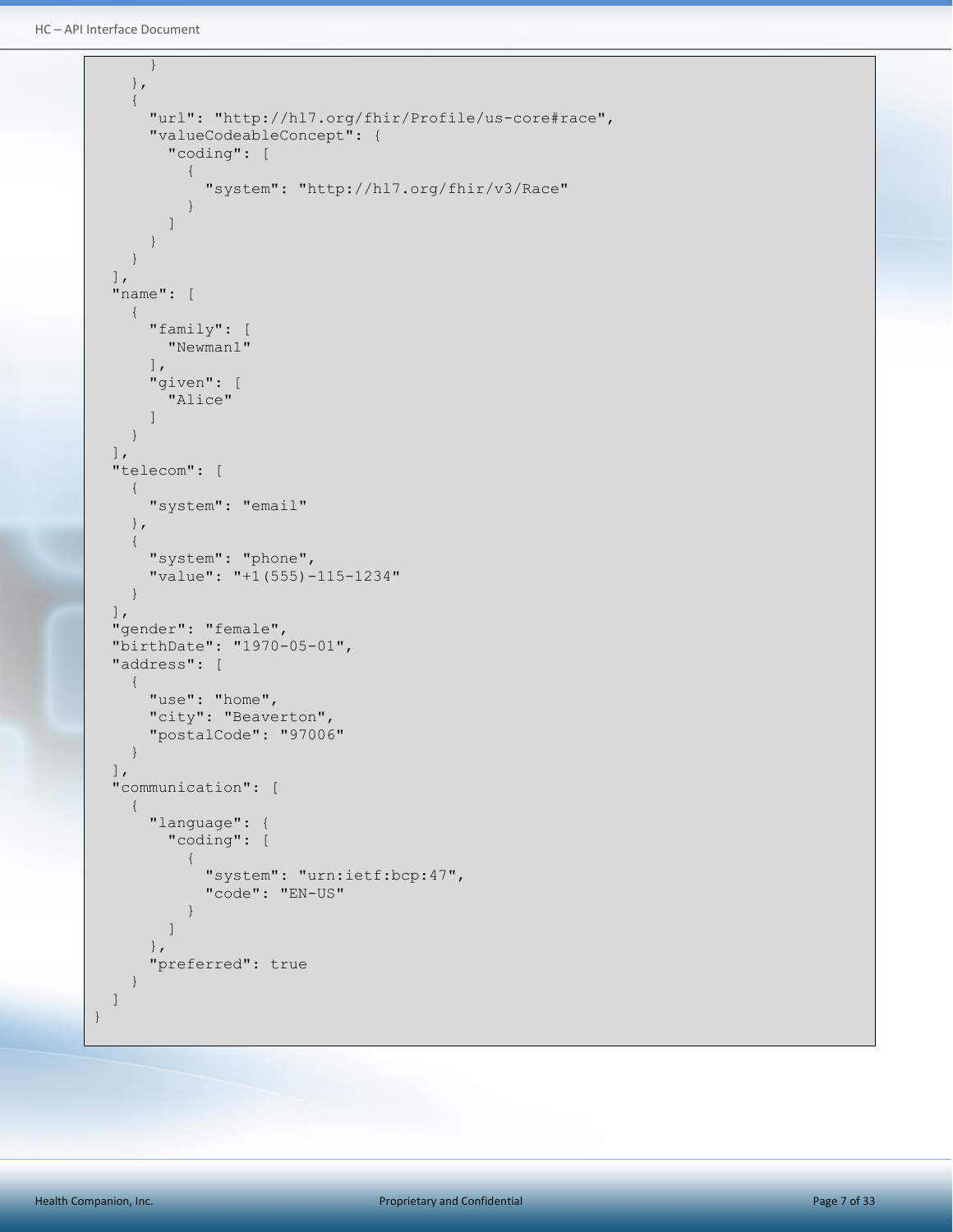#### <span id="page-7-0"></span>**Problem**

API – HCServices/fhir/1.0/ Problem/{patientId}.json

Sample request –

https://<server>/HCServices/fhir/1.0/Problem/1234.json?state=""&startDate="07/05/2016"&endDate="07 /05/2017"&date=""

```
{
     "resourceType": "List",
     "contained": [
         {
              "resourceType": "Condition",
             "id": "1",
              "patient": {
                 "display": "Alice Jones Newman1"
             },
              "code": {
                  "coding": [
\left\{ \begin{array}{cc} 0 & 0 & 0 \\ 0 & 0 & 0 \\ 0 & 0 & 0 \\ 0 & 0 & 0 \\ 0 & 0 & 0 \\ 0 & 0 & 0 \\ 0 & 0 & 0 \\ 0 & 0 & 0 \\ 0 & 0 & 0 \\ 0 & 0 & 0 \\ 0 & 0 & 0 \\ 0 & 0 & 0 & 0 \\ 0 & 0 & 0 & 0 \\ 0 & 0 & 0 & 0 \\ 0 & 0 & 0 & 0 & 0 \\ 0 & 0 & 0 & 0 & 0 \\ 0 & 0 & 0 & 0 & 0 \\ 0 & 0 & 0 & 0 & 0 & 0 \\ 0 & 0 & 0 & 0 "system": "http://snomed.info/sct",
                          "code": "386661006",
                          "display": "Fever"
 }
                 ]
             },
              "category": {
                  "coding": [
\left\{ \begin{array}{cc} 0 & 0 & 0 \\ 0 & 0 & 0 \\ 0 & 0 & 0 \\ 0 & 0 & 0 \\ 0 & 0 & 0 \\ 0 & 0 & 0 \\ 0 & 0 & 0 \\ 0 & 0 & 0 \\ 0 & 0 & 0 \\ 0 & 0 & 0 \\ 0 & 0 & 0 \\ 0 & 0 & 0 & 0 \\ 0 & 0 & 0 & 0 \\ 0 & 0 & 0 & 0 \\ 0 & 0 & 0 & 0 & 0 \\ 0 & 0 & 0 & 0 & 0 \\ 0 & 0 & 0 & 0 & 0 \\ 0 & 0 & 0 & 0 & 0 & 0 \\ 0 & 0 & 0 & 0 "system": "http://hl7.org/fhir/condition-category",
                          "code": "diagnosis"
 }
                 ]
              },
              "clinicalStatus": "resolved",
              "verificationStatus": "confirmed",
              "onsetDateTime": "2015-06-22T00:00:00-05:00"
         },
         {
              "resourceType": "Condition",
              "id": "2",
              "patient": {
                  "display": "Alice Jones Newman1"
             },
              "code": {
                  "coding": [
\left\{ \begin{array}{cc} 0 & 0 & 0 \\ 0 & 0 & 0 \\ 0 & 0 & 0 \\ 0 & 0 & 0 \\ 0 & 0 & 0 \\ 0 & 0 & 0 \\ 0 & 0 & 0 \\ 0 & 0 & 0 \\ 0 & 0 & 0 \\ 0 & 0 & 0 \\ 0 & 0 & 0 \\ 0 & 0 & 0 & 0 \\ 0 & 0 & 0 & 0 \\ 0 & 0 & 0 & 0 \\ 0 & 0 & 0 & 0 & 0 \\ 0 & 0 & 0 & 0 & 0 \\ 0 & 0 & 0 & 0 & 0 \\ 0 & 0 & 0 & 0 & 0 & 0 \\ 0 & 0 & 0 & 0 "system": "http://snomed.info/sct",
                          "code": "236578006",
                          "display": "Chronic rejection of renal transplant"
 }
 ]
             },
              "clinicalStatus": "resolved",
              "verificationStatus": "confirmed",
              "onsetDateTime": "2011-12-31T00:00:00-06:00"
```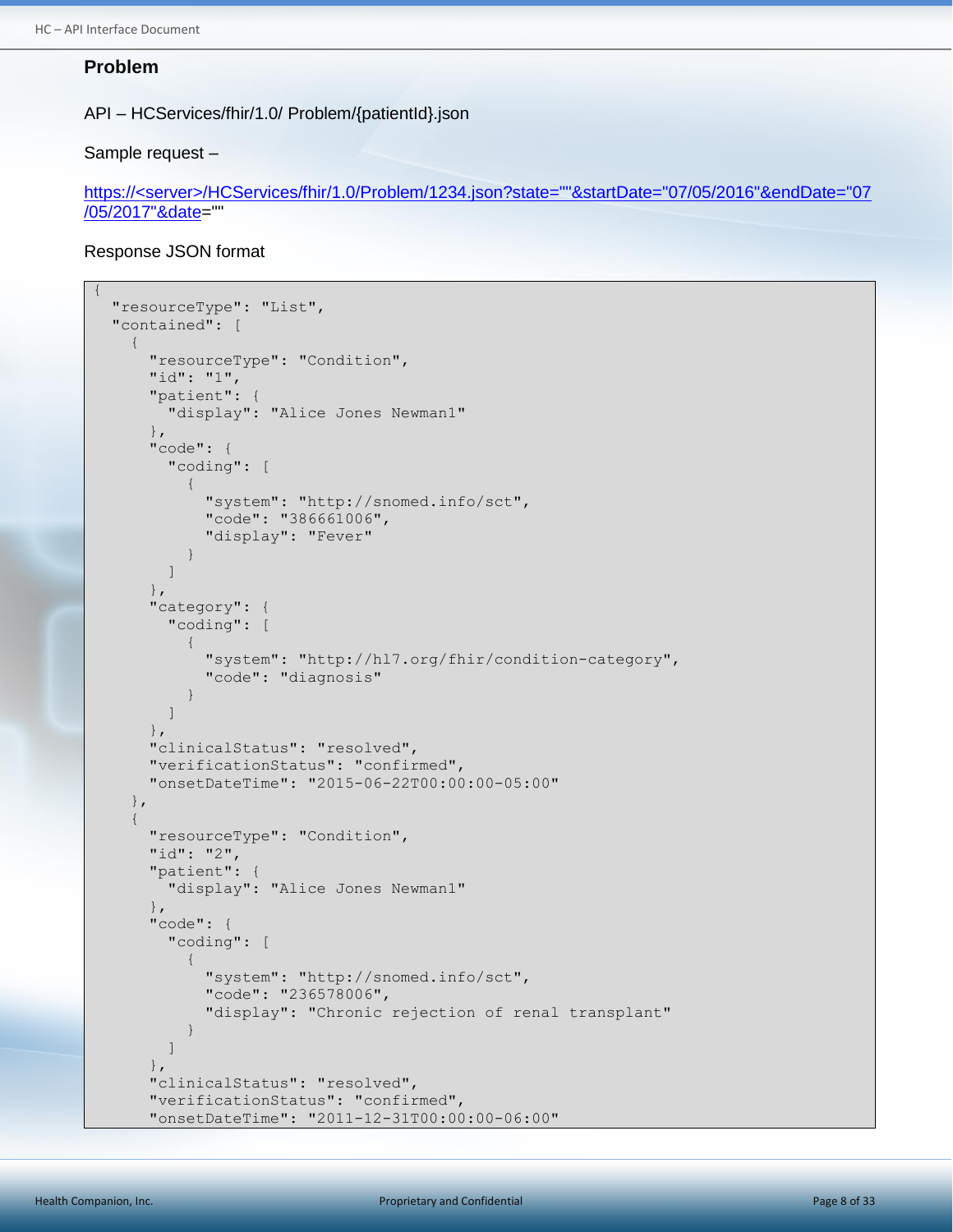```
HC – API Interface Document
```

```
 },
        {
           "resourceType": "Condition",
           "id": "3",
           "patient": {
               "display": "Alice Jones Newman1"
           },
           "code": {
               "coding": [
\left\{ \begin{array}{cc} 0 & 0 & 0 \\ 0 & 0 & 0 \\ 0 & 0 & 0 \\ 0 & 0 & 0 \\ 0 & 0 & 0 \\ 0 & 0 & 0 \\ 0 & 0 & 0 \\ 0 & 0 & 0 \\ 0 & 0 & 0 \\ 0 & 0 & 0 \\ 0 & 0 & 0 \\ 0 & 0 & 0 & 0 \\ 0 & 0 & 0 & 0 \\ 0 & 0 & 0 & 0 \\ 0 & 0 & 0 & 0 & 0 \\ 0 & 0 & 0 & 0 & 0 \\ 0 & 0 & 0 & 0 & 0 \\ 0 & 0 & 0 & 0 & 0 & 0 \\ 0 & 0 & 0 & 0 "system": "http://snomed.info/sct",
                      "code": "59621000",
                      "display": "Essential hypertension"
 }
               ]
           },
           "clinicalStatus": "resolved",
           "verificationStatus": "confirmed",
           "onsetDateTime": "2011-10-05T00:00:00-05:00"
       }
   \vert,
    "status": "current",
    "mode": "working",
    "entry": [
        {
           "item": {
               "reference": "#1"
           }
        },
        {
           "item": {
               "reference": "#2"
           }
        },
        {
           "item": {
               "reference": "#3"
\mathbb{R}^n . The set of \mathbb{R}^n\qquad \qquad \} ]
}
```
## <span id="page-8-0"></span>**Medication**

API – HCServices/fhir/1.0/Medication/{patientId}.json

Sample request –

https://<server>/HCServices/fhir/1.0/Medication/1234.json?state=""&startDate="07/05/2016"&endDate=" 07/05/2017"&date=""

```
{
   "resourceType": "List",
   "contained": [
     {
```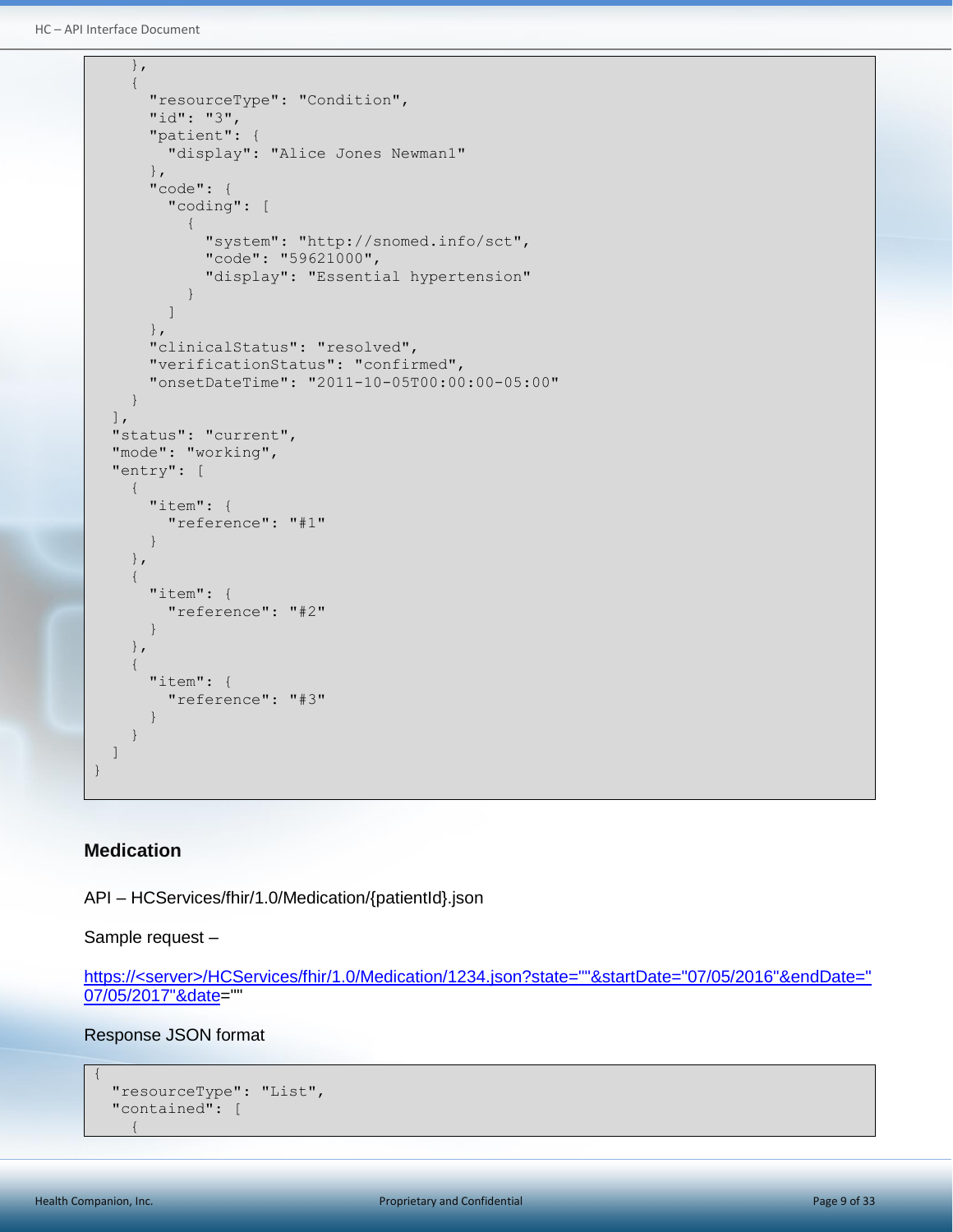```
 "resourceType": "MedicationStatement",
                 "id": "1",
                 "status": "active",
                 "effectiveDateTime": "2015-06-22T00:00:00-05:00",
                 "medicationCodeableConcept": {
                      "coding": [
\left\{ \begin{array}{cc} 0 & 0 & 0 \\ 0 & 0 & 0 \\ 0 & 0 & 0 \\ 0 & 0 & 0 \\ 0 & 0 & 0 \\ 0 & 0 & 0 \\ 0 & 0 & 0 \\ 0 & 0 & 0 \\ 0 & 0 & 0 \\ 0 & 0 & 0 \\ 0 & 0 & 0 \\ 0 & 0 & 0 & 0 \\ 0 & 0 & 0 & 0 \\ 0 & 0 & 0 & 0 \\ 0 & 0 & 0 & 0 & 0 \\ 0 & 0 & 0 & 0 & 0 \\ 0 & 0 & 0 & 0 & 0 \\ 0 & 0 & 0 & 0 & 0 & 0 \\ 0 & 0 & 0 & 0 "system": "http://www.nlm.nih.gov/research/umls/rxnorm",
                                 "code": "309090",
                                 "display": "Ceftriaxone 100MG/ML"
 }
                      ]
                },
                 "dosage": [
\left\{ \begin{array}{cc} 0 & 0 & 0 \\ 0 & 0 & 0 \\ 0 & 0 & 0 \\ 0 & 0 & 0 \\ 0 & 0 & 0 \\ 0 & 0 & 0 \\ 0 & 0 & 0 \\ 0 & 0 & 0 \\ 0 & 0 & 0 \\ 0 & 0 & 0 \\ 0 & 0 & 0 \\ 0 & 0 & 0 & 0 \\ 0 & 0 & 0 & 0 \\ 0 & 0 & 0 & 0 \\ 0 & 0 & 0 & 0 & 0 \\ 0 & 0 & 0 & 0 & 0 \\ 0 & 0 & 0 & 0 & 0 \\ 0 & 0 & 0 & 0 & 0 \\ 0 & 0 & 0 & 0 & 0 "route": {
                                 "coding": [
\left\{ \begin{array}{cc} 0 & 0 & 0 \\ 0 & 0 & 0 \\ 0 & 0 & 0 \\ 0 & 0 & 0 \\ 0 & 0 & 0 \\ 0 & 0 & 0 \\ 0 & 0 & 0 \\ 0 & 0 & 0 \\ 0 & 0 & 0 \\ 0 & 0 & 0 \\ 0 & 0 & 0 \\ 0 & 0 & 0 & 0 \\ 0 & 0 & 0 & 0 \\ 0 & 0 & 0 & 0 \\ 0 & 0 & 0 & 0 & 0 \\ 0 & 0 & 0 & 0 & 0 \\ 0 & 0 & 0 & 0 & 0 \\ 0 & 0 & 0 & 0 & 0 \\ 0 & 0 & 0 & 0 & 0 "system": "http://snomed.info/sct",
                                            "display": "INTRAVENOUS"
 }
 ]
 }
 }
                ]
           },
           {
                "resourceType": "MedicationStatement",
                "id": "2",
                "status": "active",
                 "effectiveDateTime": "2015-06-22T00:00:00-05:00",
                 "medicationCodeableConcept": {
                      "coding": [
\left\{ \begin{array}{cc} 0 & 0 & 0 \\ 0 & 0 & 0 \\ 0 & 0 & 0 \\ 0 & 0 & 0 \\ 0 & 0 & 0 \\ 0 & 0 & 0 \\ 0 & 0 & 0 \\ 0 & 0 & 0 \\ 0 & 0 & 0 \\ 0 & 0 & 0 \\ 0 & 0 & 0 \\ 0 & 0 & 0 & 0 \\ 0 & 0 & 0 & 0 \\ 0 & 0 & 0 & 0 \\ 0 & 0 & 0 & 0 & 0 \\ 0 & 0 & 0 & 0 & 0 \\ 0 & 0 & 0 & 0 & 0 \\ 0 & 0 & 0 & 0 & 0 & 0 \\ 0 & 0 & 0 & 0 "system": "http://www.nlm.nih.gov/research/umls/rxnorm",
                                 "code": "209459",
                                 "display": "Tylenol 500mg"
 }
                      ]
                 },
                 "dosage": [
                      {
                            "route": {
                                 "coding": [
\left\{ \begin{array}{cc} 0 & 0 & 0 \\ 0 & 0 & 0 \\ 0 & 0 & 0 \\ 0 & 0 & 0 \\ 0 & 0 & 0 \\ 0 & 0 & 0 \\ 0 & 0 & 0 \\ 0 & 0 & 0 \\ 0 & 0 & 0 \\ 0 & 0 & 0 \\ 0 & 0 & 0 \\ 0 & 0 & 0 & 0 \\ 0 & 0 & 0 & 0 \\ 0 & 0 & 0 & 0 \\ 0 & 0 & 0 & 0 & 0 \\ 0 & 0 & 0 & 0 & 0 \\ 0 & 0 & 0 & 0 & 0 \\ 0 & 0 & 0 & 0 & 0 \\ 0 & 0 & 0 & 0 & 0 "system": "http://snomed.info/sct",
                                            "display": "ORAL"
 }
 ]
 }
 }
                ]
           },
           {
                 "resourceType": "MedicationStatement",
                "id": "3",
                 "status": "active",
                "effectiveDateTime": "2015-06-22T00:00:00-05:00",
                 "medicationCodeableConcept": {
                      "coding": [
\left\{ \begin{array}{cc} 0 & 0 & 0 \\ 0 & 0 & 0 \\ 0 & 0 & 0 \\ 0 & 0 & 0 \\ 0 & 0 & 0 \\ 0 & 0 & 0 \\ 0 & 0 & 0 \\ 0 & 0 & 0 \\ 0 & 0 & 0 \\ 0 & 0 & 0 \\ 0 & 0 & 0 \\ 0 & 0 & 0 & 0 \\ 0 & 0 & 0 & 0 \\ 0 & 0 & 0 & 0 \\ 0 & 0 & 0 & 0 & 0 \\ 0 & 0 & 0 & 0 & 0 \\ 0 & 0 & 0 & 0 & 0 \\ 0 & 0 & 0 & 0 & 0 & 0 \\ 0 & 0 & 0 & 0
```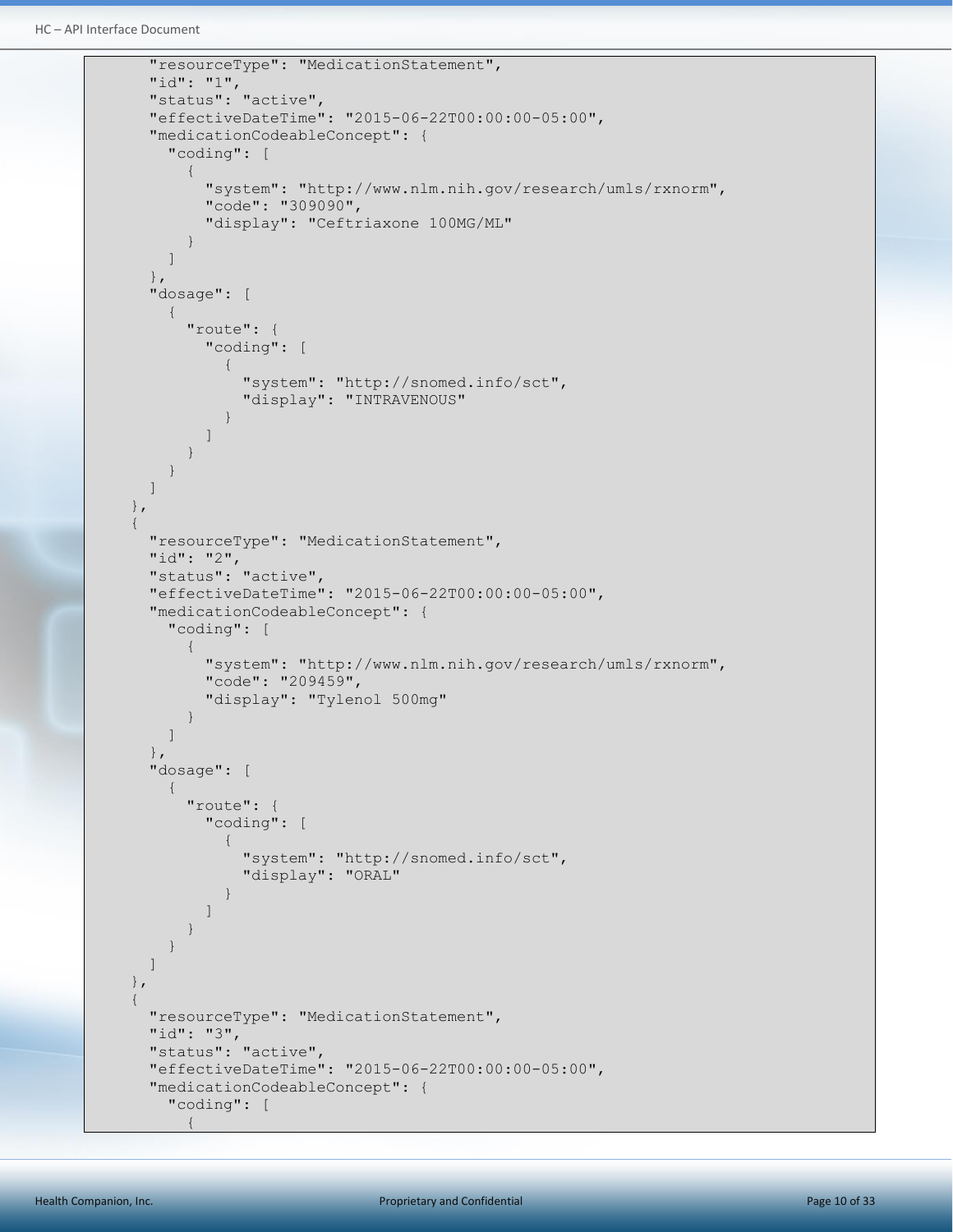```
HC – API Interface Document
```

```
 "system": "http://www.nlm.nih.gov/research/umls/rxnorm",
                               "code": "731241",
                               "display": "Aranesp 0.5 MG/ML"
 }
                    ]
                },
                "dosage": [
                    {
                          "route": {
                               "coding": [
\left\{ \begin{array}{cc} 0 & 0 & 0 \\ 0 & 0 & 0 \\ 0 & 0 & 0 \\ 0 & 0 & 0 \\ 0 & 0 & 0 \\ 0 & 0 & 0 \\ 0 & 0 & 0 \\ 0 & 0 & 0 \\ 0 & 0 & 0 \\ 0 & 0 & 0 \\ 0 & 0 & 0 \\ 0 & 0 & 0 & 0 \\ 0 & 0 & 0 & 0 \\ 0 & 0 & 0 & 0 \\ 0 & 0 & 0 & 0 & 0 \\ 0 & 0 & 0 & 0 & 0 \\ 0 & 0 & 0 & 0 & 0 \\ 0 & 0 & 0 & 0 & 0 & 0 \\ 0 & 0 & 0 & 0 "system": "http://snomed.info/sct",
                                         "display": "INTRAVENOUS"
 }
 ]
 }
 }
               ]
          }
    \frac{1}{\sqrt{2}} "status": "current",
    "mode": "working",
     "entry": [
          {
               "item": {
                    "reference": "#1"
\left\{\begin{array}{ccc} 1 & 0 & 0 \\ 0 & 0 & 0 \\ 0 & 0 & 0 \\ 0 & 0 & 0 \\ 0 & 0 & 0 \\ 0 & 0 & 0 \\ 0 & 0 & 0 \\ 0 & 0 & 0 \\ 0 & 0 & 0 \\ 0 & 0 & 0 \\ 0 & 0 & 0 \\ 0 & 0 & 0 \\ 0 & 0 & 0 & 0 \\ 0 & 0 & 0 & 0 \\ 0 & 0 & 0 & 0 \\ 0 & 0 & 0 & 0 & 0 \\ 0 & 0 & 0 & 0 & 0 \\ 0 & 0 & 0 & 0 & 0 \\ 0 & 0 & 0 & 0 & 0 \\ 0 & 0 & },
          {
               "item": {
                    "reference": "#2"
               }
          },
           {
                "item": {
                     "reference": "#3"
\mathbb{R}^n . The set of \mathbb{R}^n }
     ]
}
```
## <span id="page-10-0"></span>**Allergy**

API – HCServices/fhir/1.0/Allergy/{patientId}.json

Sample request –

```
https://<server>/HCServices/fhir/1.0/Allergy/1234.json?state=""&startDate="07/05/2016"&endDate="07/0
5/2017"&date=""
```
Response JSON format

```
 "resourceType": "List",
    "contained": [
\left\{\begin{array}{ccc} \end{array}\right\}
```
{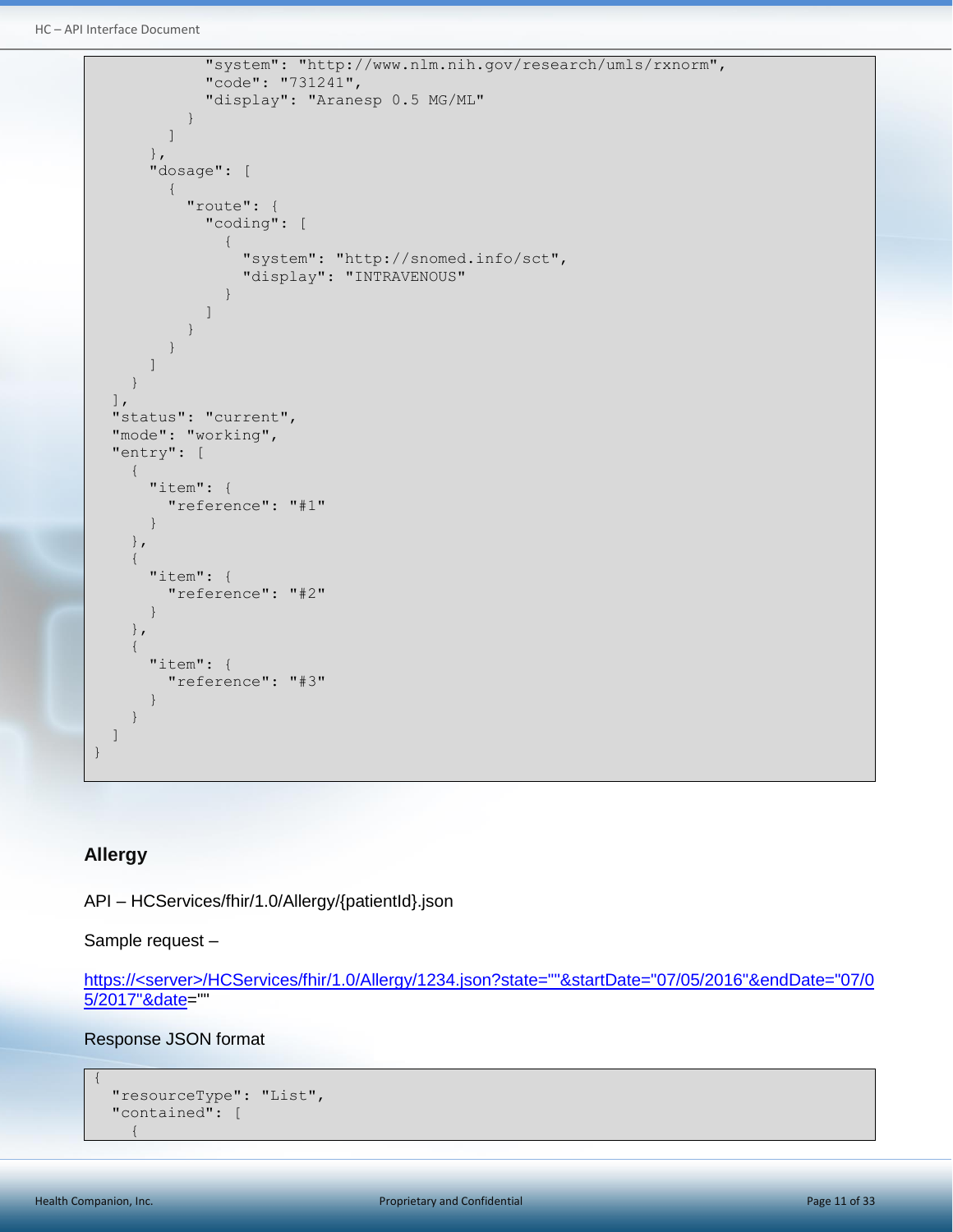```
 "resourceType": "AllergyIntolerance",
                     "id": "1",
                     "onset": "1980-05-01T00:00:00-05:00",
                     "substance": {
                            "coding": [
\left\{ \begin{array}{cc} 0 & 0 & 0 \\ 0 & 0 & 0 \\ 0 & 0 & 0 \\ 0 & 0 & 0 \\ 0 & 0 & 0 \\ 0 & 0 & 0 \\ 0 & 0 & 0 \\ 0 & 0 & 0 \\ 0 & 0 & 0 \\ 0 & 0 & 0 \\ 0 & 0 & 0 \\ 0 & 0 & 0 & 0 \\ 0 & 0 & 0 & 0 \\ 0 & 0 & 0 & 0 \\ 0 & 0 & 0 & 0 & 0 \\ 0 & 0 & 0 & 0 & 0 \\ 0 & 0 & 0 & 0 & 0 \\ 0 & 0 & 0 & 0 & 0 & 0 \\ 0 & 0 & 0 & 0 "system": "http://www.nlm.nih.gov/research/umls/rxnorm",
                                          "code": "7980",
                                          "display": "Penicillin G"
 }
                           ]
                    },
                     "category": "medication",
                     "reaction": [
\left\{ \begin{array}{cc} 0 & 0 & 0 \\ 0 & 0 & 0 \\ 0 & 0 & 0 \\ 0 & 0 & 0 \\ 0 & 0 & 0 \\ 0 & 0 & 0 \\ 0 & 0 & 0 \\ 0 & 0 & 0 \\ 0 & 0 & 0 \\ 0 & 0 & 0 \\ 0 & 0 & 0 \\ 0 & 0 & 0 & 0 \\ 0 & 0 & 0 & 0 \\ 0 & 0 & 0 & 0 \\ 0 & 0 & 0 & 0 & 0 \\ 0 & 0 & 0 & 0 & 0 \\ 0 & 0 & 0 & 0 & 0 \\ 0 & 0 & 0 & 0 & 0 \\ 0 & 0 & 0 & 0 & 0 "manifestation": [
\left\{ \begin{array}{cc} 0 & 0 & 0 \\ 0 & 0 & 0 \\ 0 & 0 & 0 \\ 0 & 0 & 0 \\ 0 & 0 & 0 \\ 0 & 0 & 0 \\ 0 & 0 & 0 \\ 0 & 0 & 0 \\ 0 & 0 & 0 \\ 0 & 0 & 0 \\ 0 & 0 & 0 \\ 0 & 0 & 0 \\ 0 & 0 & 0 & 0 \\ 0 & 0 & 0 & 0 \\ 0 & 0 & 0 & 0 \\ 0 & 0 & 0 & 0 & 0 \\ 0 & 0 & 0 & 0 & 0 \\ 0 & 0 & 0 & 0 & 0 \\ 0 & 0 & 0 & 0 & 0 & 0 \\ 0 "coding": [
\left\{ \begin{array}{cc} 0 & 0 & 0 \\ 0 & 0 & 0 \\ 0 & 0 & 0 \\ 0 & 0 & 0 \\ 0 & 0 & 0 \\ 0 & 0 & 0 \\ 0 & 0 & 0 \\ 0 & 0 & 0 \\ 0 & 0 & 0 \\ 0 & 0 & 0 \\ 0 & 0 & 0 \\ 0 & 0 & 0 & 0 \\ 0 & 0 & 0 & 0 \\ 0 & 0 & 0 & 0 \\ 0 & 0 & 0 & 0 & 0 \\ 0 & 0 & 0 & 0 & 0 \\ 0 & 0 & 0 & 0 & 0 \\ 0 & 0 & 0 & 0 & 0 & 0 \\ 0 & 0 & 0 & 0 "system": "http://snomed.info/sct",
                                                             "code": "247472004",
                                                              "display": "Hives/Rash"
 }
 ]
 }
                                  ],
                                   "severity": "moderate"
                            }
                    ]
              },
              {
                    "resourceType": "AllergyIntolerance",
                     "id": "2",
                     "onset": "1980-05-01T00:00:00-05:00",
                     "substance": {
                            "coding": [
\left\{ \begin{array}{cc} 0 & 0 & 0 \\ 0 & 0 & 0 \\ 0 & 0 & 0 \\ 0 & 0 & 0 \\ 0 & 0 & 0 \\ 0 & 0 & 0 \\ 0 & 0 & 0 \\ 0 & 0 & 0 \\ 0 & 0 & 0 \\ 0 & 0 & 0 \\ 0 & 0 & 0 \\ 0 & 0 & 0 & 0 \\ 0 & 0 & 0 & 0 \\ 0 & 0 & 0 & 0 \\ 0 & 0 & 0 & 0 & 0 \\ 0 & 0 & 0 & 0 & 0 \\ 0 & 0 & 0 & 0 & 0 \\ 0 & 0 & 0 & 0 & 0 & 0 \\ 0 & 0 & 0 & 0 "system": "http://www.nlm.nih.gov/research/umls/rxnorm",
                                         "code": "733",
                                         "display": "Ampicillin"
 }
                            ]
                     },
                     "category": "medication",
                     "reaction": [
\left\{ \begin{array}{ccc} 0 & 0 & 0 \\ 0 & 0 & 0 \\ 0 & 0 & 0 \\ 0 & 0 & 0 \\ 0 & 0 & 0 \\ 0 & 0 & 0 \\ 0 & 0 & 0 \\ 0 & 0 & 0 \\ 0 & 0 & 0 \\ 0 & 0 & 0 \\ 0 & 0 & 0 \\ 0 & 0 & 0 \\ 0 & 0 & 0 \\ 0 & 0 & 0 & 0 \\ 0 & 0 & 0 & 0 \\ 0 & 0 & 0 & 0 \\ 0 & 0 & 0 & 0 \\ 0 & 0 & 0 & 0 & 0 \\ 0 & 0 & 0 & 0 & 0 \\ 0 & 0 & 0 & 0 & 0 "manifestation": [
\left\{ \begin{array}{cc} 0 & 0 & 0 \\ 0 & 0 & 0 \\ 0 & 0 & 0 \\ 0 & 0 & 0 \\ 0 & 0 & 0 \\ 0 & 0 & 0 \\ 0 & 0 & 0 \\ 0 & 0 & 0 \\ 0 & 0 & 0 \\ 0 & 0 & 0 \\ 0 & 0 & 0 \\ 0 & 0 & 0 \\ 0 & 0 & 0 & 0 \\ 0 & 0 & 0 & 0 \\ 0 & 0 & 0 & 0 \\ 0 & 0 & 0 & 0 & 0 \\ 0 & 0 & 0 & 0 & 0 \\ 0 & 0 & 0 & 0 & 0 \\ 0 & 0 & 0 & 0 & 0 & 0 \\ 0 "coding": [
\left\{ \begin{array}{cc} 0 & 0 & 0 \\ 0 & 0 & 0 \\ 0 & 0 & 0 \\ 0 & 0 & 0 \\ 0 & 0 & 0 \\ 0 & 0 & 0 \\ 0 & 0 & 0 \\ 0 & 0 & 0 \\ 0 & 0 & 0 \\ 0 & 0 & 0 \\ 0 & 0 & 0 \\ 0 & 0 & 0 & 0 \\ 0 & 0 & 0 & 0 \\ 0 & 0 & 0 & 0 \\ 0 & 0 & 0 & 0 & 0 \\ 0 & 0 & 0 & 0 & 0 \\ 0 & 0 & 0 & 0 & 0 \\ 0 & 0 & 0 & 0 & 0 & 0 \\ 0 & 0 & 0 & 0 "system": "http://snomed.info/sct",
                                                             "code": "247472004",
                                                              "display": "Hives/Rash"
 }
 ]
 }
                                  \vert,
                                   "severity": "moderate"
 }
                    ]
 }
```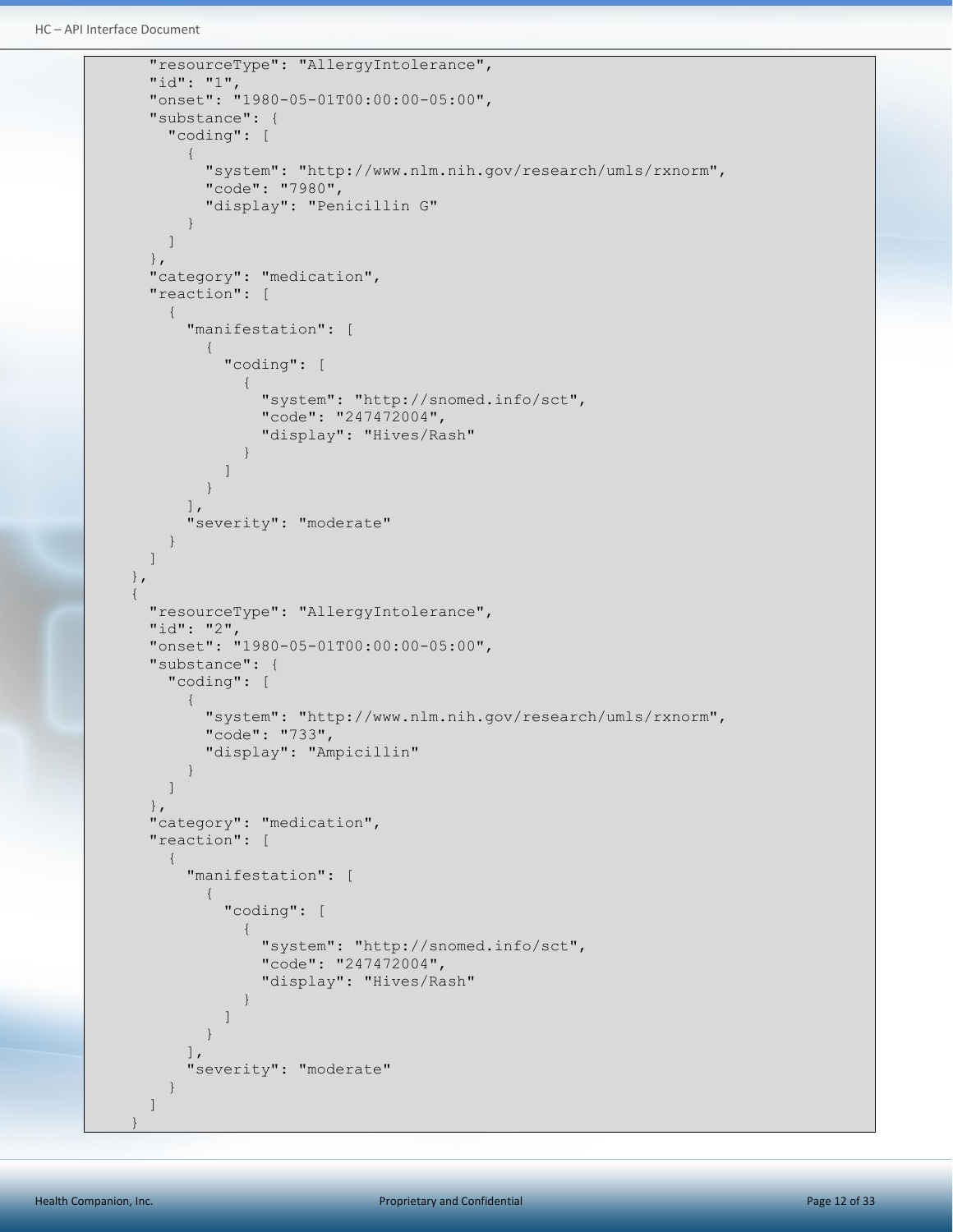HC – API Interface Document

```
\vert,
        "status": "current",
        "mode": "working",
        "entry": [
               {
                       "item": {
                               "reference": "#1"
                        }
               },
                {
                       "item": {
                               "reference": "#2"
\left\{\begin{array}{ccc} 1 & 0 & 0 \\ 0 & 0 & 0 \\ 0 & 0 & 0 \\ 0 & 0 & 0 \\ 0 & 0 & 0 \\ 0 & 0 & 0 \\ 0 & 0 & 0 \\ 0 & 0 & 0 \\ 0 & 0 & 0 \\ 0 & 0 & 0 \\ 0 & 0 & 0 \\ 0 & 0 & 0 \\ 0 & 0 & 0 & 0 \\ 0 & 0 & 0 & 0 \\ 0 & 0 & 0 & 0 \\ 0 & 0 & 0 & 0 & 0 \\ 0 & 0 & 0 & 0 & 0 \\ 0 & 0 & 0 & 0 & 0 \\ 0 & 0 & 0 & 0 & 0 \\ 0 & 0 & }
       ]
}
```
#### <span id="page-12-0"></span>**Immunization**

API – HCServices/fhir/1.0/Immunization/{patientId}.json

Sample request –

https://<server>/HCServices/fhir/1.0/Immunization/1234.json?state=""&startDate="07/05/2016"&endDat e="07/05/2017"&date=""

```
{
    "resourceType": "List",
    "contained": [
       {
           "resourceType": "Immunization",
 "id": "1",
 "status": "completed",
           "date": "2012-01-04T00:00:00-06:00",
           "vaccineCode": {
              "coding": [
                  {
                      "system": "http://hl7.org/fhir/sid/cvx",
                     "code": "106"
 }
             \lceil },
           "wasNotGiven": false,
           "reported": false
       },
        {
           "resourceType": "Immunization",
           "id": "2",
           "status": "completed",
           "date": "2014-05-10T00:00:00-05:00",
           "vaccineCode": {
              "coding": [
\left\{ \begin{array}{cc} 0 & 0 & 0 \\ 0 & 0 & 0 \\ 0 & 0 & 0 \\ 0 & 0 & 0 \\ 0 & 0 & 0 \\ 0 & 0 & 0 \\ 0 & 0 & 0 \\ 0 & 0 & 0 \\ 0 & 0 & 0 \\ 0 & 0 & 0 \\ 0 & 0 & 0 \\ 0 & 0 & 0 & 0 \\ 0 & 0 & 0 & 0 \\ 0 & 0 & 0 & 0 \\ 0 & 0 & 0 & 0 & 0 \\ 0 & 0 & 0 & 0 & 0 \\ 0 & 0 & 0 & 0 & 0 \\ 0 & 0 & 0 & 0 & 0 & 0 \\ 0 & 0 & 0 & 0
```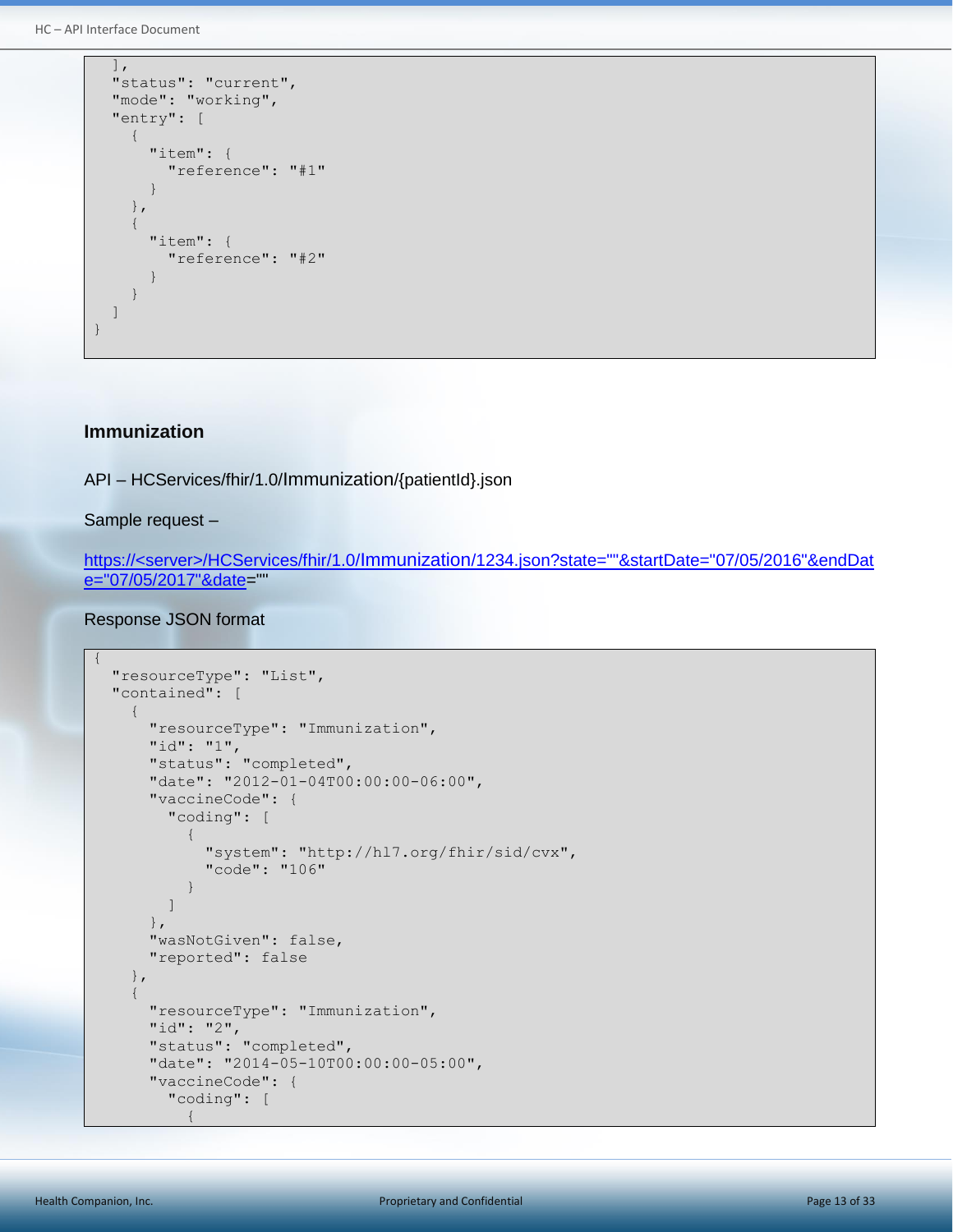HC – API Interface Document

```
 "system": "http://hl7.org/fhir/sid/cvx",
               "code": "88"
            }
         ]
       },
       "wasNotGiven": false,
        "reported": false
     }
 \vert,
   "status": "current",
  "mode": "working",
   "entry": [
     {
       "item": {
         "reference": "#1"
       }
     },
     {
       "item": {
          "reference": "#2"
        }
     }
 \, ]
}
```
#### <span id="page-13-0"></span>**Vital Signs**

API – HCServices/fhir/1.0/VitalSigns/{patientId}.json

Sample request –

https://<server>/HCServices/fhir/1.0/VitalSigns/1234.json?state=""&startDate="07/05/2016"&endDate=" 07/05/2017"&date=""

```
{
      "resourceType": "Bundle",
      "type": "collection",
      "entry": [
            {
                  "resource": {
                       "resourceType": "Bundle",
                       "type": "batch",
                       "entry": [
\left\{ \begin{array}{cc} 0 & 0 & 0 \\ 0 & 0 & 0 \\ 0 & 0 & 0 \\ 0 & 0 & 0 \\ 0 & 0 & 0 \\ 0 & 0 & 0 \\ 0 & 0 & 0 \\ 0 & 0 & 0 \\ 0 & 0 & 0 \\ 0 & 0 & 0 \\ 0 & 0 & 0 \\ 0 & 0 & 0 & 0 \\ 0 & 0 & 0 & 0 \\ 0 & 0 & 0 & 0 \\ 0 & 0 & 0 & 0 & 0 \\ 0 & 0 & 0 & 0 & 0 \\ 0 & 0 & 0 & 0 & 0 \\ 0 & 0 & 0 & 0 & 0 & 0 \\ 0 & 0 & 0 & 0 "resource": {
                                         "resourceType": "Observation",
                                         "status": "final",
                                         "code": {
                                               "coding": [
\left\{ \begin{array}{cc} 0 & 0 & 0 \\ 0 & 0 & 0 \\ 0 & 0 & 0 \\ 0 & 0 & 0 \\ 0 & 0 & 0 \\ 0 & 0 & 0 \\ 0 & 0 & 0 \\ 0 & 0 & 0 \\ 0 & 0 & 0 \\ 0 & 0 & 0 \\ 0 & 0 & 0 \\ 0 & 0 & 0 & 0 \\ 0 & 0 & 0 & 0 \\ 0 & 0 & 0 & 0 \\ 0 & 0 & 0 & 0 & 0 \\ 0 & 0 & 0 & 0 & 0 \\ 0 & 0 & 0 & 0 & 0 \\ 0 & 0 & 0 & 0 & 0 & 0 \\ 0 & 0 & 0 & 0 "system": "http://loinc.org",
                                                           "code": "55284-4",
                                                          "display": "Blood pressure systolic & diastolic"
```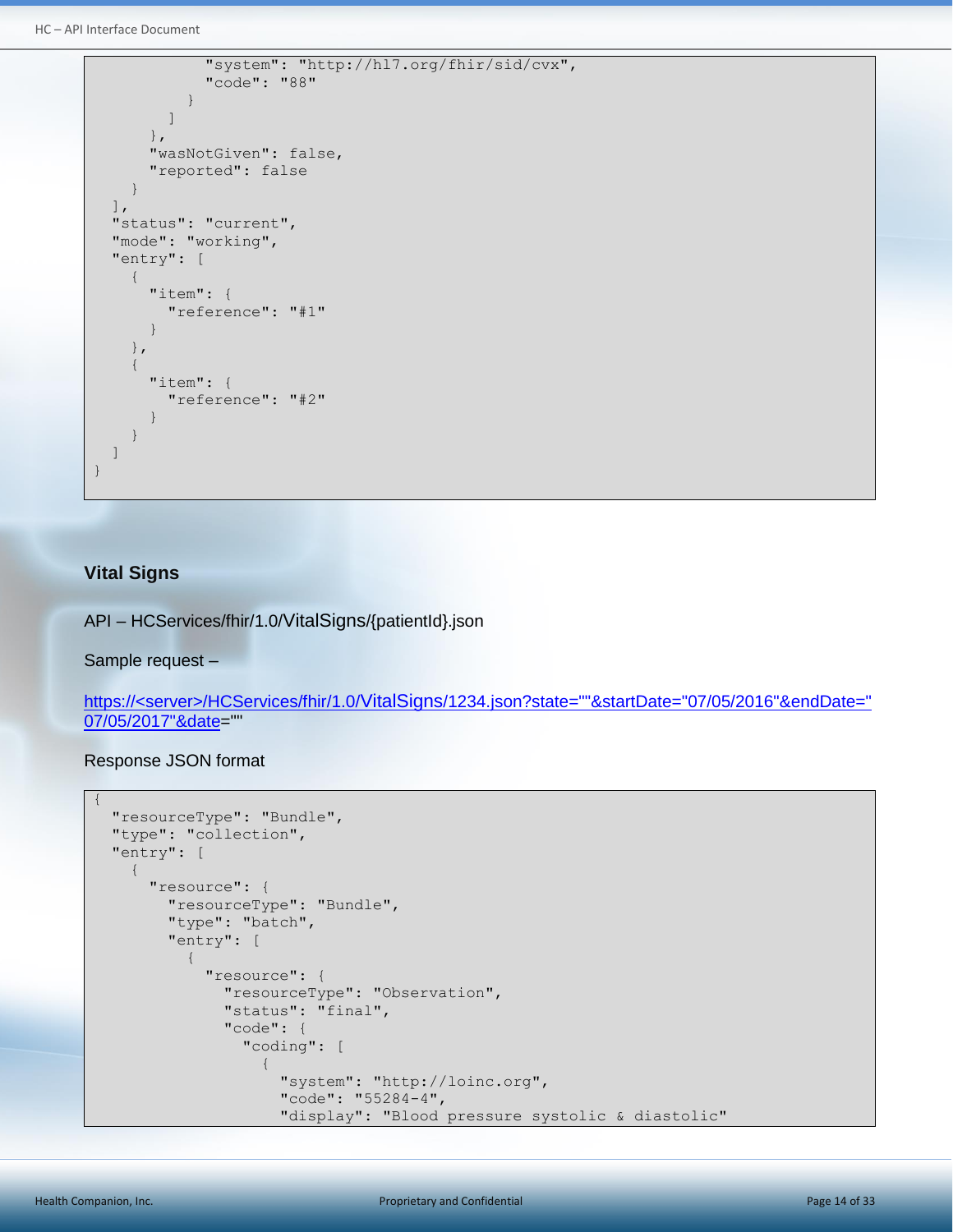```
\mathbb{R}^n ) and the set of the set of the set of \mathbb{R}^n ]
                               },
                              "effectiveDateTime": "2015-06-22T15:15:00-05:00",
                               "component": [
\left\{ \begin{array}{cc} 0 & 0 & 0 \\ 0 & 0 & 0 \\ 0 & 0 & 0 \\ 0 & 0 & 0 \\ 0 & 0 & 0 \\ 0 & 0 & 0 \\ 0 & 0 & 0 \\ 0 & 0 & 0 \\ 0 & 0 & 0 \\ 0 & 0 & 0 \\ 0 & 0 & 0 \\ 0 & 0 & 0 & 0 \\ 0 & 0 & 0 & 0 \\ 0 & 0 & 0 & 0 \\ 0 & 0 & 0 & 0 & 0 \\ 0 & 0 & 0 & 0 & 0 \\ 0 & 0 & 0 & 0 & 0 \\ 0 & 0 & 0 & 0 & 0 & 0 \\ 0 & 0 & 0 & 0 "code": {
                                           "coding": [
\{ "system": "http://loinc.org",
                                                   "code": "8462-4",
                                                   "display": "Diastolic blood pressure"
denotes the contract of the contract of the contract of the contract of the contract of the contract of the contract of the contract of the contract of the contract of the contract of the contract of the contract of the co
 ]
                                       },
                                      "valueQuantity": {
                                           "value": 39.92,
                                          "unit": "mm[Hg]"
 }
 }
 ]
 }
                      },
\left\{ \begin{array}{cc} 0 & 0 & 0 \\ 0 & 0 & 0 \\ 0 & 0 & 0 \\ 0 & 0 & 0 \\ 0 & 0 & 0 \\ 0 & 0 & 0 \\ 0 & 0 & 0 \\ 0 & 0 & 0 \\ 0 & 0 & 0 \\ 0 & 0 & 0 \\ 0 & 0 & 0 \\ 0 & 0 & 0 & 0 \\ 0 & 0 & 0 & 0 \\ 0 & 0 & 0 & 0 \\ 0 & 0 & 0 & 0 & 0 \\ 0 & 0 & 0 & 0 & 0 \\ 0 & 0 & 0 & 0 & 0 \\ 0 & 0 & 0 & 0 & 0 & 0 \\ 0 & 0 & 0 & 0 "resource": {
                              "resourceType": "Observation",
                              "status": "final",
                              "code": {
                                   "coding": [
\{ "system": "http://loinc.org",
                                          "code": "9279-1",
                                          "display": "Respiratory rate"
 }
 ]
                              },
                              "effectiveDateTime": "2015-06-22T15:15:00-05:00",
                              "valueQuantity": {
                                  "value": 8.16,
                                   "unit": "breaths/minute",
                                   "system": "http://unitsofmeasure.org",
                                   "code": "/min"
 }
 }
                      },
\left\{ \begin{array}{cc} 0 & 0 & 0 \\ 0 & 0 & 0 \\ 0 & 0 & 0 \\ 0 & 0 & 0 \\ 0 & 0 & 0 \\ 0 & 0 & 0 \\ 0 & 0 & 0 \\ 0 & 0 & 0 \\ 0 & 0 & 0 \\ 0 & 0 & 0 \\ 0 & 0 & 0 \\ 0 & 0 & 0 & 0 \\ 0 & 0 & 0 & 0 \\ 0 & 0 & 0 & 0 \\ 0 & 0 & 0 & 0 & 0 \\ 0 & 0 & 0 & 0 & 0 \\ 0 & 0 & 0 & 0 & 0 \\ 0 & 0 & 0 & 0 & 0 & 0 \\ 0 & 0 & 0 & 0 "resource": {
                              "resourceType": "Observation",
                              "status": "final",
                               "code": {
                                   "coding": [
{1 \over 2} {1 \over 2} {1 \over 2} {1 \over 2} {1 \over 2} {1 \over 2} {1 \over 2} {1 \over 2} {1 \over 2} {1 \over 2} {1 \over 2} {1 \over 2} {1 \over 2} {1 \over 2} {1 \over 2} {1 \over 2} {1 \over 2} {1 \over 2} {1 \over 2} {1 \over 2} {1 \over 2} {1 \over 2}  "system": "http://loinc.org",
                                          "code": "8867-4",
                                          "display": "Pulse rate"
 }
and the state of the state of the state of
\{ , \{, \}, \{, \}, \{, \}, \{ "effectiveDateTime": "2015-06-22T15:15:00-05:00",
                              "valueQuantity": {
                                  "value": 36.29,
```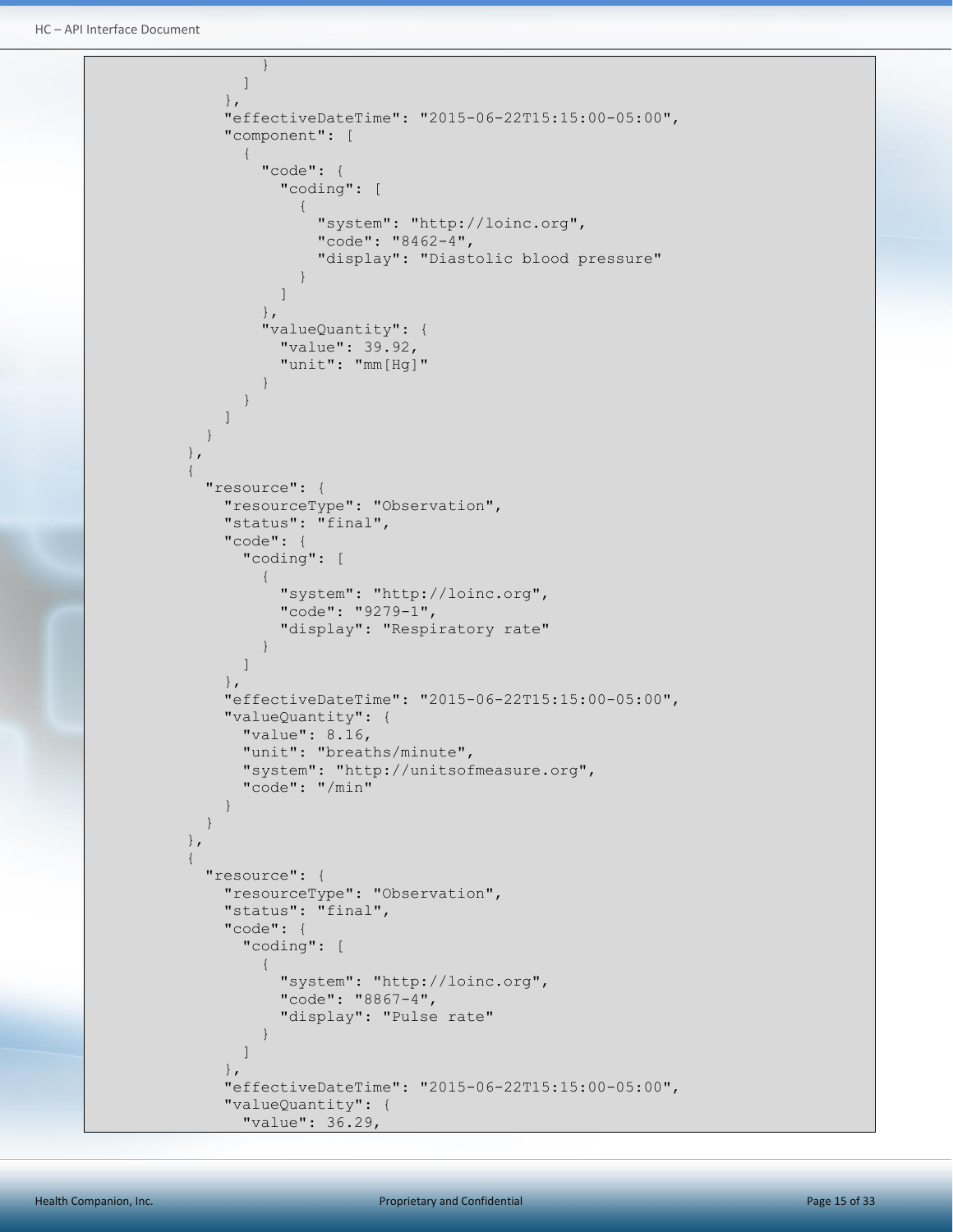```
 "unit": "beats/minute",
               "system": "http://unitsofmeasure.org",
               "code": "/min"
 }
 }
 }
        ]
      }
    }
 \lceil}
```
#### <span id="page-15-0"></span>**Lab Data**

{

API – HCServices/fhir/1.0/LabData/{patientId}.json

#### Sample request –

https://<server>/HCServices/fhir/1.0/LabData/1234.json?state=""&startDate="07/05/2016"&endDate="0 7/05/2017"&date=""

```
 "resourceType": "List",
    "contained": [
        {
           "resourceType": "DiagnosticReport",
           "id": "1",
           "status": "final",
           "code": {
               "coding": [
\left\{ \begin{array}{cc} 0 & 0 & 0 \\ 0 & 0 & 0 \\ 0 & 0 & 0 \\ 0 & 0 & 0 \\ 0 & 0 & 0 \\ 0 & 0 & 0 \\ 0 & 0 & 0 \\ 0 & 0 & 0 \\ 0 & 0 & 0 \\ 0 & 0 & 0 \\ 0 & 0 & 0 \\ 0 & 0 & 0 & 0 \\ 0 & 0 & 0 & 0 \\ 0 & 0 & 0 & 0 \\ 0 & 0 & 0 & 0 & 0 \\ 0 & 0 & 0 & 0 & 0 \\ 0 & 0 & 0 & 0 & 0 \\ 0 & 0 & 0 & 0 & 0 & 0 \\ 0 & 0 & 0 & 0 "system": "http://loinc.org",
                      "code": "5778-6",
                      "display": "Color of Urine"
 }
              ]
           },
           "effectiveDateTime": "2015-06-22T00:00:00-05:00",
           "result": [
               {
                  "reference": "#2"
 }
           ]
       },
        {
           "resourceType": "Observation",
           "id": "2",
           "code": {
               "coding": [
                  {
                      "system": "http://snomed.info/sct"
                  }
 ]
```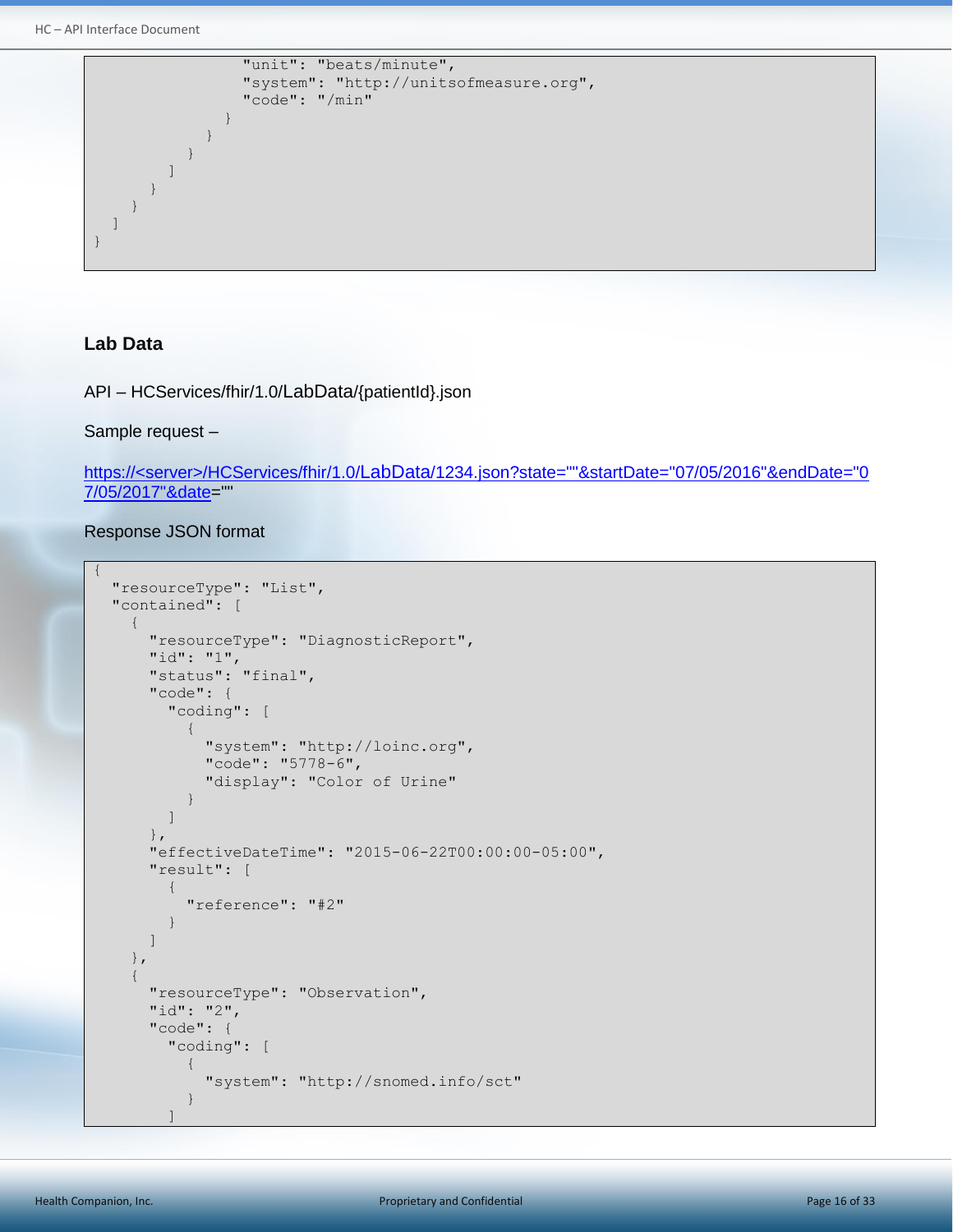```
HC – API Interface Document
```

```
 },
                      "interpretation": {
                            "coding": [
\left\{ \begin{array}{cc} 0 & 0 & 0 \\ 0 & 0 & 0 \\ 0 & 0 & 0 \\ 0 & 0 & 0 \\ 0 & 0 & 0 \\ 0 & 0 & 0 \\ 0 & 0 & 0 \\ 0 & 0 & 0 \\ 0 & 0 & 0 \\ 0 & 0 & 0 \\ 0 & 0 & 0 \\ 0 & 0 & 0 \\ 0 & 0 & 0 & 0 \\ 0 & 0 & 0 & 0 \\ 0 & 0 & 0 & 0 \\ 0 & 0 & 0 & 0 & 0 \\ 0 & 0 & 0 & 0 & 0 \\ 0 & 0 & 0 & 0 & 0 \\ 0 & 0 & 0 & 0 & 0 & 0 \\ 0 "system": "http://hl7.org/fhir/v2/0078",
                                           "code": "N"
 }
                            ]
                     },
                      "referenceRange": [
                            {
                                    "text": "YELLOW"
                            }
                     ]
              },
              {
                     "resourceType": "DiagnosticReport",
                     "id": "3",
                     "status": "final",
                      "code": {
                             "coding": [
\left\{ \begin{array}{cc} 0 & 0 & 0 \\ 0 & 0 & 0 \\ 0 & 0 & 0 \\ 0 & 0 & 0 \\ 0 & 0 & 0 \\ 0 & 0 & 0 \\ 0 & 0 & 0 \\ 0 & 0 & 0 \\ 0 & 0 & 0 \\ 0 & 0 & 0 \\ 0 & 0 & 0 \\ 0 & 0 & 0 \\ 0 & 0 & 0 & 0 \\ 0 & 0 & 0 & 0 \\ 0 & 0 & 0 & 0 \\ 0 & 0 & 0 & 0 & 0 \\ 0 & 0 & 0 & 0 & 0 \\ 0 & 0 & 0 & 0 & 0 \\ 0 & 0 & 0 & 0 & 0 & 0 \\ 0 "system": "http://loinc.org",
                                          "code": "5767-9",
                                          "display": "Appearance of Urine"
 }
                            ]
                     },
                     "effectiveDateTime": "2015-06-22T00:00:00-05:00",
                      "result": [
\left\{ \begin{array}{ccc} 0 & 0 & 0 \\ 0 & 0 & 0 \\ 0 & 0 & 0 \\ 0 & 0 & 0 \\ 0 & 0 & 0 \\ 0 & 0 & 0 \\ 0 & 0 & 0 \\ 0 & 0 & 0 \\ 0 & 0 & 0 \\ 0 & 0 & 0 \\ 0 & 0 & 0 \\ 0 & 0 & 0 \\ 0 & 0 & 0 \\ 0 & 0 & 0 & 0 \\ 0 & 0 & 0 & 0 \\ 0 & 0 & 0 & 0 \\ 0 & 0 & 0 & 0 \\ 0 & 0 & 0 & 0 & 0 \\ 0 & 0 & 0 & 0 & 0 \\ 0 & 0 & 0 & 0 & 0 "reference": "#4"
 }
                     ]
              },
               {
                     "resourceType": "Observation",
                     "id": "4",
                     "code": {
                            "coding": [
\left\{ \begin{array}{cc} 0 & 0 & 0 \\ 0 & 0 & 0 \\ 0 & 0 & 0 \\ 0 & 0 & 0 \\ 0 & 0 & 0 \\ 0 & 0 & 0 \\ 0 & 0 & 0 \\ 0 & 0 & 0 \\ 0 & 0 & 0 \\ 0 & 0 & 0 \\ 0 & 0 & 0 \\ 0 & 0 & 0 \\ 0 & 0 & 0 & 0 \\ 0 & 0 & 0 & 0 \\ 0 & 0 & 0 & 0 \\ 0 & 0 & 0 & 0 & 0 \\ 0 & 0 & 0 & 0 & 0 \\ 0 & 0 & 0 & 0 & 0 \\ 0 & 0 & 0 & 0 & 0 & 0 \\ 0 "system": "http://snomed.info/sct"
 }
                            ]
                     },
                      "interpretation": {
                            "coding": [
\left\{ \begin{array}{cc} 0 & 0 & 0 \\ 0 & 0 & 0 \\ 0 & 0 & 0 \\ 0 & 0 & 0 \\ 0 & 0 & 0 \\ 0 & 0 & 0 \\ 0 & 0 & 0 \\ 0 & 0 & 0 \\ 0 & 0 & 0 \\ 0 & 0 & 0 \\ 0 & 0 & 0 \\ 0 & 0 & 0 & 0 \\ 0 & 0 & 0 & 0 \\ 0 & 0 & 0 & 0 \\ 0 & 0 & 0 & 0 & 0 \\ 0 & 0 & 0 & 0 & 0 \\ 0 & 0 & 0 & 0 & 0 \\ 0 & 0 & 0 & 0 & 0 & 0 \\ 0 & 0 & 0 & 0 "system": "http://hl7.org/fhir/v2/0078",
                                           "code": "N"
 }
                            ]
                     },
                      "referenceRange": [
\left\{ \begin{array}{ccc} 0 & 0 & 0 \\ 0 & 0 & 0 \\ 0 & 0 & 0 \\ 0 & 0 & 0 \\ 0 & 0 & 0 \\ 0 & 0 & 0 \\ 0 & 0 & 0 \\ 0 & 0 & 0 \\ 0 & 0 & 0 \\ 0 & 0 & 0 \\ 0 & 0 & 0 \\ 0 & 0 & 0 \\ 0 & 0 & 0 \\ 0 & 0 & 0 & 0 \\ 0 & 0 & 0 & 0 \\ 0 & 0 & 0 & 0 \\ 0 & 0 & 0 & 0 \\ 0 & 0 & 0 & 0 & 0 \\ 0 & 0 & 0 & 0 & 0 \\ 0 & 0 & 0 & 0 & 0 "text": "CLEAR"
                            }
                     ]
              },
               {
                     "resourceType": "DiagnosticReport",
```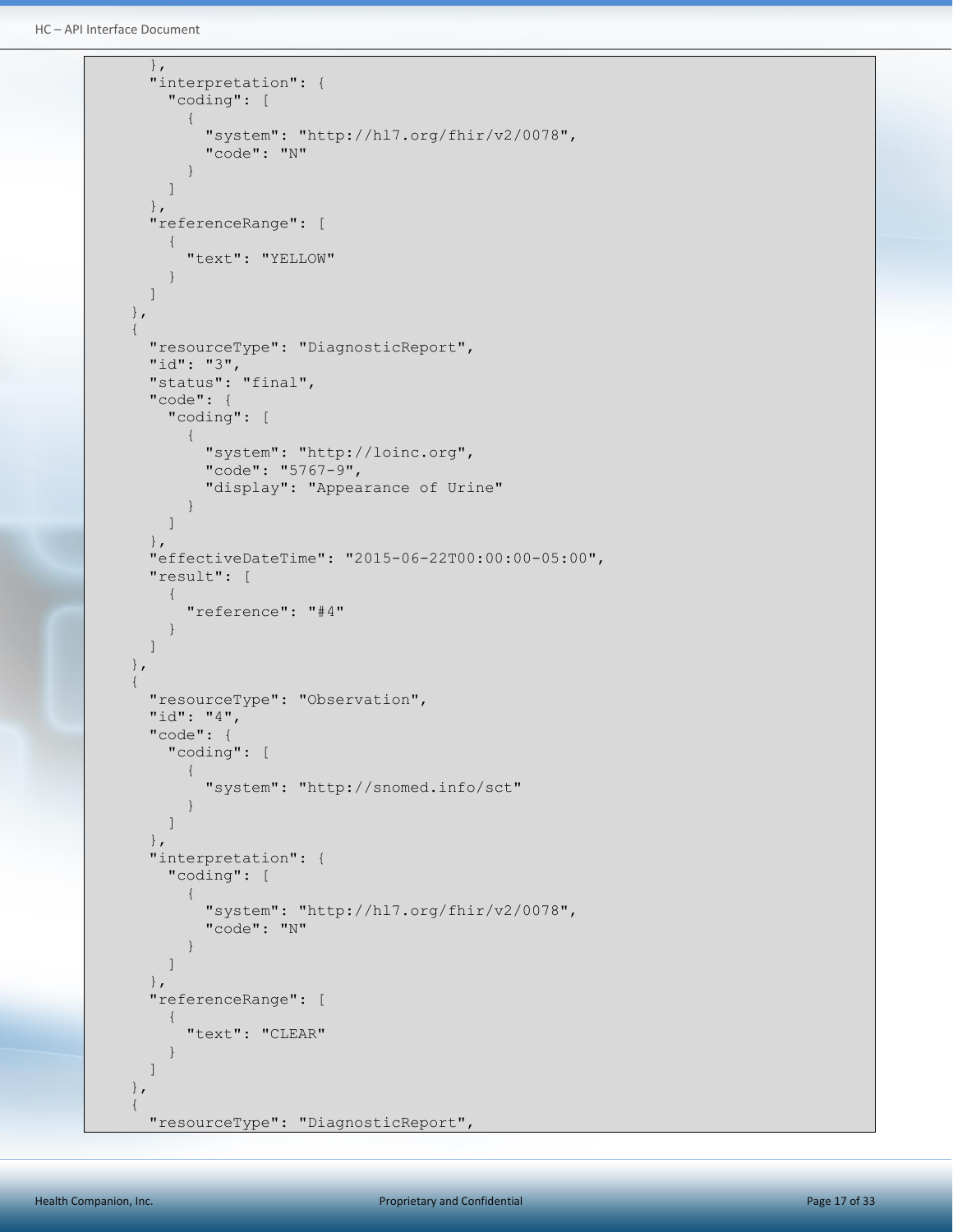```
HC – API Interface Document
```

```
 "id": "5",
                  "status": "final",
                  "code": {
                       "coding": [
\left\{ \begin{array}{cc} 0 & 0 & 0 \\ 0 & 0 & 0 \\ 0 & 0 & 0 \\ 0 & 0 & 0 \\ 0 & 0 & 0 \\ 0 & 0 & 0 \\ 0 & 0 & 0 \\ 0 & 0 & 0 \\ 0 & 0 & 0 \\ 0 & 0 & 0 \\ 0 & 0 & 0 \\ 0 & 0 & 0 & 0 \\ 0 & 0 & 0 & 0 \\ 0 & 0 & 0 & 0 \\ 0 & 0 & 0 & 0 & 0 \\ 0 & 0 & 0 & 0 & 0 \\ 0 & 0 & 0 & 0 & 0 \\ 0 & 0 & 0 & 0 & 0 & 0 \\ 0 & 0 & 0 & 0 "system": "http://loinc.org",
                                   "code": "5811-5",
                                   "display": "Specific gravity of Urine by Test strip"
 }
                      ]
                 },
                 "effectiveDateTime": "2015-06-22T00:00:00-05:00",
                 "result": [
\left\{ \begin{array}{ccc} 0 & 0 & 0 \\ 0 & 0 & 0 \\ 0 & 0 & 0 \\ 0 & 0 & 0 \\ 0 & 0 & 0 \\ 0 & 0 & 0 \\ 0 & 0 & 0 \\ 0 & 0 & 0 \\ 0 & 0 & 0 \\ 0 & 0 & 0 \\ 0 & 0 & 0 \\ 0 & 0 & 0 \\ 0 & 0 & 0 \\ 0 & 0 & 0 & 0 \\ 0 & 0 & 0 & 0 \\ 0 & 0 & 0 & 0 \\ 0 & 0 & 0 & 0 \\ 0 & 0 & 0 & 0 & 0 \\ 0 & 0 & 0 & 0 & 0 \\ 0 & 0 & 0 & 0 & 0 "reference": "#6"
 }
                 ]
           },
            {
                 "resourceType": "Observation",
                 "id": "6",
                  "valueQuantity": {
                       "value": 1.015,
                       "system": "http://unitsofmeasure.org",
                       "code": "1"
                 },
                  "interpretation": {
                       "coding": [
\left\{ \begin{array}{cc} 0 & 0 & 0 \\ 0 & 0 & 0 \\ 0 & 0 & 0 \\ 0 & 0 & 0 \\ 0 & 0 & 0 \\ 0 & 0 & 0 \\ 0 & 0 & 0 \\ 0 & 0 & 0 \\ 0 & 0 & 0 \\ 0 & 0 & 0 \\ 0 & 0 & 0 \\ 0 & 0 & 0 & 0 \\ 0 & 0 & 0 & 0 \\ 0 & 0 & 0 & 0 \\ 0 & 0 & 0 & 0 & 0 \\ 0 & 0 & 0 & 0 & 0 \\ 0 & 0 & 0 & 0 & 0 \\ 0 & 0 & 0 & 0 & 0 & 0 \\ 0 & 0 & 0 & 0 "system": "http://hl7.org/fhir/v2/0078",
                                  "code": "N"
 }
 ]
                 },
                  "referenceRange": [
                       {
                             "text": " 1.005 1.030"
 }
                 ]
            },
            {
                 "resourceType": "DiagnosticReport",
                 "id": "7",
                 "status": "final",
                 "code": {
                       "coding": [
\left\{ \begin{array}{cc} 0 & 0 & 0 \\ 0 & 0 & 0 \\ 0 & 0 & 0 \\ 0 & 0 & 0 \\ 0 & 0 & 0 \\ 0 & 0 & 0 \\ 0 & 0 & 0 \\ 0 & 0 & 0 \\ 0 & 0 & 0 \\ 0 & 0 & 0 \\ 0 & 0 & 0 \\ 0 & 0 & 0 & 0 \\ 0 & 0 & 0 & 0 \\ 0 & 0 & 0 & 0 \\ 0 & 0 & 0 & 0 & 0 \\ 0 & 0 & 0 & 0 & 0 \\ 0 & 0 & 0 & 0 & 0 \\ 0 & 0 & 0 & 0 & 0 & 0 \\ 0 & 0 & 0 & 0 "system": "http://loinc.org",
                                   "code": "5803-2",
                                   "display": "pH of Urine by Test strip"
 }
                      ]
                 },
                 "effectiveDateTime": "2015-06-22T00:00:00-05:00",
                  "result": [
\left\{ \begin{array}{ccc} 0 & 0 & 0 \\ 0 & 0 & 0 \\ 0 & 0 & 0 \\ 0 & 0 & 0 \\ 0 & 0 & 0 \\ 0 & 0 & 0 \\ 0 & 0 & 0 \\ 0 & 0 & 0 \\ 0 & 0 & 0 \\ 0 & 0 & 0 \\ 0 & 0 & 0 \\ 0 & 0 & 0 \\ 0 & 0 & 0 \\ 0 & 0 & 0 & 0 \\ 0 & 0 & 0 & 0 \\ 0 & 0 & 0 & 0 \\ 0 & 0 & 0 & 0 \\ 0 & 0 & 0 & 0 & 0 \\ 0 & 0 & 0 & 0 & 0 \\ 0 & 0 & 0 & 0 & 0 "reference": "#8"
 }
                 ]
           },
\left\{\begin{array}{ccc} \end{array}\right\}
```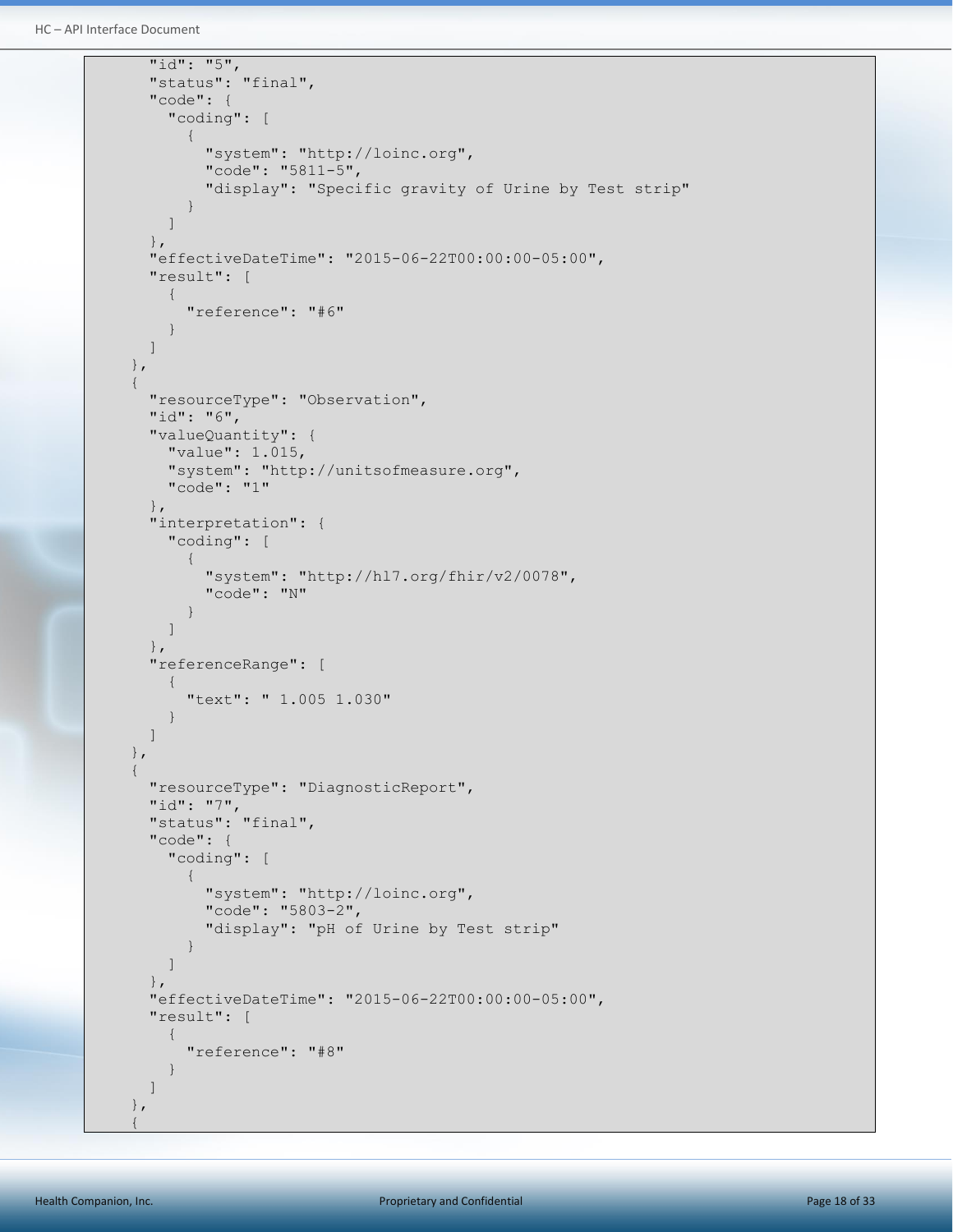```
HC – API Interface Document
```

```
 "resourceType": "Observation",
              "id": "8",
              "valueQuantity": {
                 "value": 5.0,
                 "unit": "pH",
                  "system": "http://unitsofmeasure.org",
                  "code": "[pH]"
             },
              "interpretation": {
                  "coding": [
\left\{ \begin{array}{cc} 0 & 0 & 0 \\ 0 & 0 & 0 \\ 0 & 0 & 0 \\ 0 & 0 & 0 \\ 0 & 0 & 0 \\ 0 & 0 & 0 \\ 0 & 0 & 0 \\ 0 & 0 & 0 \\ 0 & 0 & 0 \\ 0 & 0 & 0 \\ 0 & 0 & 0 \\ 0 & 0 & 0 & 0 \\ 0 & 0 & 0 & 0 \\ 0 & 0 & 0 & 0 \\ 0 & 0 & 0 & 0 & 0 \\ 0 & 0 & 0 & 0 & 0 \\ 0 & 0 & 0 & 0 & 0 \\ 0 & 0 & 0 & 0 & 0 & 0 \\ 0 & 0 & 0 & 0 "system": "http://hl7.org/fhir/v2/0078",
                          "code": "N"
 }
                 ]
             },
              "referenceRange": [
                  {
                      "text": " 5.0 8.0"
 }
             ]
         },
         {
             "resourceType": "DiagnosticReport",
             "id": "9",
             "status": "final",
              "code": {
                  "coding": [
\left\{ \begin{array}{cc} 0 & 0 & 0 \\ 0 & 0 & 0 \\ 0 & 0 & 0 \\ 0 & 0 & 0 \\ 0 & 0 & 0 \\ 0 & 0 & 0 \\ 0 & 0 & 0 \\ 0 & 0 & 0 \\ 0 & 0 & 0 \\ 0 & 0 & 0 \\ 0 & 0 & 0 \\ 0 & 0 & 0 & 0 \\ 0 & 0 & 0 & 0 \\ 0 & 0 & 0 & 0 \\ 0 & 0 & 0 & 0 & 0 \\ 0 & 0 & 0 & 0 & 0 \\ 0 & 0 & 0 & 0 & 0 \\ 0 & 0 & 0 & 0 & 0 & 0 \\ 0 & 0 & 0 & 0 "system": "http://loinc.org",
                          "code": "5792-7",
                          "display": "Glucose [Mass/volume] in Urine by Test strip"
 }
                 ]
              },
             "effectiveDateTime": "2015-06-22T00:00:00-05:00",
              "result": [
                  {
                      "reference": "#10"
 }
             ]
         },
         {
             "resourceType": "Observation",
             "id": "10",
             "valueQuantity": {
                 "value": 50.0,
                  "unit": "mg/dL",
                  "system": "http://unitsofmeasure.org",
                  "code": "mg/dL"
             },
              "interpretation": {
                  "coding": [
\left\{ \begin{array}{cc} 0 & 0 & 0 \\ 0 & 0 & 0 \\ 0 & 0 & 0 \\ 0 & 0 & 0 \\ 0 & 0 & 0 \\ 0 & 0 & 0 \\ 0 & 0 & 0 \\ 0 & 0 & 0 \\ 0 & 0 & 0 \\ 0 & 0 & 0 \\ 0 & 0 & 0 \\ 0 & 0 & 0 \\ 0 & 0 & 0 & 0 \\ 0 & 0 & 0 & 0 \\ 0 & 0 & 0 & 0 \\ 0 & 0 & 0 & 0 & 0 \\ 0 & 0 & 0 & 0 & 0 \\ 0 & 0 & 0 & 0 & 0 \\ 0 & 0 & 0 & 0 & 0 \\ 0 & 0 "system": "http://hl7.org/fhir/v2/0078",
                          "code": "N"
 }
                  ]
             }
         },
\left\{\begin{array}{ccc} \end{array}\right\}
```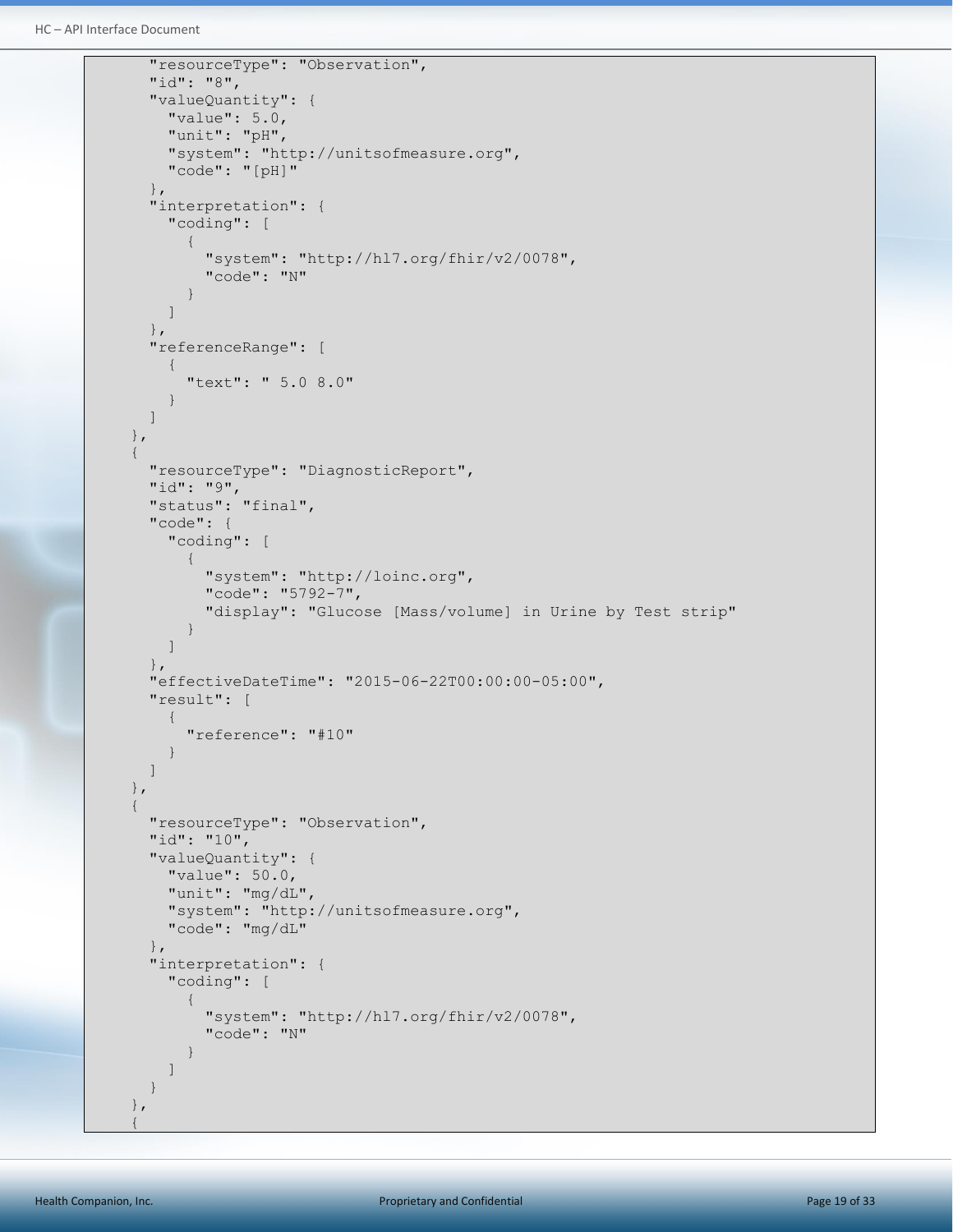```
HC – API Interface Document
```

```
 "resourceType": "DiagnosticReport",
                   "id": "11",
                   "status": "final",
                   "code": {
                         "coding": [
\left\{ \begin{array}{cc} 0 & 0 & 0 \\ 0 & 0 & 0 \\ 0 & 0 & 0 \\ 0 & 0 & 0 \\ 0 & 0 & 0 \\ 0 & 0 & 0 \\ 0 & 0 & 0 \\ 0 & 0 & 0 \\ 0 & 0 & 0 \\ 0 & 0 & 0 \\ 0 & 0 & 0 \\ 0 & 0 & 0 & 0 \\ 0 & 0 & 0 & 0 \\ 0 & 0 & 0 & 0 \\ 0 & 0 & 0 & 0 & 0 \\ 0 & 0 & 0 & 0 & 0 \\ 0 & 0 & 0 & 0 & 0 \\ 0 & 0 & 0 & 0 & 0 & 0 \\ 0 & 0 & 0 & 0 "system": "http://loinc.org",
                                      "code": "5797-6",
                                     "display": "Ketones [Mass/volume] in Urine by Test strip"
 }
                        ]
                  },
                   "effectiveDateTime": "2015-06-22T00:00:00-05:00",
                   "result": [
\left\{ \begin{array}{cc} 0 & 0 & 0 \\ 0 & 0 & 0 \\ 0 & 0 & 0 \\ 0 & 0 & 0 \\ 0 & 0 & 0 \\ 0 & 0 & 0 \\ 0 & 0 & 0 \\ 0 & 0 & 0 \\ 0 & 0 & 0 \\ 0 & 0 & 0 \\ 0 & 0 & 0 \\ 0 & 0 & 0 & 0 \\ 0 & 0 & 0 & 0 \\ 0 & 0 & 0 & 0 \\ 0 & 0 & 0 & 0 & 0 \\ 0 & 0 & 0 & 0 & 0 \\ 0 & 0 & 0 & 0 & 0 \\ 0 & 0 & 0 & 0 & 0 \\ 0 & 0 & 0 & 0 & 0 "reference": "#12"
                         }
                  \mathbf{I} },
             {
                   "resourceType": "Observation",
                   "id": "12",
                   "code": {
                         "coding": [
\left\{ \begin{array}{cc} 0 & 0 & 0 \\ 0 & 0 & 0 \\ 0 & 0 & 0 \\ 0 & 0 & 0 \\ 0 & 0 & 0 \\ 0 & 0 & 0 \\ 0 & 0 & 0 \\ 0 & 0 & 0 \\ 0 & 0 & 0 \\ 0 & 0 & 0 \\ 0 & 0 & 0 \\ 0 & 0 & 0 \\ 0 & 0 & 0 & 0 \\ 0 & 0 & 0 & 0 \\ 0 & 0 & 0 & 0 \\ 0 & 0 & 0 & 0 & 0 \\ 0 & 0 & 0 & 0 & 0 \\ 0 & 0 & 0 & 0 & 0 \\ 0 & 0 & 0 & 0 & 0 \\ 0 & 0 "system": "http://snomed.info/sct",
                                     "code": "260385009",
                                     "display": "Negative (qualifier value)"
 }
                        ]
                   },
                   "interpretation": {
                         "coding": [
\left\{ \begin{array}{cc} 0 & 0 & 0 \\ 0 & 0 & 0 \\ 0 & 0 & 0 \\ 0 & 0 & 0 \\ 0 & 0 & 0 \\ 0 & 0 & 0 \\ 0 & 0 & 0 \\ 0 & 0 & 0 \\ 0 & 0 & 0 \\ 0 & 0 & 0 \\ 0 & 0 & 0 \\ 0 & 0 & 0 & 0 \\ 0 & 0 & 0 & 0 \\ 0 & 0 & 0 & 0 \\ 0 & 0 & 0 & 0 & 0 \\ 0 & 0 & 0 & 0 & 0 \\ 0 & 0 & 0 & 0 & 0 \\ 0 & 0 & 0 & 0 & 0 & 0 \\ 0 & 0 & 0 & 0 "system": "http://hl7.org/fhir/v2/0078",
                                      "code": "N"
 }
                         ]
                   }
             },
             {
                   "resourceType": "DiagnosticReport",
                   "id": "13",
                   "status": "final",
                   "code": {
                         "coding": [
\left\{ \begin{array}{cc} 0 & 0 & 0 \\ 0 & 0 & 0 \\ 0 & 0 & 0 \\ 0 & 0 & 0 \\ 0 & 0 & 0 \\ 0 & 0 & 0 \\ 0 & 0 & 0 \\ 0 & 0 & 0 \\ 0 & 0 & 0 \\ 0 & 0 & 0 \\ 0 & 0 & 0 \\ 0 & 0 & 0 & 0 \\ 0 & 0 & 0 & 0 \\ 0 & 0 & 0 & 0 \\ 0 & 0 & 0 & 0 & 0 \\ 0 & 0 & 0 & 0 & 0 \\ 0 & 0 & 0 & 0 & 0 \\ 0 & 0 & 0 & 0 & 0 & 0 \\ 0 & 0 & 0 & 0 "system": "http://loinc.org",
                                      "code": "5804-0",
                                      "display": "Protein [Mass/volume] in Urine by Test strip"
 }
                        ]
                  },
                   "effectiveDateTime": "2015-06-22T00:00:00-05:00",
                   "result": [
\left\{ \begin{array}{ccc} 0 & 0 & 0 \\ 0 & 0 & 0 \\ 0 & 0 & 0 \\ 0 & 0 & 0 \\ 0 & 0 & 0 \\ 0 & 0 & 0 \\ 0 & 0 & 0 \\ 0 & 0 & 0 \\ 0 & 0 & 0 \\ 0 & 0 & 0 \\ 0 & 0 & 0 \\ 0 & 0 & 0 \\ 0 & 0 & 0 \\ 0 & 0 & 0 & 0 \\ 0 & 0 & 0 & 0 \\ 0 & 0 & 0 & 0 \\ 0 & 0 & 0 & 0 \\ 0 & 0 & 0 & 0 & 0 \\ 0 & 0 & 0 & 0 & 0 \\ 0 & 0 & 0 & 0 & 0 "reference": "#14"
 }
                  ]
             },
\left\{\begin{array}{ccc} \end{array}\right\}
```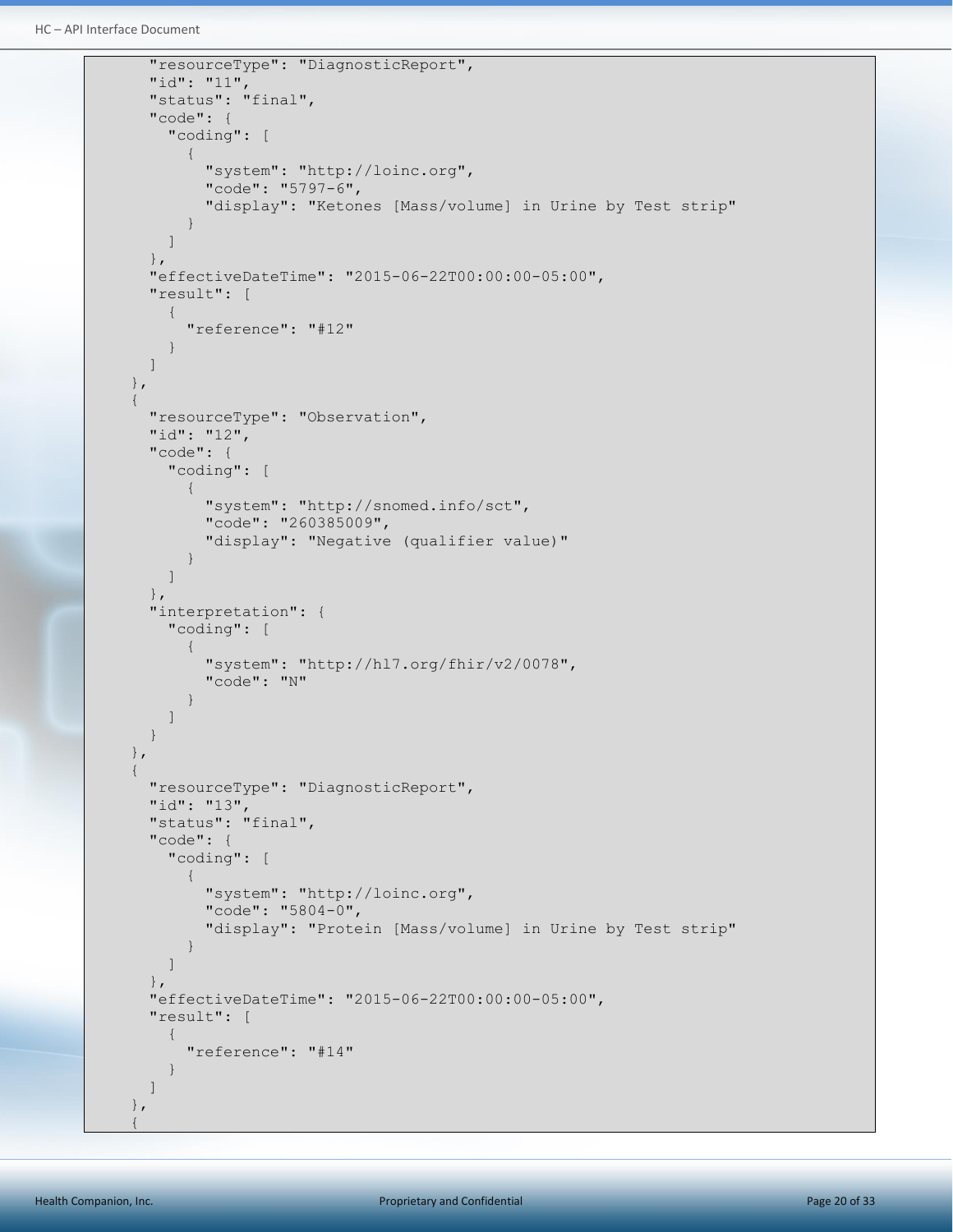```
HC – API Interface Document
```

```
 "resourceType": "Observation",
            "id": "14",
            "valueQuantity": {
               "value": 100.0,
               "unit": "mg/dL",
                "system": "http://unitsofmeasure.org",
                "code": "mg/dL"
            },
            "interpretation": {
                "coding": [
\left\{ \begin{array}{cc} 0 & 0 & 0 \\ 0 & 0 & 0 \\ 0 & 0 & 0 \\ 0 & 0 & 0 \\ 0 & 0 & 0 \\ 0 & 0 & 0 \\ 0 & 0 & 0 \\ 0 & 0 & 0 \\ 0 & 0 & 0 \\ 0 & 0 & 0 \\ 0 & 0 & 0 \\ 0 & 0 & 0 & 0 \\ 0 & 0 & 0 & 0 \\ 0 & 0 & 0 & 0 \\ 0 & 0 & 0 & 0 & 0 \\ 0 & 0 & 0 & 0 & 0 \\ 0 & 0 & 0 & 0 & 0 \\ 0 & 0 & 0 & 0 & 0 & 0 \\ 0 & 0 & 0 & 0 "system": "http://hl7.org/fhir/v2/0078",
                       "code": "N"
 }
 ]
            }
        },
        {
            "resourceType": "DiagnosticReport",
            "id": "15",
            "status": "final",
            "code": {
                "coding": [
                  \{ "system": "http://loinc.org",
                       "display": "Chest X-ray 2 Views"
                   }
               ]
           },
            "effectiveDateTime": "2015-06-22T00:00:00-05:00",
            "result": [
               {
                   "reference": "#16"
 }
            ]
        },
        {
            "resourceType": "Observation",
            "id": "16",
            "code": {
                "coding": [
\left\{ \begin{array}{cc} 0 & 0 & 0 \\ 0 & 0 & 0 \\ 0 & 0 & 0 \\ 0 & 0 & 0 \\ 0 & 0 & 0 \\ 0 & 0 & 0 \\ 0 & 0 & 0 \\ 0 & 0 & 0 \\ 0 & 0 & 0 \\ 0 & 0 & 0 \\ 0 & 0 & 0 \\ 0 & 0 & 0 & 0 \\ 0 & 0 & 0 & 0 \\ 0 & 0 & 0 & 0 \\ 0 & 0 & 0 & 0 & 0 \\ 0 & 0 & 0 & 0 & 0 \\ 0 & 0 & 0 & 0 & 0 \\ 0 & 0 & 0 & 0 & 0 & 0 \\ 0 & 0 & 0 & 0 "system": "http://snomed.info/sct"
 }
               ]
           }
        }
   \vert,
    "status": "current",
   "mode": "working",
    "entry": [
        {
            "item": {
                "reference": "#1"
            }
        },
        {
            "item": {
               "reference": "#3"
            }
\qquad \qquad
```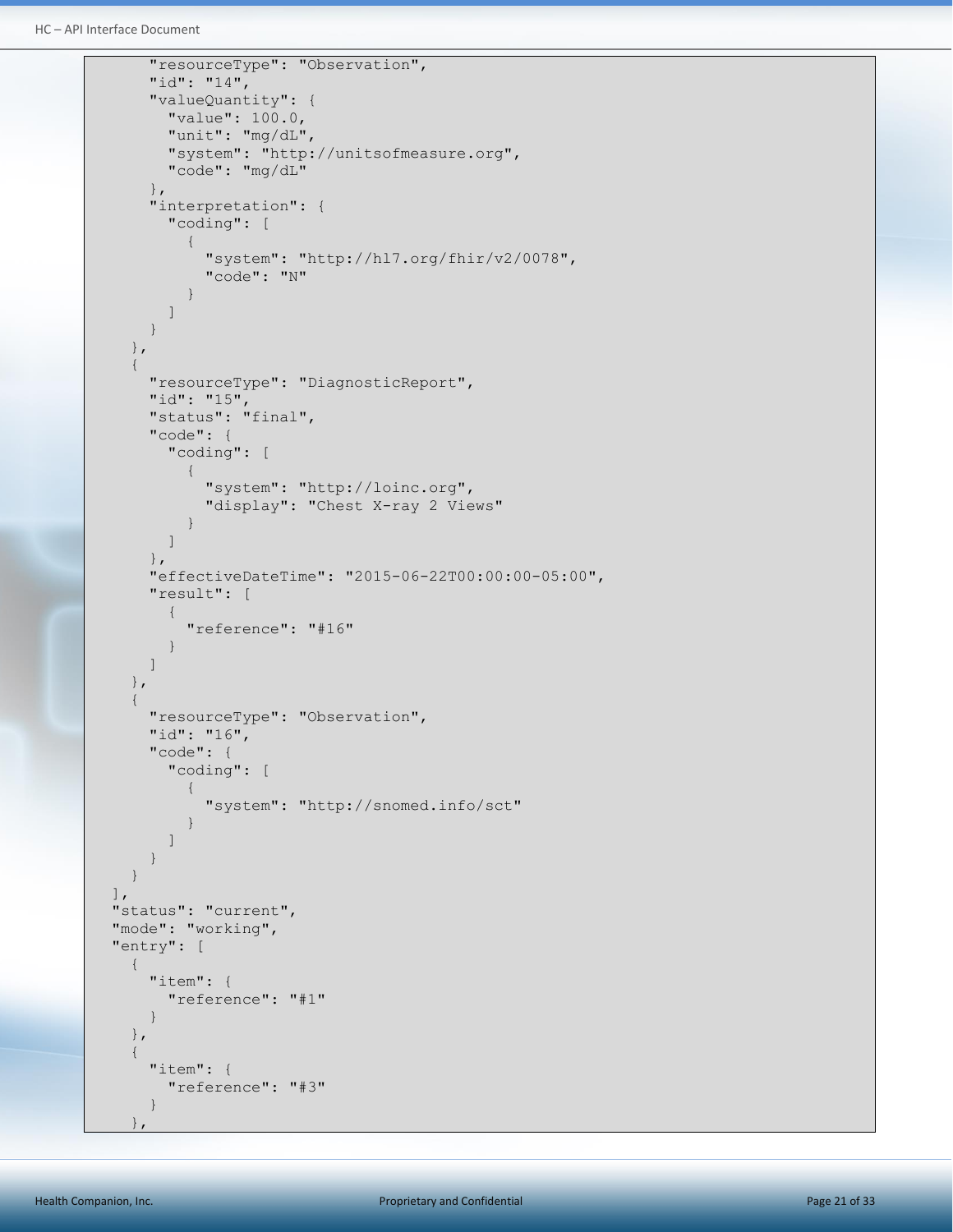```
HC – API Interface Document
```

```
 {
          "item": {
             "reference": "#5"
          }
       },
       {
          "item": {
             "reference": "#7"
          }
       },
       {
          "item": {
             "reference": "#9"
          }
       },
       {
          "item": {
             "reference": "#11"
          }
       },
       {
          "item": {
             "reference": "#13"
\mathbb{R}^n . The set of \mathbb{R}^n },
       {
          "item": {
            "reference": "#15"
\mathbb{R}^n . The set of \mathbb{R}^n }
   ]
}
```
#### <span id="page-21-0"></span>**Procedures**

API – HCServices/fhir/1.0/Procedures/{patientId}.json

Sample request –

https://<server>/HCServices/fhir/1.0/Procedures/1234.json?state=""&startDate="07/05/2016"&endDate ="07/05/2017"&date=""

```
{
      "resourceType": "List",
      "contained": [
           {
                 "resourceType": "Procedure",
                 "id": "1",
                 "status": "completed",
                 "code": {
                       "coding": [
\left\{ \begin{array}{cc} 0 & 0 & 0 \\ 0 & 0 & 0 \\ 0 & 0 & 0 \\ 0 & 0 & 0 \\ 0 & 0 & 0 \\ 0 & 0 & 0 \\ 0 & 0 & 0 \\ 0 & 0 & 0 \\ 0 & 0 & 0 \\ 0 & 0 & 0 \\ 0 & 0 & 0 \\ 0 & 0 & 0 & 0 \\ 0 & 0 & 0 & 0 \\ 0 & 0 & 0 & 0 \\ 0 & 0 & 0 & 0 & 0 \\ 0 & 0 & 0 & 0 & 0 \\ 0 & 0 & 0 & 0 & 0 \\ 0 & 0 & 0 & 0 & 0 & 0 \\ 0 & 0 & 0 & 0 "system": "http://www.ama-assn.org/go/cpt",
```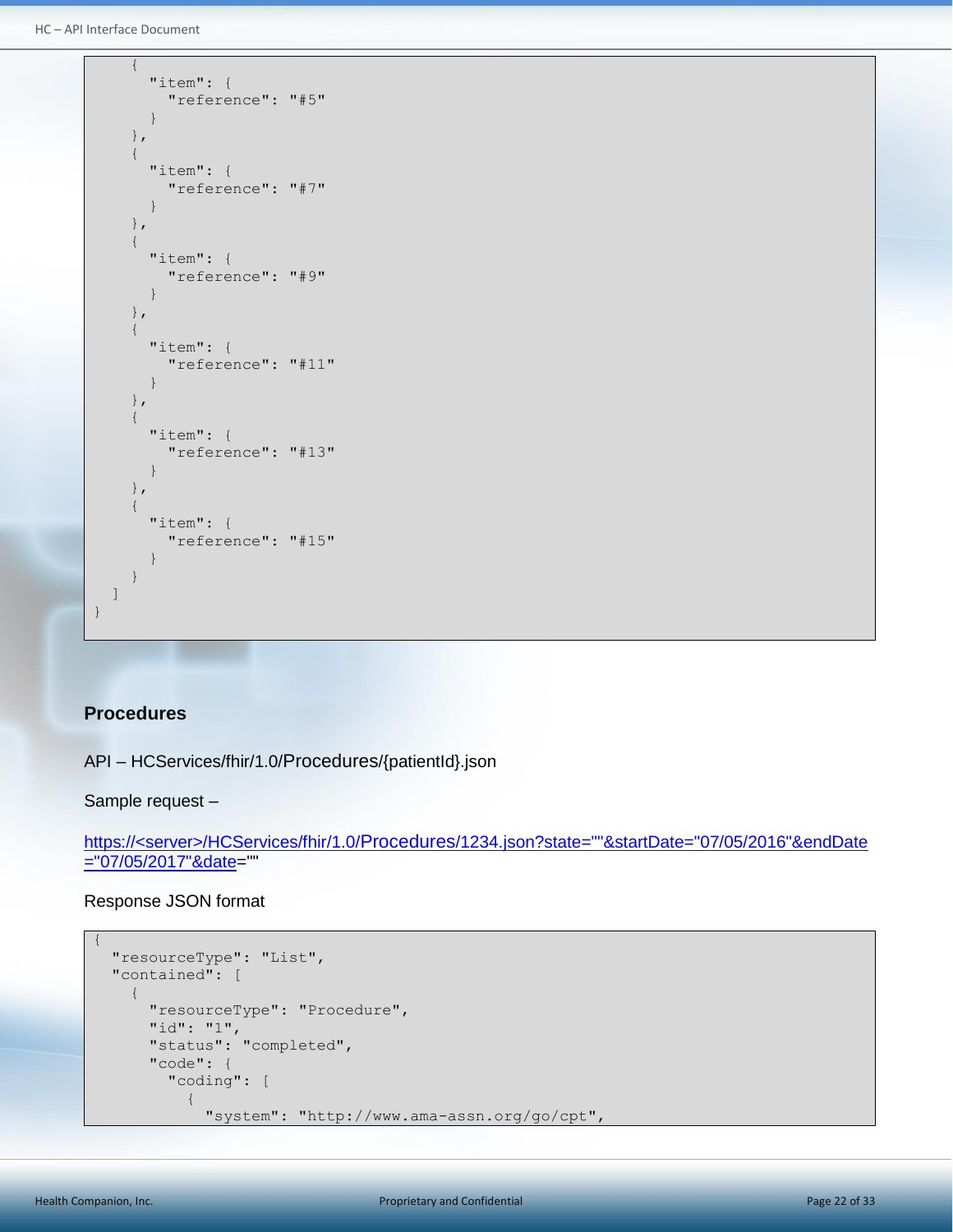```
HC – API Interface Document
```

```
 "code": "175135009"
 }
               ]
            },
            "performedDateTime": "2011-10-05T00:00:00-05:00"
        },
        {
            "resourceType": "Procedure",
            "id": "2",
            "status": "completed",
            "code": {
               "coding": [
\left\{ \begin{array}{cc} 0 & 0 & 0 \\ 0 & 0 & 0 \\ 0 & 0 & 0 \\ 0 & 0 & 0 \\ 0 & 0 & 0 \\ 0 & 0 & 0 \\ 0 & 0 & 0 \\ 0 & 0 & 0 \\ 0 & 0 & 0 \\ 0 & 0 & 0 \\ 0 & 0 & 0 \\ 0 & 0 & 0 & 0 \\ 0 & 0 & 0 & 0 \\ 0 & 0 & 0 & 0 \\ 0 & 0 & 0 & 0 & 0 \\ 0 & 0 & 0 & 0 & 0 \\ 0 & 0 & 0 & 0 & 0 \\ 0 & 0 & 0 & 0 & 0 & 0 \\ 0 & 0 & 0 & 0 "system": "http://www.ama-assn.org/go/cpt",
                       "code": "56251003"
 }
               ]
           },
            "performedDateTime": "2015-06-22T00:00:00-05:00"
        }
    ],
    "status": "current",
    "mode": "working",
    "entry": [
        {
            "item": {
               "reference": "#1"
            }
        },
        {
            "item": {
               "reference": "#2"
\mathbb{R}^n . The set of \mathbb{R}^n }
    ]
}
```
## <span id="page-22-0"></span>**Medical Devices**

API – HCServices/fhir/1.0/MedicalDevices/{patientId}.json

Sample request –

https://<server>/HCServices/fhir/1.0/MedicalDevices/1234.json?state=""&startDate="07/05/2016"&end Date="07/05/2017"&date=""

```
{
   "resourceType": "List",
   "contained": [
     {
       "resourceType": "Device",
       "id": "1",
       "type": {
```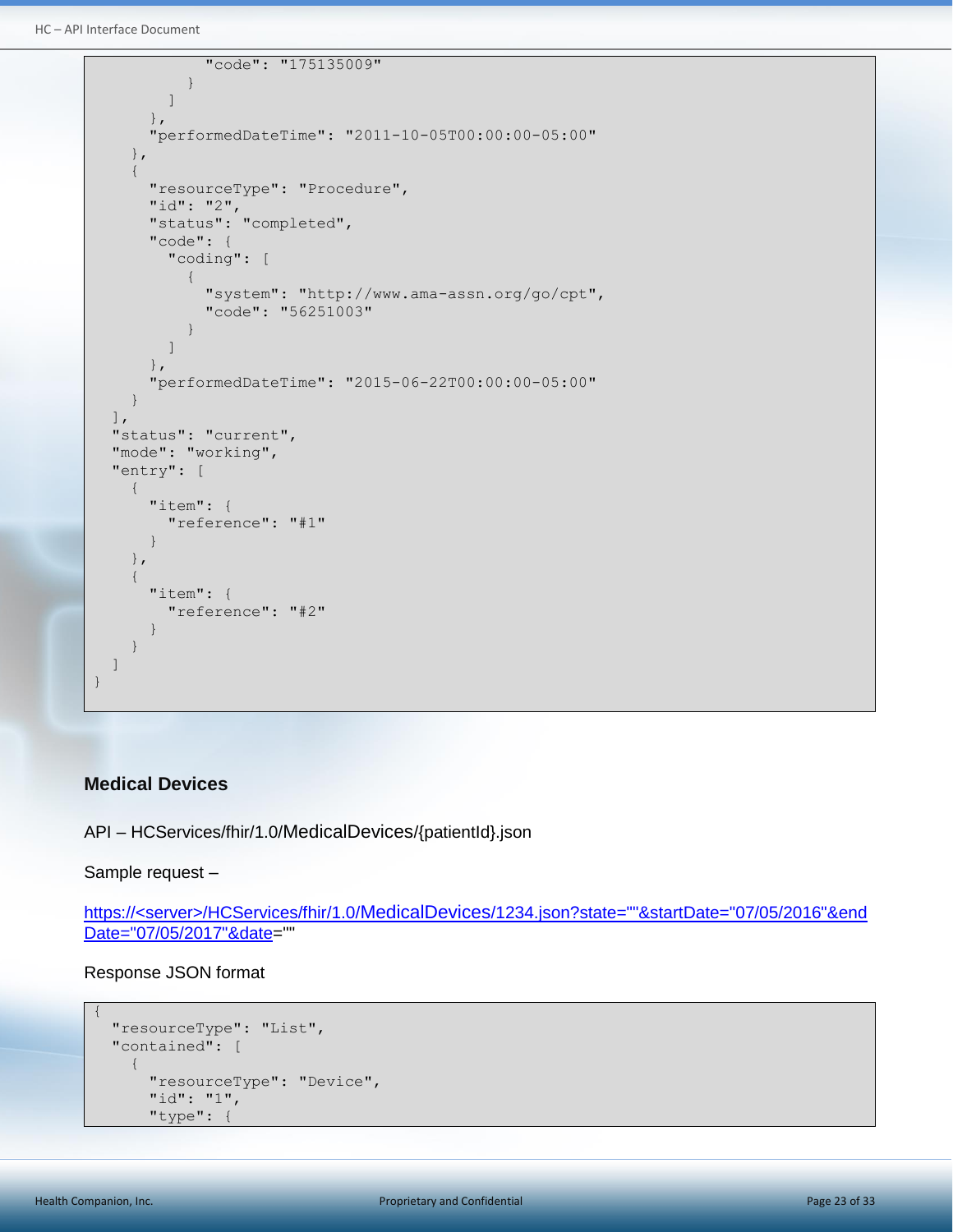```
HC – API Interface Document
```

```
 "coding": [
\left\{ \begin{array}{cc} 0 & 0 & 0 \\ 0 & 0 & 0 \\ 0 & 0 & 0 \\ 0 & 0 & 0 \\ 0 & 0 & 0 \\ 0 & 0 & 0 \\ 0 & 0 & 0 \\ 0 & 0 & 0 \\ 0 & 0 & 0 \\ 0 & 0 & 0 \\ 0 & 0 & 0 \\ 0 & 0 & 0 & 0 \\ 0 & 0 & 0 & 0 \\ 0 & 0 & 0 & 0 \\ 0 & 0 & 0 & 0 & 0 \\ 0 & 0 & 0 & 0 & 0 \\ 0 & 0 & 0 & 0 & 0 \\ 0 & 0 & 0 & 0 & 0 & 0 \\ 0 & 0 & 0 & 0 "system": "http://snomed.info/sct",
                          "code": "704708004",
                          "display": "Cardiac resynchronization therapy implantable pacemaker"
 }
                  ]
             },
             "status": "not-available",
             "udi": "(01)00643169007222(17)160128(21)BLC200461H"
        }
   \frac{1}{\sqrt{2}} "status": "current",
   "mode": "working",
    "entry": [
         {
             "item": {
                 "reference": "#1"
\mathbb{R}^n . The set of \mathbb{R}^n\qquad \qquad \} ]
}
```
#### <span id="page-23-0"></span>**Health Concerns**

API – HCServices/fhir/1.0/HealthConcern/{patientId}.json

Sample request –

https://<server>/HCServices/fhir/1.0/HealthConcern/1234.json?state=""&startDate="07/05/2016"&endD ate="07/05/2017"&date=""

```
{
      "resourceType": "List",
      "contained": [
           {
                 "resourceType": "Condition",
                 "id": "1",
                  "patient": {
                       "display": "Alice Jones Newman1"
                  },
                  "code": {
                       "coding": [
\left\{ \begin{array}{cc} 0 & 0 & 0 \\ 0 & 0 & 0 \\ 0 & 0 & 0 \\ 0 & 0 & 0 \\ 0 & 0 & 0 \\ 0 & 0 & 0 \\ 0 & 0 & 0 \\ 0 & 0 & 0 \\ 0 & 0 & 0 \\ 0 & 0 & 0 \\ 0 & 0 & 0 \\ 0 & 0 & 0 & 0 \\ 0 & 0 & 0 & 0 \\ 0 & 0 & 0 & 0 \\ 0 & 0 & 0 & 0 & 0 \\ 0 & 0 & 0 & 0 & 0 \\ 0 & 0 & 0 & 0 & 0 \\ 0 & 0 & 0 & 0 & 0 & 0 \\ 0 & 0 & 0 & 0 "system": "http://snomed.info/sct",
                                  "code": "83986005",
                                   "display": "Severe Hypothyroidism"
                             },
\left\{ \begin{array}{cc} 0 & 0 & 0 \\ 0 & 0 & 0 \\ 0 & 0 & 0 \\ 0 & 0 & 0 \\ 0 & 0 & 0 \\ 0 & 0 & 0 \\ 0 & 0 & 0 \\ 0 & 0 & 0 \\ 0 & 0 & 0 \\ 0 & 0 & 0 \\ 0 & 0 & 0 \\ 0 & 0 & 0 & 0 \\ 0 & 0 & 0 & 0 \\ 0 & 0 & 0 & 0 \\ 0 & 0 & 0 & 0 & 0 \\ 0 & 0 & 0 & 0 & 0 \\ 0 & 0 & 0 & 0 & 0 \\ 0 & 0 & 0 & 0 & 0 & 0 \\ 0 & 0 & 0 & 0 "system": "http://snomed.info/sct",
                                  "code": "238131007",
                                  "display": "Overweight"
 }
```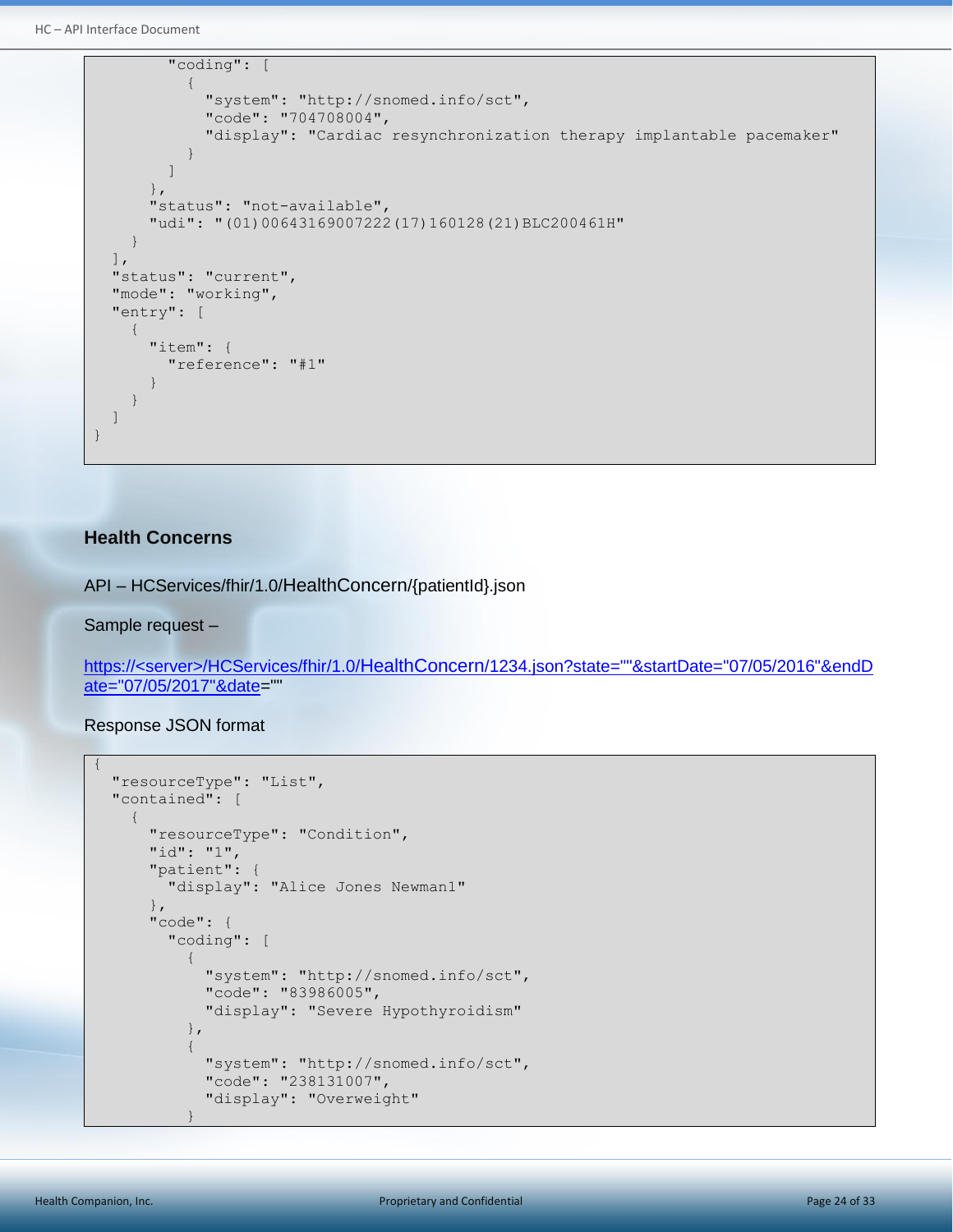HC – API Interface Document

```
 ]
              },
              "category": {
                  "coding": [
\left\{ \begin{array}{cc} 0 & 0 & 0 \\ 0 & 0 & 0 \\ 0 & 0 & 0 \\ 0 & 0 & 0 \\ 0 & 0 & 0 \\ 0 & 0 & 0 \\ 0 & 0 & 0 \\ 0 & 0 & 0 \\ 0 & 0 & 0 \\ 0 & 0 & 0 \\ 0 & 0 & 0 \\ 0 & 0 & 0 & 0 \\ 0 & 0 & 0 & 0 \\ 0 & 0 & 0 & 0 \\ 0 & 0 & 0 & 0 & 0 \\ 0 & 0 & 0 & 0 & 0 \\ 0 & 0 & 0 & 0 & 0 \\ 0 & 0 & 0 & 0 & 0 & 0 \\ 0 & 0 & 0 & 0 "system": "http://hl7.org/fhir/condition-category",
                           "code": "complaint"
 }
                  ]
              },
              "clinicalStatus": "resolved",
              "verificationStatus": "confirmed"
         }
    \frac{1}{\sqrt{2}} "status": "current",
     "mode": "working",
     "entry": [
         {
              "item": {
                  "reference": "#1"
\qquad \qquad \}\qquad \qquad \}\, ]
}
```
#### <span id="page-24-0"></span>**Goals**

{

API – HCServices/fhir/1.0/Goals/{patientId}.json

Sample request –

https://<server>/HCServices/fhir/1.0/Goals/1234.json?state=""&startDate="07/05/2016"&endDate="07/0 5/2017"&date=""

```
 "resourceType": "List",
       "contained": [
               {
                       "resourceType": "Goal",
                      "id": "1",
                       "extension": [
\left\{ \begin{array}{cc} 0 & 0 & 0 \\ 0 & 0 & 0 \\ 0 & 0 & 0 \\ 0 & 0 & 0 \\ 0 & 0 & 0 \\ 0 & 0 & 0 \\ 0 & 0 & 0 \\ 0 & 0 & 0 \\ 0 & 0 & 0 \\ 0 & 0 & 0 \\ 0 & 0 & 0 \\ 0 & 0 & 0 & 0 \\ 0 & 0 & 0 & 0 \\ 0 & 0 & 0 & 0 \\ 0 & 0 & 0 & 0 & 0 \\ 0 & 0 & 0 & 0 & 0 \\ 0 & 0 & 0 & 0 & 0 \\ 0 & 0 & 0 & 0 & 0 \\ 0 & 0 & 0 & 0 & 0 "url": "http://hl7.org/fhir/StructureDefinition/goal-target",
                                     "extension": [
\left\{ \begin{array}{cc} 0 & 0 & 0 \\ 0 & 0 & 0 \\ 0 & 0 & 0 \\ 0 & 0 & 0 \\ 0 & 0 & 0 \\ 0 & 0 & 0 \\ 0 & 0 & 0 \\ 0 & 0 & 0 \\ 0 & 0 & 0 \\ 0 & 0 & 0 \\ 0 & 0 & 0 \\ 0 & 0 & 0 \\ 0 & 0 & 0 & 0 \\ 0 & 0 & 0 & 0 \\ 0 & 0 & 0 & 0 \\ 0 & 0 & 0 & 0 & 0 \\ 0 & 0 & 0 & 0 & 0 \\ 0 & 0 & 0 & 0 & 0 \\ 0 & 0 & 0 & 0 & 0 & 0 \\ 0 "url": "measure",
                                                    "valueCodeableConcept": {
                                                           "coding": [
\left\{ \begin{array}{cc} 0 & 0 & 0 \\ 0 & 0 & 0 \\ 0 & 0 & 0 \\ 0 & 0 & 0 \\ 0 & 0 & 0 \\ 0 & 0 & 0 \\ 0 & 0 & 0 \\ 0 & 0 & 0 \\ 0 & 0 & 0 \\ 0 & 0 & 0 \\ 0 & 0 & 0 \\ 0 & 0 & 0 & 0 \\ 0 & 0 & 0 & 0 \\ 0 & 0 & 0 & 0 \\ 0 & 0 & 0 & 0 & 0 \\ 0 & 0 & 0 & 0 & 0 \\ 0 & 0 & 0 & 0 & 0 \\ 0 & 0 & 0 & 0 & 0 & 0 \\ 0 & 0 & 0 & 0 "system": "http://loinc.org",
                                                                         "code": "58144-7"
 }
 ]
```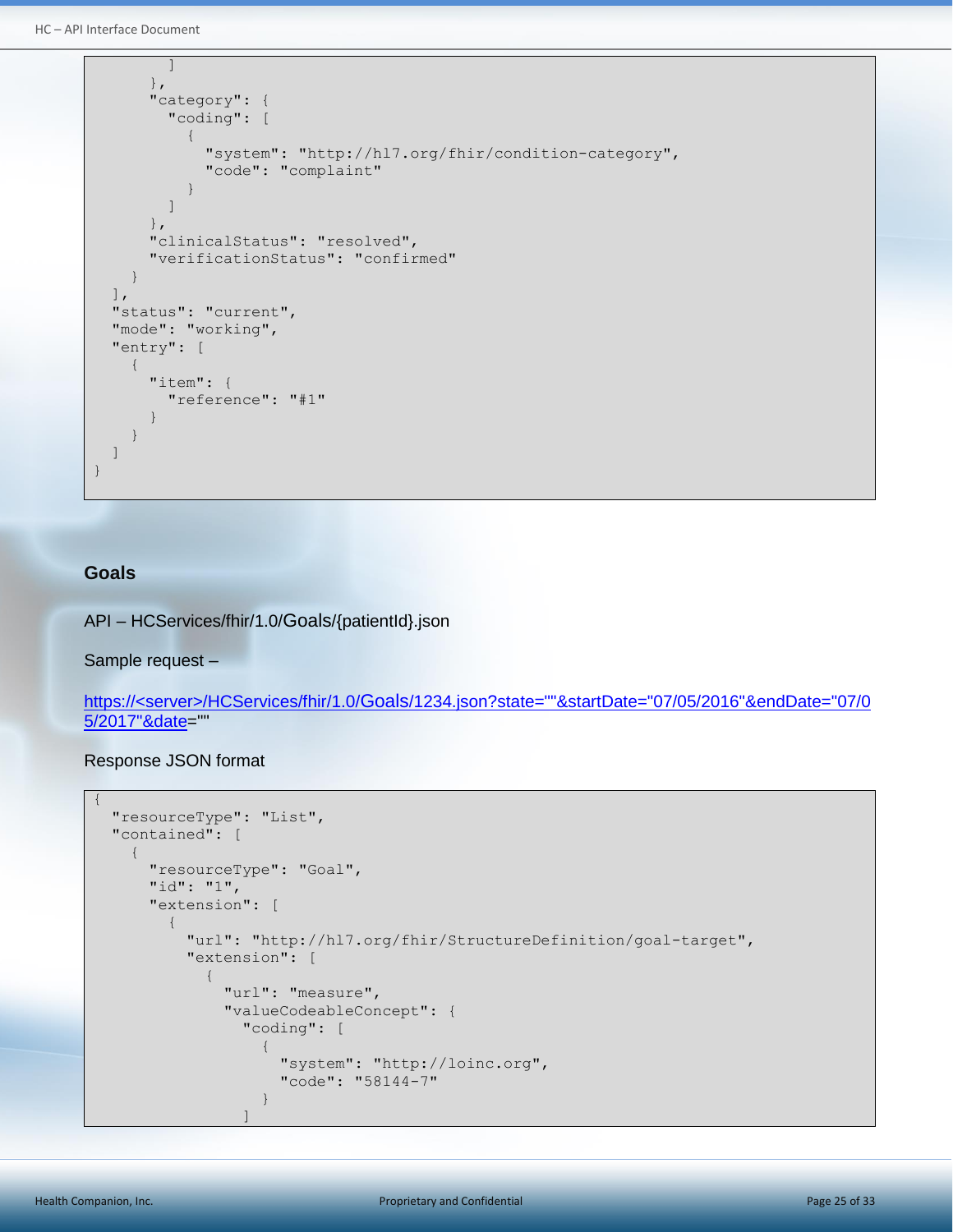```
 }
 }
                   ]
               }
           ],
            "startDate": "2015-06-22",
            "description": "Get rid of intermittent fever that is occurring every few 
weeks.",
            "status": "accepted",
            "author": {
                "display": "patient"
            }
        },
        {
            "resourceType": "Goal",
            "id": "2",
            "extension": [
                {
                   "url": "http://hl7.org/fhir/StructureDefinition/goal-target",
                    "extension": [
\left\{ \begin{array}{cc} 0 & 0 & 0 \\ 0 & 0 & 0 \\ 0 & 0 & 0 \\ 0 & 0 & 0 \\ 0 & 0 & 0 \\ 0 & 0 & 0 \\ 0 & 0 & 0 \\ 0 & 0 & 0 \\ 0 & 0 & 0 \\ 0 & 0 & 0 \\ 0 & 0 & 0 \\ 0 & 0 & 0 & 0 \\ 0 & 0 & 0 & 0 \\ 0 & 0 & 0 & 0 \\ 0 & 0 & 0 & 0 & 0 \\ 0 & 0 & 0 & 0 & 0 \\ 0 & 0 & 0 & 0 & 0 \\ 0 & 0 & 0 & 0 & 0 & 0 \\ 0 & 0 & 0 & 0 "url": "measure",
                           "valueCodeableConcept": {
                               "coding": [
\{ "system": "http://loinc.org",
                                     "code": "58144-7"
 }
and the state of the state of the state of
 }
 }
                   ]
               }
           \mathbf{I},
            "startDate": "2015-06-22",
            "description": "Need to gain more energy to do regular activities.",
            "status": "accepted",
            "author": {
                "display": "patient"
\left\{\begin{array}{ccc} 1 & 0 & 0 \\ 0 & 0 & 0 \\ 0 & 0 & 0 \\ 0 & 0 & 0 \\ 0 & 0 & 0 \\ 0 & 0 & 0 \\ 0 & 0 & 0 \\ 0 & 0 & 0 \\ 0 & 0 & 0 \\ 0 & 0 & 0 \\ 0 & 0 & 0 \\ 0 & 0 & 0 \\ 0 & 0 & 0 \\ 0 & 0 & 0 & 0 \\ 0 & 0 & 0 & 0 \\ 0 & 0 & 0 & 0 \\ 0 & 0 & 0 & 0 & 0 \\ 0 & 0 & 0 & 0 & 0 \\ 0 & 0 & 0 & 0 & 0 \\ 0 & 0 & 0 & 0 & }
   \frac{1}{\sqrt{2}} "status": "current",
   "mode": "working",
    "entry": [
       \left\{ \right. "item": {
                "reference": "#1"
\qquad \qquad \} },
         {
            "item": {
               "reference": "#2"
\qquad \qquad \} }
    ]
}
```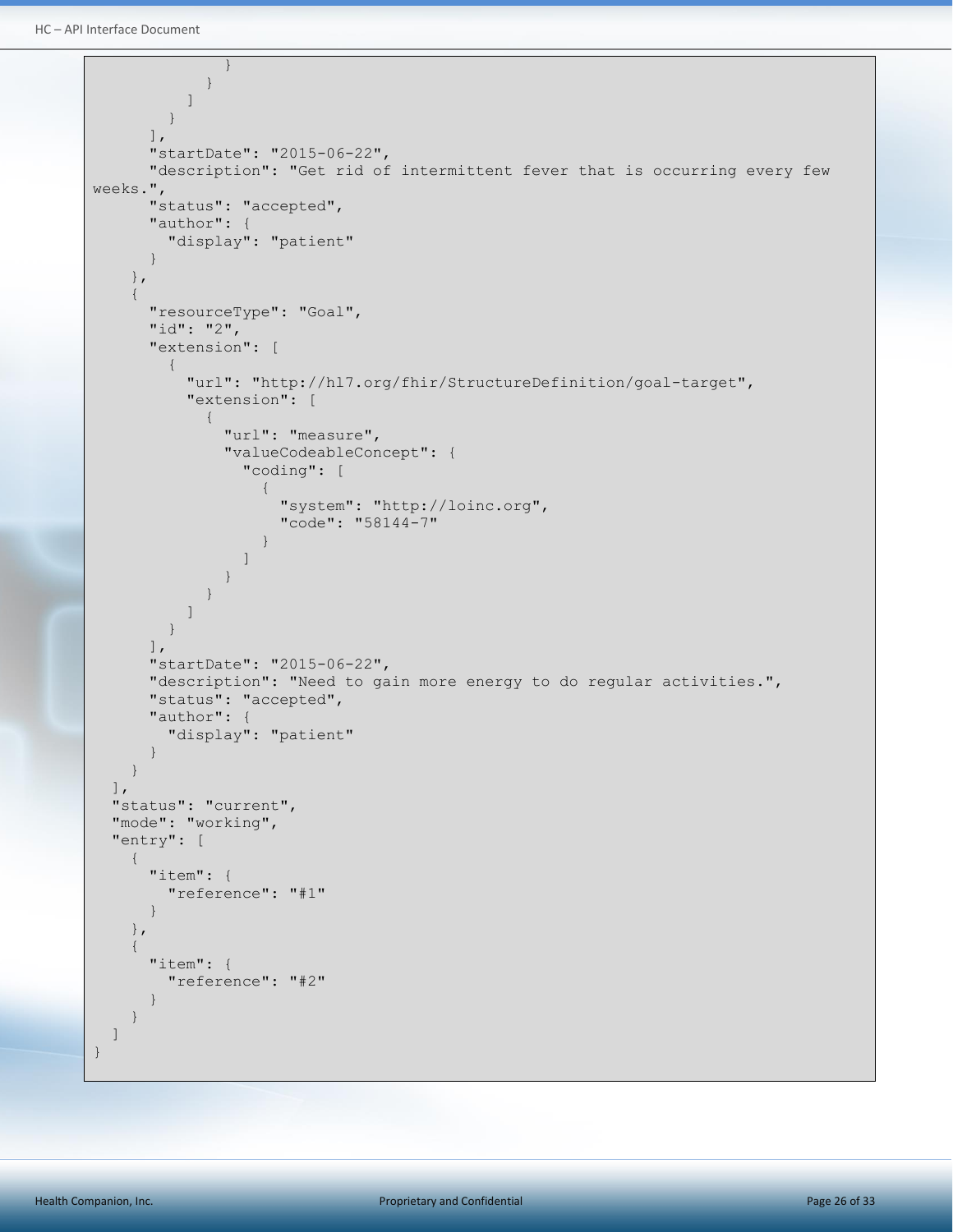#### <span id="page-26-0"></span>**Care Team**

API – HCServices/fhir/1.0/CareTeam/{patientId}.json

Sample request –

https://<server>/HCServices/fhir/1.0/CareTeam/1234.json?state=""&startDate="07/05/2016"&endDate= "07/05/2017"&date=""

```
{
   "resourceType": "List",
   "contained": [
     {
       "resourceType": "EpisodeOfCare",
       "id": "1",
       "status": "active",
       "patient": {
          "display": "Alice Jones Newman1"
       },
       "careManager": {
         "display": "Albert Davis"
       }
     },
     {
       "resourceType": "EpisodeOfCare",
       "id": "2",
       "status": "active",
       "patient": {
          "display": "Alice Jones Newman1"
       },
       "careTeam": [
          {
            "member": {
              "display": "Tracy Davis"
 }
 }
       ]
     }
  \vert,
   "status": "current",
  "mode": "working",
   "entry": [
     {
       "item": {
          "reference": "#1"
       }
     },
     {
       "item": {
          "reference": "#2"
       }
     }
   ]
}
```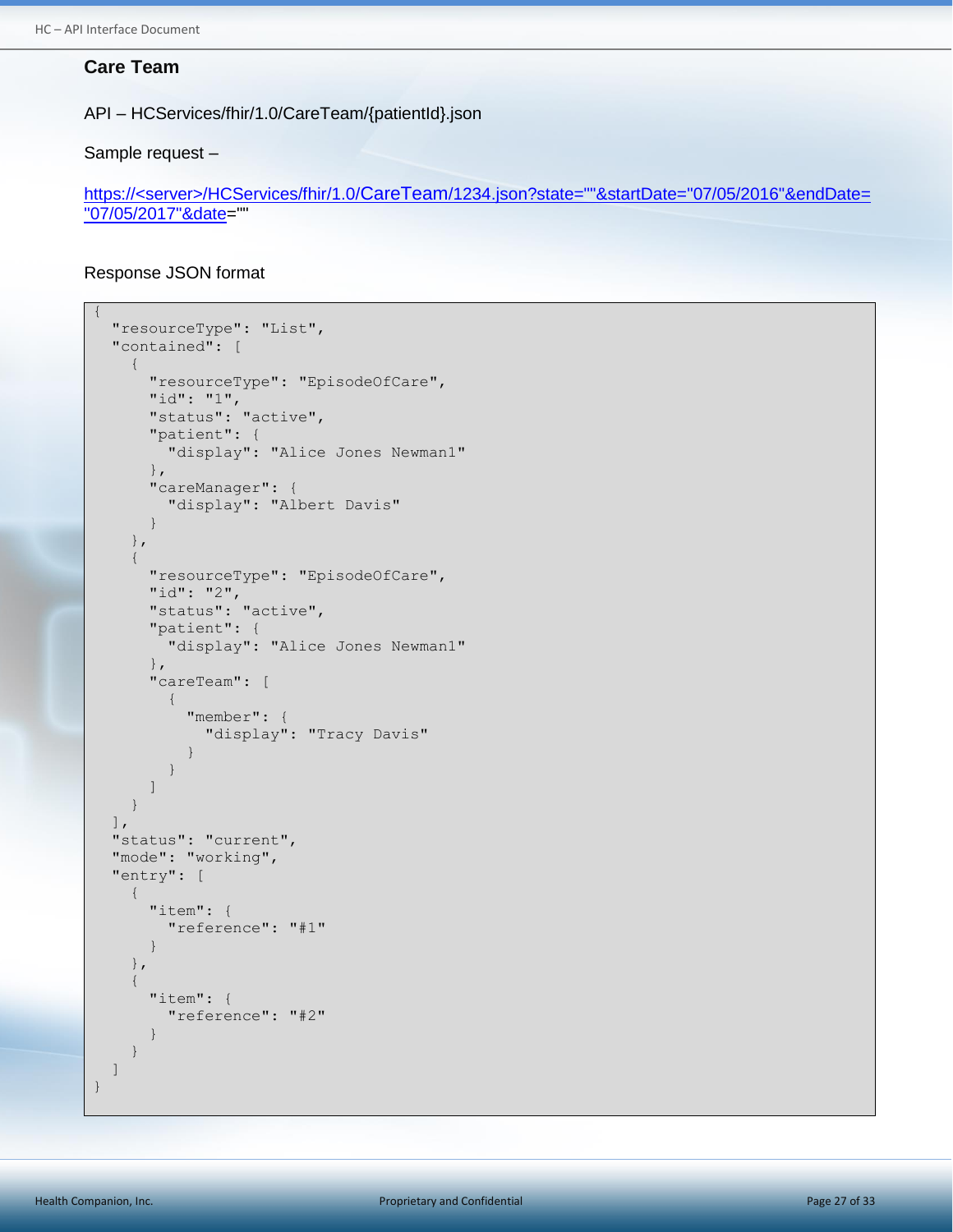#### <span id="page-27-0"></span>**Assessment**

API – HCServices/fhir/1.0/Assessment/{patientId}.json

Sample request –

```
https://<server>/HCServices/fhir/1.0/Assessment/1234.json?state=""&startDate="07/05/2016"&endDate
="07/05/2017"&date=""
```
Response JSON format

```
{
   "resourceType": "Bundle",
   "type": "collection",
   "entry": [
     {
       "resource": {
         "resourceType": "CarePlan",
         "text": {
           "status": "additional",
          "div": "<div xmlns=\"http://www.w3.org/1999/xhtml\">The patient was
found to have fever and Dr Davis is suspecting Anemia based on the patient 
history. So Dr Davis asked the patient to closely monitor the temperature and 
blood pressure and get admitted to Community Health Hospitals if the fever does 
not subside within a day.</div>"
         },
         "status": "active",
         "description": "The patient was found to have fever and Dr Davis is 
suspecting Anemia based on the patient history. So Dr Davis asked the patient to 
closely monitor the temperature and blood pressure and get admitted to Community 
Health Hospitals if the fever does not subside within a day."
       }
\qquad \qquad \} ]
}
```
#### <span id="page-27-1"></span>**Treatment Plan**

API – HCServices/fhir/1.0/TreatmentPlan/{patientId}.json

Sample request –

```
https://<server>/HCServices/fhir/1.0/TreatmentPlan/1234.json?state=""&startDate="07/05/2016"&endD
ate="07/05/2017"&date=""
```
Response JSON format

```
 "resourceType": "List",
 "contained": [
   {
     "resourceType": "CarePlan",
```
{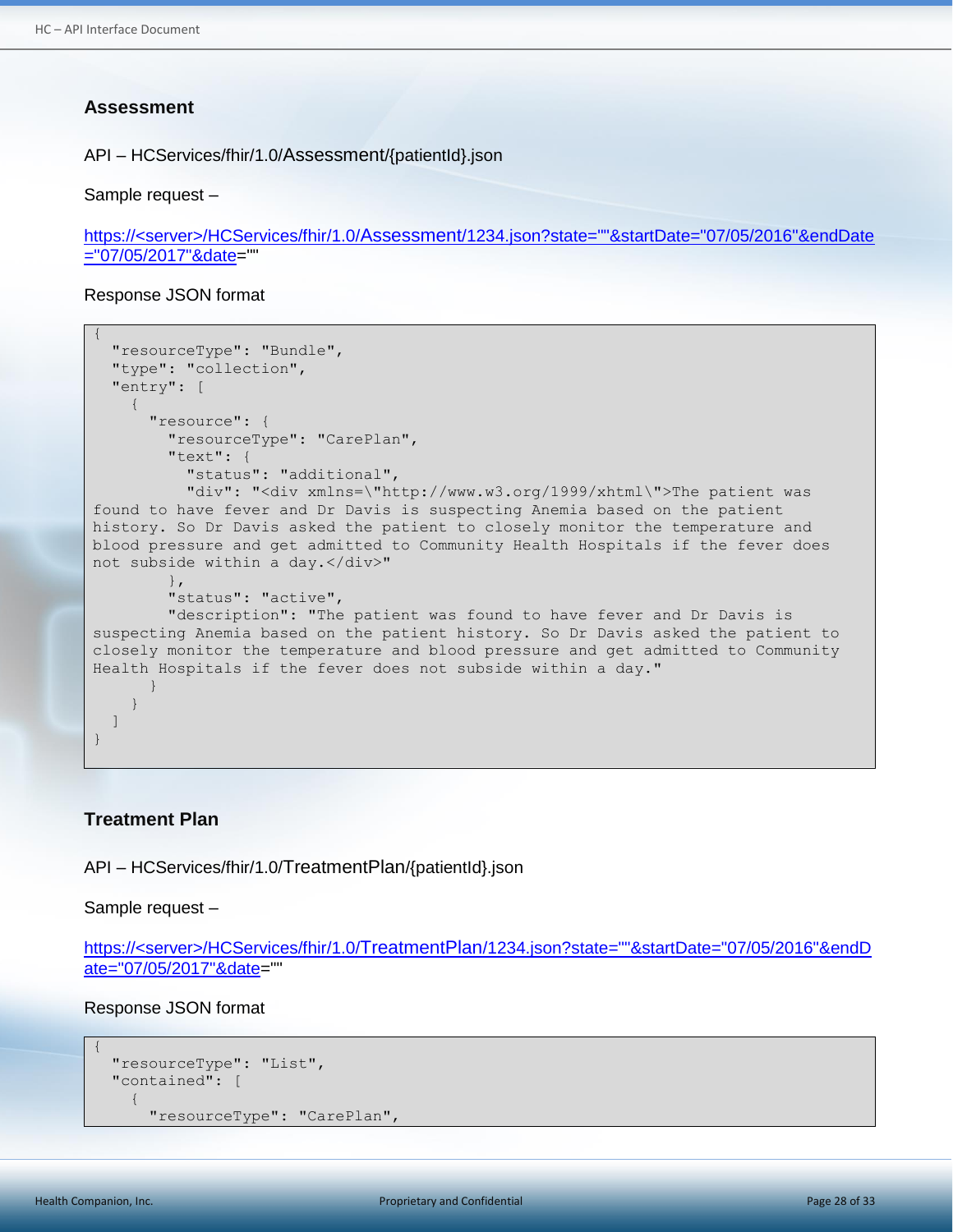```
HC – API Interface Document
```

```
 "id": "1",
                    "status": "active",
                    "activity": [
                          {
                                 "detail": {
                                        "category": {
                                               "coding": [
\left\{ \begin{array}{cc} 0 & 0 & 0 \\ 0 & 0 & 0 \\ 0 & 0 & 0 \\ 0 & 0 & 0 \\ 0 & 0 & 0 \\ 0 & 0 & 0 \\ 0 & 0 & 0 \\ 0 & 0 & 0 \\ 0 & 0 & 0 \\ 0 & 0 & 0 \\ 0 & 0 & 0 \\ 0 & 0 & 0 & 0 \\ 0 & 0 & 0 & 0 \\ 0 & 0 & 0 & 0 \\ 0 & 0 & 0 & 0 & 0 \\ 0 & 0 & 0 & 0 & 0 \\ 0 & 0 & 0 & 0 & 0 \\ 0 & 0 & 0 & 0 & 0 & 0 \\ 0 & 0 & 0 & 0 "system": "http://hl7.org/fhir/care-plan-activity-category",
                                                            "code": "observation"
 }
 ]
                                        },
                                        "code": {
                                              "coding": [
\left\{ \begin{array}{cc} 0 & 0 & 0 \\ 0 & 0 & 0 \\ 0 & 0 & 0 \\ 0 & 0 & 0 \\ 0 & 0 & 0 \\ 0 & 0 & 0 \\ 0 & 0 & 0 \\ 0 & 0 & 0 \\ 0 & 0 & 0 \\ 0 & 0 & 0 \\ 0 & 0 & 0 \\ 0 & 0 & 0 & 0 \\ 0 & 0 & 0 & 0 \\ 0 & 0 & 0 & 0 \\ 0 & 0 & 0 & 0 & 0 \\ 0 & 0 & 0 & 0 & 0 \\ 0 & 0 & 0 & 0 & 0 \\ 0 & 0 & 0 & 0 & 0 & 0 \\ 0 & 0 & 0 & 0 "system": "http://loinc.org",
                                                          "code": "24357-6",
                                                           "display": "Urinanalysis macro (dipstick) panel"
 }
 ]
                                        },
                                        "prohibited": false
 }
                          },
\left\{ \begin{array}{ccc} 0 & 0 & 0 \\ 0 & 0 & 0 \\ 0 & 0 & 0 \\ 0 & 0 & 0 \\ 0 & 0 & 0 \\ 0 & 0 & 0 \\ 0 & 0 & 0 \\ 0 & 0 & 0 \\ 0 & 0 & 0 \\ 0 & 0 & 0 \\ 0 & 0 & 0 \\ 0 & 0 & 0 \\ 0 & 0 & 0 \\ 0 & 0 & 0 & 0 \\ 0 & 0 & 0 & 0 \\ 0 & 0 & 0 & 0 \\ 0 & 0 & 0 & 0 \\ 0 & 0 & 0 & 0 & 0 \\ 0 & 0 & 0 & 0 & 0 \\ 0 & 0 & 0 & 0 & 0 "detail": {
                                        "category": {
                                              "coding": [
\left\{ \begin{array}{cc} 0 & 0 & 0 \\ 0 & 0 & 0 \\ 0 & 0 & 0 \\ 0 & 0 & 0 \\ 0 & 0 & 0 \\ 0 & 0 & 0 \\ 0 & 0 & 0 \\ 0 & 0 & 0 \\ 0 & 0 & 0 \\ 0 & 0 & 0 \\ 0 & 0 & 0 \\ 0 & 0 & 0 & 0 \\ 0 & 0 & 0 & 0 \\ 0 & 0 & 0 & 0 \\ 0 & 0 & 0 & 0 & 0 \\ 0 & 0 & 0 & 0 & 0 \\ 0 & 0 & 0 & 0 & 0 \\ 0 & 0 & 0 & 0 & 0 & 0 \\ 0 & 0 & 0 & 0 "system": "http://hl7.org/fhir/care-plan-activity-category",
                                                            "code": "observation"
 }
 ]
                                        },
                                        "code": {
                                              "coding": [
\left\{ \begin{array}{cc} 0 & 0 & 0 \\ 0 & 0 & 0 \\ 0 & 0 & 0 \\ 0 & 0 & 0 \\ 0 & 0 & 0 \\ 0 & 0 & 0 \\ 0 & 0 & 0 \\ 0 & 0 & 0 \\ 0 & 0 & 0 \\ 0 & 0 & 0 \\ 0 & 0 & 0 \\ 0 & 0 & 0 & 0 \\ 0 & 0 & 0 & 0 \\ 0 & 0 & 0 & 0 \\ 0 & 0 & 0 & 0 & 0 \\ 0 & 0 & 0 & 0 & 0 \\ 0 & 0 & 0 & 0 & 0 \\ 0 & 0 & 0 & 0 & 0 & 0 \\ 0 & 0 & 0 & 0 "system": "http://loinc.org",
                                                           "code": "34534-8",
                                                           "display": "EKG 12 channel panel"
 }
 ]
                                        },
                                        "prohibited": false
 }
                          },
\left\{ \begin{array}{cc} 0 & 0 & 0 \\ 0 & 0 & 0 \\ 0 & 0 & 0 \\ 0 & 0 & 0 \\ 0 & 0 & 0 \\ 0 & 0 & 0 \\ 0 & 0 & 0 \\ 0 & 0 & 0 \\ 0 & 0 & 0 \\ 0 & 0 & 0 \\ 0 & 0 & 0 \\ 0 & 0 & 0 & 0 \\ 0 & 0 & 0 & 0 \\ 0 & 0 & 0 & 0 \\ 0 & 0 & 0 & 0 & 0 \\ 0 & 0 & 0 & 0 & 0 \\ 0 & 0 & 0 & 0 & 0 \\ 0 & 0 & 0 & 0 & 0 \\ 0 & 0 & 0 & 0 & 0 "detail": {
                                        "category": {
                                               "coding": [
\left\{ \begin{array}{cc} 0 & 0 & 0 \\ 0 & 0 & 0 \\ 0 & 0 & 0 \\ 0 & 0 & 0 \\ 0 & 0 & 0 \\ 0 & 0 & 0 \\ 0 & 0 & 0 \\ 0 & 0 & 0 \\ 0 & 0 & 0 \\ 0 & 0 & 0 \\ 0 & 0 & 0 \\ 0 & 0 & 0 & 0 \\ 0 & 0 & 0 & 0 \\ 0 & 0 & 0 & 0 \\ 0 & 0 & 0 & 0 & 0 \\ 0 & 0 & 0 & 0 & 0 \\ 0 & 0 & 0 & 0 & 0 \\ 0 & 0 & 0 & 0 & 0 & 0 \\ 0 & 0 & 0 & 0 "system": "http://hl7.org/fhir/care-plan-activity-category",
                                                            "code": "observation"
 }
 ]
                                        },
                                        "code": {
                                              "coding": [
\left\{ \begin{array}{cc} 0 & 0 & 0 \\ 0 & 0 & 0 \\ 0 & 0 & 0 \\ 0 & 0 & 0 \\ 0 & 0 & 0 \\ 0 & 0 & 0 \\ 0 & 0 & 0 \\ 0 & 0 & 0 \\ 0 & 0 & 0 \\ 0 & 0 & 0 \\ 0 & 0 & 0 \\ 0 & 0 & 0 & 0 \\ 0 & 0 & 0 & 0 \\ 0 & 0 & 0 & 0 \\ 0 & 0 & 0 & 0 & 0 \\ 0 & 0 & 0 & 0 & 0 \\ 0 & 0 & 0 & 0 & 0 \\ 0 & 0 & 0 & 0 & 0 & 0 \\ 0 & 0 & 0 & 0 "system": "http://snomed.info/sct",
```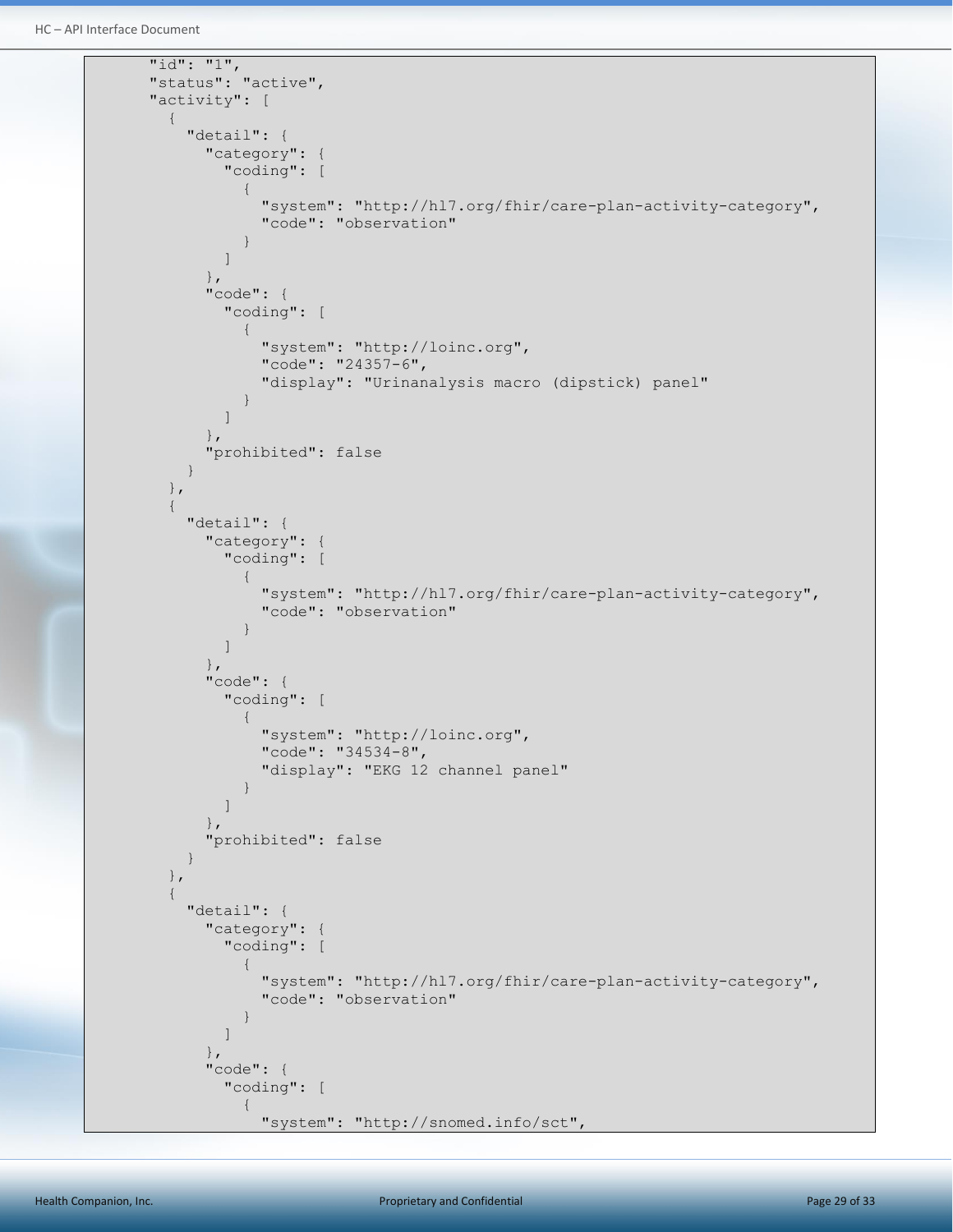HC – API Interface Document

```
 "code": "168731009",
                                              "display": "Chest X-ray"
 }
 ]
                               },
                               "prohibited": false
 }
                     },
                     {
                          "detail": {
                               "category": {
                                    "coding": [
\left\{ \begin{array}{cc} 0 & 0 & 0 \\ 0 & 0 & 0 \\ 0 & 0 & 0 \\ 0 & 0 & 0 \\ 0 & 0 & 0 \\ 0 & 0 & 0 \\ 0 & 0 & 0 \\ 0 & 0 & 0 \\ 0 & 0 & 0 \\ 0 & 0 & 0 \\ 0 & 0 & 0 \\ 0 & 0 & 0 & 0 \\ 0 & 0 & 0 & 0 \\ 0 & 0 & 0 & 0 \\ 0 & 0 & 0 & 0 & 0 \\ 0 & 0 & 0 & 0 & 0 \\ 0 & 0 & 0 & 0 & 0 \\ 0 & 0 & 0 & 0 & 0 & 0 \\ 0 & 0 & 0 & 0 "system": "http://hl7.org/fhir/care-plan-activity-category",
                                              "code": "drug"
 }
 ]
                               },
                               "code": {
                                    "coding": [
\left\{ \begin{array}{cc} 0 & 0 & 0 \\ 0 & 0 & 0 \\ 0 & 0 & 0 \\ 0 & 0 & 0 \\ 0 & 0 & 0 \\ 0 & 0 & 0 \\ 0 & 0 & 0 \\ 0 & 0 & 0 \\ 0 & 0 & 0 \\ 0 & 0 & 0 \\ 0 & 0 & 0 \\ 0 & 0 & 0 & 0 \\ 0 & 0 & 0 & 0 \\ 0 & 0 & 0 & 0 \\ 0 & 0 & 0 & 0 & 0 \\ 0 & 0 & 0 & 0 & 0 \\ 0 & 0 & 0 & 0 & 0 \\ 0 & 0 & 0 & 0 & 0 & 0 \\ 0 & 0 & 0 & 0 "system": "http://www.nlm.nih.gov/research/umls/rxnorm",
                                              "code": "284215",
                                              "display": "Clindamycin 300mg"
 }
 ]
                               },
                               "prohibited": false
 }
                    },
\left\{ \begin{array}{ccc} 0 & 0 & 0 \\ 0 & 0 & 0 \\ 0 & 0 & 0 \\ 0 & 0 & 0 \\ 0 & 0 & 0 \\ 0 & 0 & 0 \\ 0 & 0 & 0 \\ 0 & 0 & 0 \\ 0 & 0 & 0 \\ 0 & 0 & 0 \\ 0 & 0 & 0 \\ 0 & 0 & 0 \\ 0 & 0 & 0 \\ 0 & 0 & 0 & 0 \\ 0 & 0 & 0 & 0 \\ 0 & 0 & 0 & 0 \\ 0 & 0 & 0 & 0 \\ 0 & 0 & 0 & 0 & 0 \\ 0 & 0 & 0 & 0 & 0 \\ 0 & 0 & 0 & 0 & 0 "detail": {
                               "category": {
                                    "coding": [
\left\{ \begin{array}{cc} 0 & 0 & 0 \\ 0 & 0 & 0 \\ 0 & 0 & 0 \\ 0 & 0 & 0 \\ 0 & 0 & 0 \\ 0 & 0 & 0 \\ 0 & 0 & 0 \\ 0 & 0 & 0 \\ 0 & 0 & 0 \\ 0 & 0 & 0 \\ 0 & 0 & 0 \\ 0 & 0 & 0 & 0 \\ 0 & 0 & 0 & 0 \\ 0 & 0 & 0 & 0 \\ 0 & 0 & 0 & 0 & 0 \\ 0 & 0 & 0 & 0 & 0 \\ 0 & 0 & 0 & 0 & 0 \\ 0 & 0 & 0 & 0 & 0 & 0 \\ 0 & 0 & 0 & 0 "system": "http://hl7.org/fhir/care-plan-activity-category",
                                              "code": "encounter"
 }
 ]
                               },
                               "code": {
                                    "coding": [
\left\{ \begin{array}{cc} 0 & 0 & 0 \\ 0 & 0 & 0 \\ 0 & 0 & 0 \\ 0 & 0 & 0 \\ 0 & 0 & 0 \\ 0 & 0 & 0 \\ 0 & 0 & 0 \\ 0 & 0 & 0 \\ 0 & 0 & 0 \\ 0 & 0 & 0 \\ 0 & 0 & 0 \\ 0 & 0 & 0 & 0 \\ 0 & 0 & 0 & 0 \\ 0 & 0 & 0 & 0 \\ 0 & 0 & 0 & 0 & 0 \\ 0 & 0 & 0 & 0 & 0 \\ 0 & 0 & 0 & 0 & 0 \\ 0 & 0 & 0 & 0 & 0 & 0 \\ 0 & 0 & 0 & 0 "system": "http://snomed.info/sct",
                                             "code": "11429006",
                                             "display": "consultation"
 }
 ]
                               },
                               "prohibited": false
 }
                    }
               ]
          }
     ],
     "status": "current",
     "mode": "working",
     "entry": [
          {
               "item": {
                     "reference": "#1"
```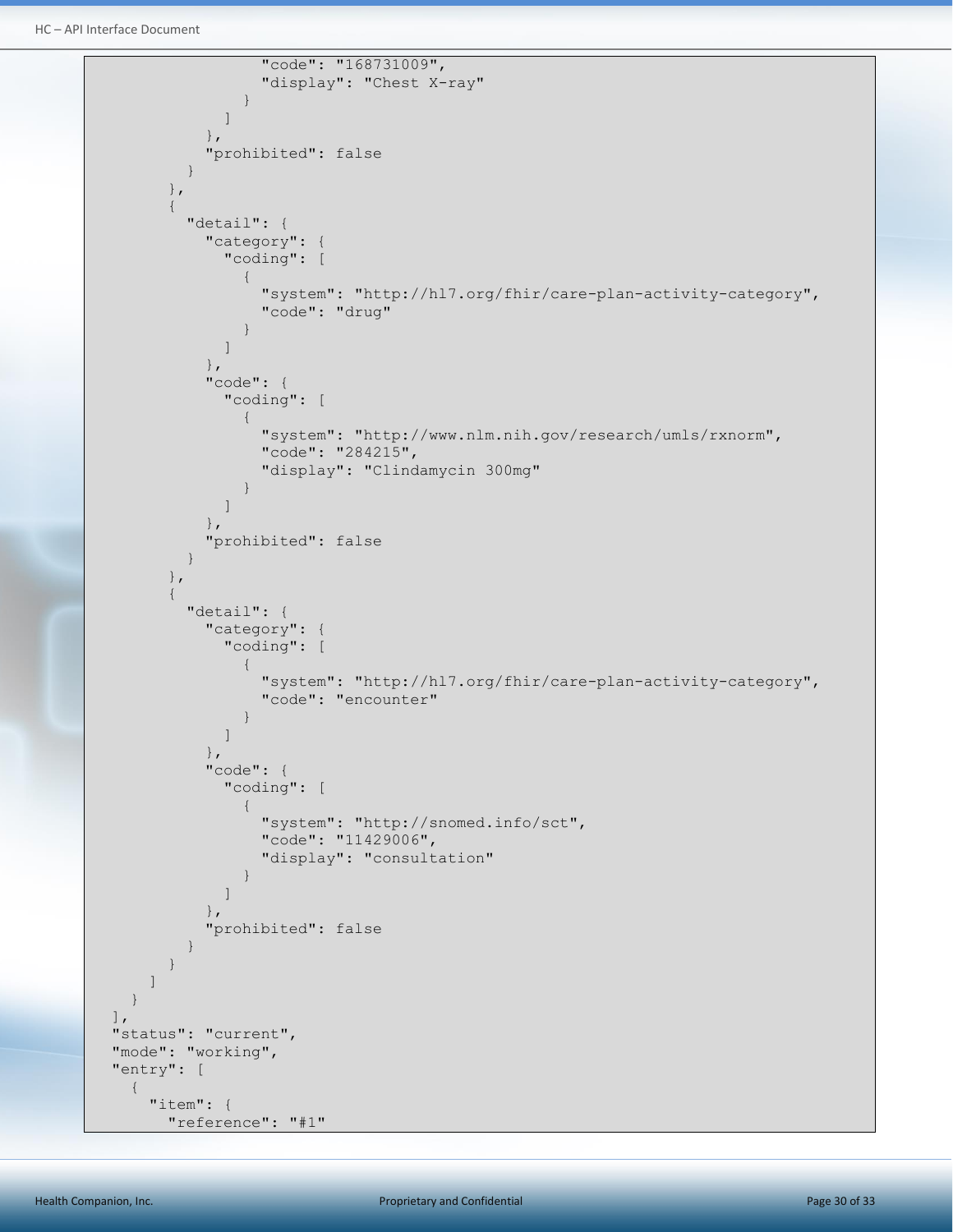} ] }

}

#### <span id="page-30-0"></span>**Smoking Status**

API – HCServices/fhir/1.0/SmokingStatus/{patientId}.json

Sample request –

https://<server>/HCServices/fhir/1.0/SmokingStatus/1234.json?state=""&startDate="07/05/2016"&endD ate="07/05/2017"&date=""

```
{
    "resourceType": "Observation",
    "status": "final",
    "category": {
        "coding": [
\left\{ \begin{array}{cc} 0 & 0 \\ 0 & 0 \end{array} \right. "system": "http://hl7.org/fhir/observation-category",
              "code": "social-history",
              "display": "Social History"
           }
       ]
    },
    "code": {
       "coding": [
           {
              "system": "http://loinc.org",
              "code": "72166-2",
              "display": "Tobacco smoking status"
           }
      \vert,
       "text": "Tobacco smoking status"
    },
    "effectiveDateTime": "2017-08-04T13:21:13-05:00",
    "valueCodeableConcept": {
       "coding": [
\left\{ \begin{array}{ccc} 0 & 0 & 0 \\ 0 & 0 & 0 \\ 0 & 0 & 0 \\ 0 & 0 & 0 \\ 0 & 0 & 0 \\ 0 & 0 & 0 \\ 0 & 0 & 0 \\ 0 & 0 & 0 \\ 0 & 0 & 0 \\ 0 & 0 & 0 \\ 0 & 0 & 0 \\ 0 & 0 & 0 \\ 0 & 0 & 0 \\ 0 & 0 & 0 & 0 \\ 0 & 0 & 0 & 0 \\ 0 & 0 & 0 & 0 \\ 0 & 0 & 0 & 0 & 0 \\ 0 & 0 & 0 & 0 & 0 \\ 0 & 0 & 0 & 0 & 0 \\ 0 & 0 & 0 & 0 "system": "http://snomed.info/sct",
              "code": "449868002",
              "display": "Current every day smoker"
\qquad \qquad \}\vert,
       "text": "Current every day smoker"
    }
}
```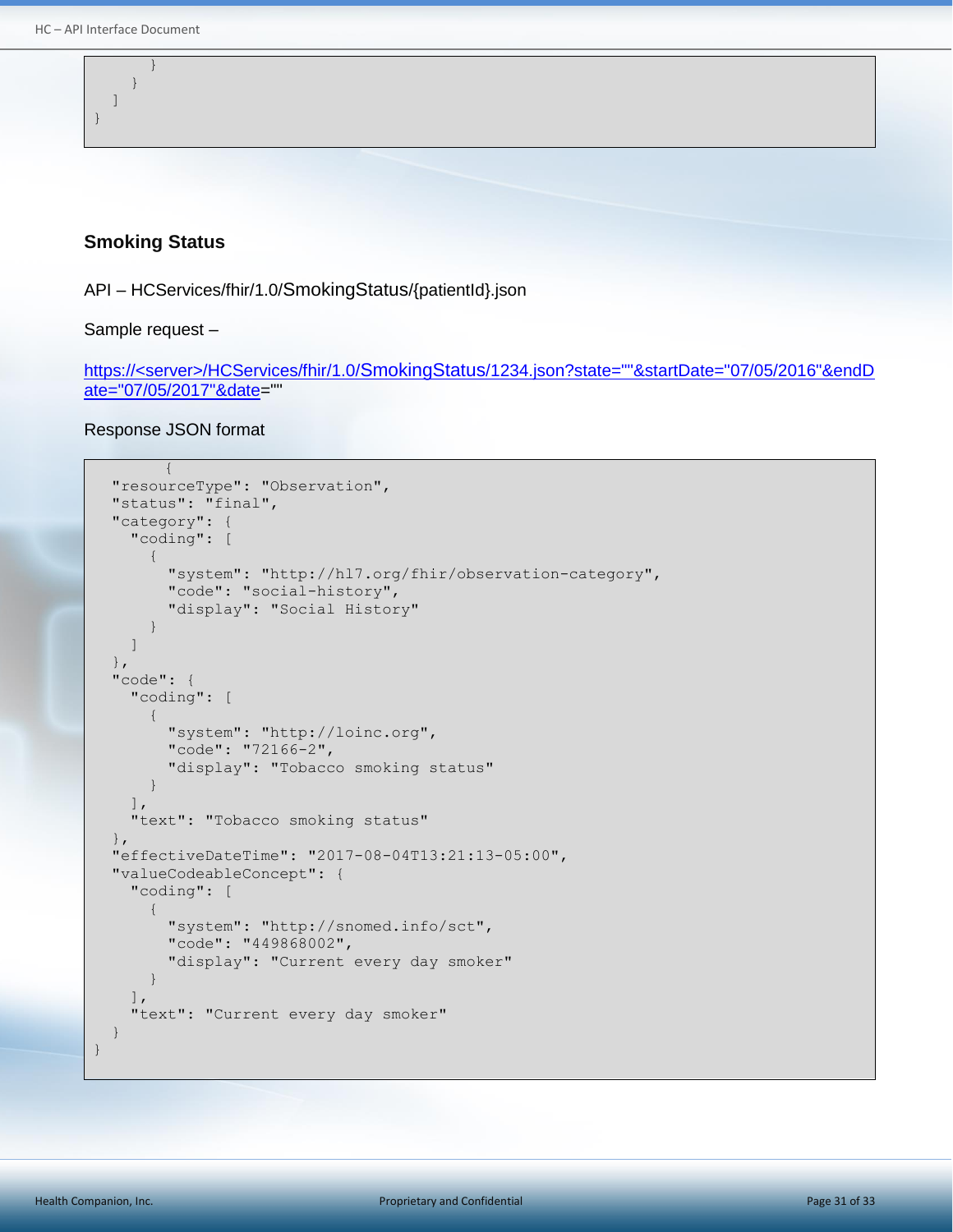### <span id="page-31-0"></span>**Patient Data**

API – HCServices/fhir/1.0/PatientData/{patientId}.json

#### Sample request –

https://<server>/HCServices/fhir/1.0/PatientData/1234.json?state=""&startDate="07/05/2016"&endDate ="07/05/2017"&date=""

#### Response JSON format

```
[{fileName=Clinical Document.xml, contentType=text/xml, 
content=YJFYi+sADwi15qQmiSoX+TvOEsvoylWNohRzpcYRoy2EuqHE95SwhuSKg…
 ,documentDate=null}]
```

| <b>Attributes</b> | <b>Description</b>         |
|-------------------|----------------------------|
| File name         | Name of the file           |
| Content type      | Content type (text/xml)    |
| Content           | CCDA data (base64 encoded) |
| Document date     | Date                       |

# <span id="page-31-1"></span>**Terms of Use**

Health Companion, Inc. ("HealthCompanion.com", "Company", "HC", "we", "our" or "us") provides certain software with Application Programming Interfaces (API) to connect to the Health Companion patient engagement platform ("System") and query patient data using the APIs, under the framework of meeting the Meaningful Use Stage 3 requirements. This is a legal agreement ("Agreement") between "you" ( the "Software Developer" or "your") and HC. BY USING THE SYSTEM AND/OR ACCEPTING THIS AGREEMENT, YOU ARE CONSENTING TO BE BOUND BY ITS TERMS. The Company is willing to supply the System and you desire to have access to the System by fully understanding the purpose of this relationship (as defined below).

IF YOU DO NOT AGREE TO THESE TERMS AND CONDITIONS, THEN YOU HAVE NO RIGHT TO ACCESS OR USE THE SITE, SERVICES, OR CONTENT.

Company grants Software Developer non-transferable, non-exclusive, revocable, limited license to use the System subject to the terms and conditions of this Agreement. NO RIGHTS SHOULD BE IMPLIED UNLESS THEY ARE EXPRESSLY GRANTED HEREIN BY THE COMPANY.

Documentation of Health Companion APIs have been made available to Software Developers for development and testing. The Materials are provided to Software Developers as-is with no other warranties expressed or implied. Software Developers may use the documentation with adherence to the below terms and conditions:

Use the most up-to-date documentation available on our portal. The Company owns all the materials provided on our portal.